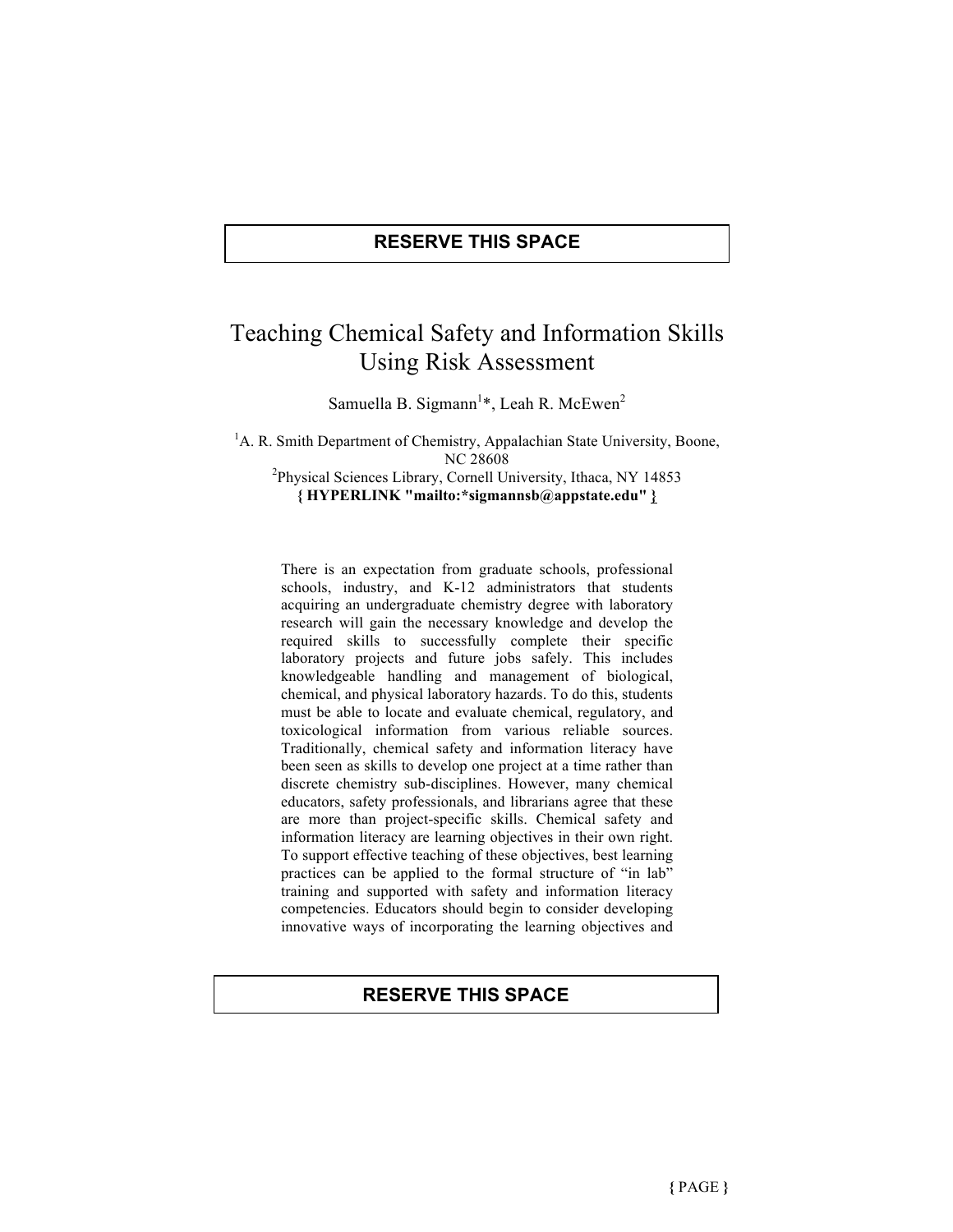evaluation tools required to help students develop an aptitude for applying knowledge and skills in independent laboratory based work. Education organized around the aspects of knowledge and skill acquisition (accommodation, assimilation, and assessment) can help create a well-developed undergraduate curriculum promoting ethical, safe, and informed behaviors while increasing chemical safety knowledge that can be transferred from the teaching laboratory to the research laboratory.

#### **Introduction**

In the wake of several well publicized and tragic accidents which have occurred in university chemistry laboratories over the past few years, there has been much discussion among stakeholders (e.g., chemistry faculty, institutional administrators, professional organizations, and safety professionals) about how the "safety culture" in academic labs might be improved.<sup>1</sup> Like most paradigm shifts, it should be expected that evolving our chemical safety culture from "reactive" to "proactive" (i.e., shifting the culture) in academic laboratories will take time. From the intensity of the current discussions, it might seem that the incorporation of chemical health and safety into the chemistry curriculum is a new idea. It is not.

…clearly the time has come when a basic competency in laboratory health and safety is required of all science and engineering graduates. The sooner this phase of education is included in earnest in chemistry courses and curricula, the sooner we will have fulfilled an ethical obligation.<sup>2</sup>

The above statement was published in a *J. Chem. Ed.* article in 1977, and yet most chemistry majors still graduate without a specific course in chemical safety on their transcript. This is not to imply that progress has not been made in the teaching of chemical safety, but moving forward from this point requires an evaluation of how future scientists and science teachers are educated in chemical safety within their discipline, especially with respect to hazard and risk management.

Ubiquitous to every wet laboratory is the need for information concerning chemical properties and research methodologies. Chemical information is highly valuable and sought after in chemical industry, medicine, materials, energy, and many other applied sciences. Numerous highly sophisticated and specialized collections of chemical literature and data have evolved to support these demands. However, important information for assessing and managing safety in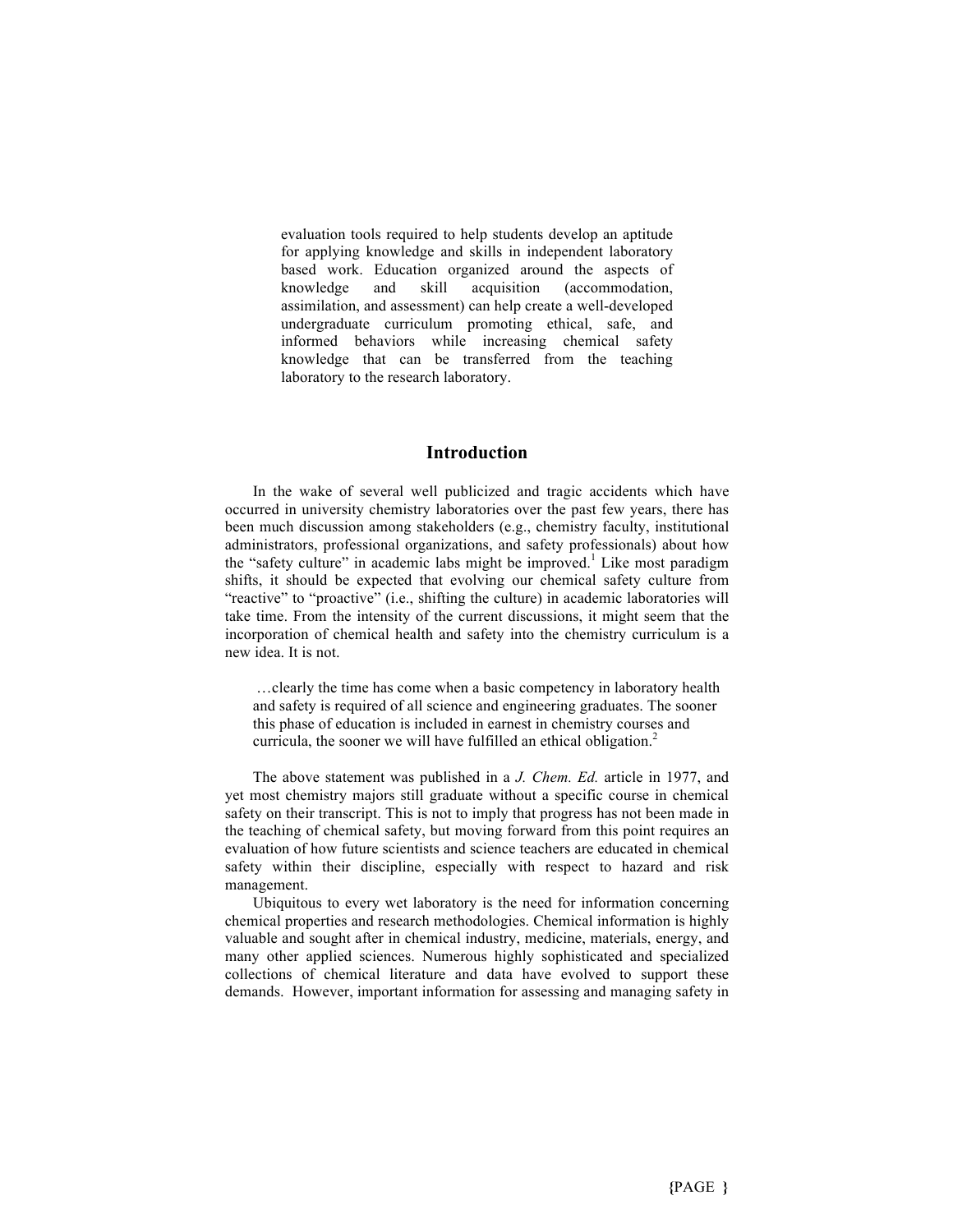labs is scattered across numerous sources and proactive searching for potential chemical incompatibility or process hazards poses a significant burden when planning experiments. Proficiency in searching diverse chemical literature has long been recognized as a core activity in the discipline, but as with chemical safety, there has not been widespread active incorporation of information literacy into the curriculum. $3$ 

Part of undergraduate education is preparing students for the workforce, $4\overline{4}$ but academia has tended to lag behind industry in promoting safe work environments, thus creating graduates without the needed safety and information skills.<sup>5</sup> As Livingston noted in 1964, "Scientific research in the campus laboratories is one of the most exciting activities in the world of ideas, and one of the least orderly in the world of organizations."<sup>6</sup> One recent analysis of OSHA injury and illness data showed that the incidence rates in academic institutions were significantly higher (2.2 per 100 workers) when compared specifically to those of Dow Chemical  $(0.33)$  injuries per 100 workers). Educational programs that can produce chemistry graduates who have built a knowledge base in chemical safety and information literacy will be much more competitive in the job market.

## **Teaching and Learning Chemical Safety and Information Management**

In 2015, the American Chemical Society Committee on Profession Training (ACS CPT) issued a revision of the *ACS Guidelines and Evaluation Procedures for Bachelor's Degree Programs*. In the revised edition, chemical safety and information management (along with several other core professional practices) are addressed under "Development of Student Skills."<sup>8</sup> Skills represent the ability to apply knowledge, and thus knowledge of a topic is a prerequisite for skill development. Acquisition of knowledge should be embedded in the curriculum – preferably as a subject course that can treat the basic frameworks. Risk assessment is considered a full sub-discipline in the chemical safety industry. Building on the CPT guidelines, the education community needs to develop a framework for incorporating risk assessment into the undergraduate chemistry curriculum.

Chemical safety is more than memorizing safety rules that are offered at the beginning of the semester as a disjointed list of "dos and don'ts" and then hopefully applied to laboratory work. Similarly, information literacy is more than depending on a search box that seemingly magically locates the most pertinent authoritative publications from among millions on the Internet based on a few key terms. Safe, informed, laboratory-based chemical research requires the ability to assess the applicability of previously learned 'rules' in different situations and apply them to the work at hand. Conscious application of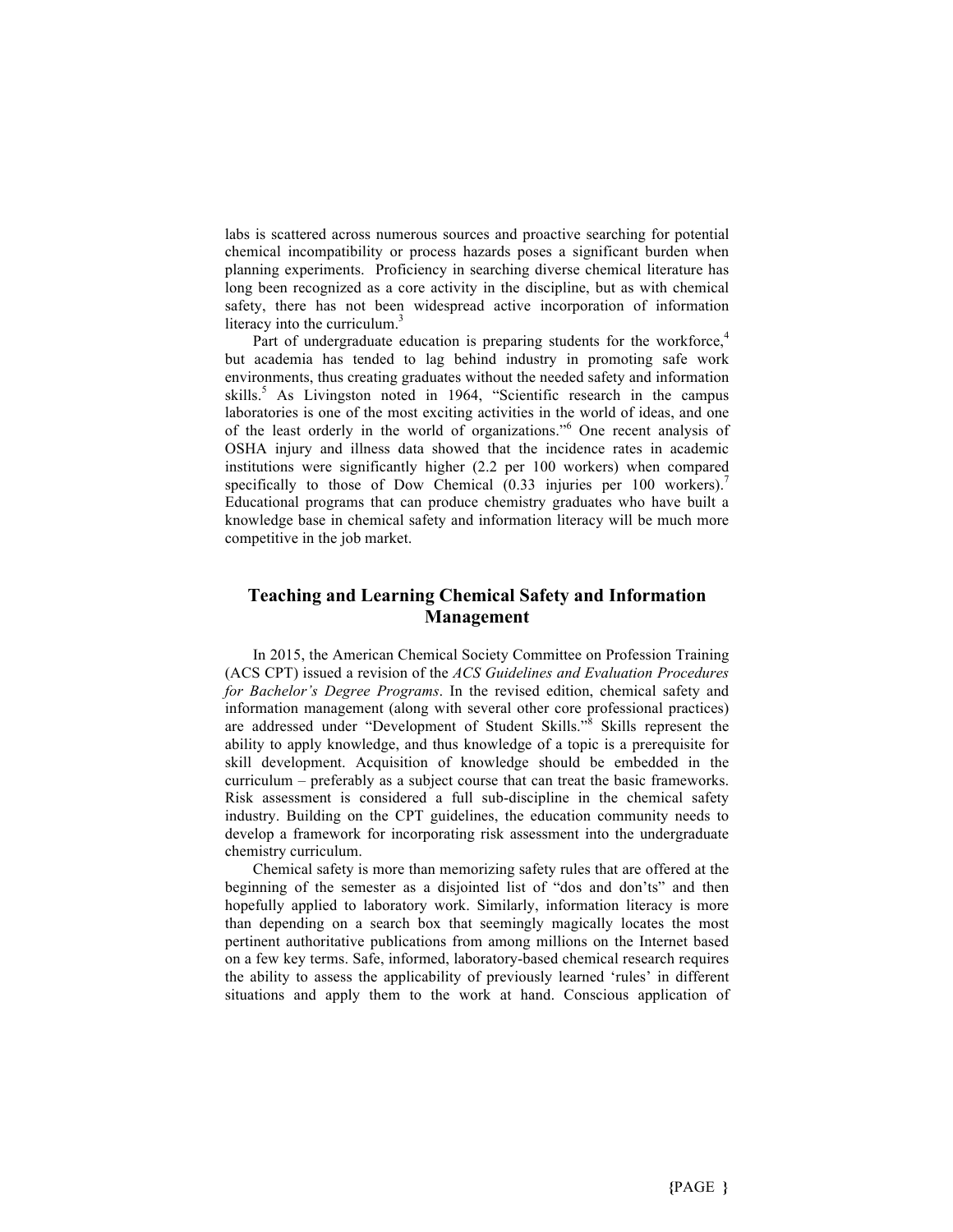knowledge is common to practicing laboratory safety and information management and is not an intuitive skill. Effective teaching of these skills involves expanding the knowledge base from rules to assessment techniques and shifting classroom focus from input to outcomes more typical of research and discovery science.

Effective chemical safety and information literacy education for undergraduates can create new cognitive categories in a learning process known as accommodation. Accommodation occurs when a new experience causes a student to alter or maybe even completely rearrange their current thinking.<sup>9</sup> Assimilation adds new information to existing cognitive categories. Once an individual has established cognitive categories, new information can be added to those categories in the future with less learning effort. $9$  In a simple analogy, accommodation is building a mental box and assimilation is putting things in the box. It is easier to gather and hold onto useful ideas if first there is a box built to put them into. By not directly addressing chemical safety and information literacy as part of the undergraduate curriculum, we are not allowing our future chemists to form genuine cognitive accommodation categories around these subdisciplines impacting their daily lives and future careers as laboratory researchers.

The current trend in undergraduate chemical education is to get students into the research lab as early as possible. At the undergraduate level, students do not yet have much exposure to the scientific research context. Undergraduate programs are focused on familiarizing students with the fundamental principles and models that differentiate the scholarly disciplines. Familiarity with research techniques is developed in lab sections, but the skills for putting these into practice to address novel research problems as expected in a research setting are not intuitive. This challenge for students is further reflected in the need to incorporate information and safety concepts into the research process. The question of how to translate concepts to procedures can be addressed in successive levels of learning outcomes, starting with formulation of rules followed by rationale and finally processes and risk assessment tools.

The underlying frameworks in laboratory safety and information literacy and their application to chemical research could constitute a dedicated course on professional, life-long skill building. However, barriers such as limits on major hours and lack of faculty with the expertise to teach these specialized topics are sometimes cited as reasons why it is difficult to add a course on chemical safety and/or information literacy as a curriculum item on par with the other subdisciplines of chemistry. This chapter offers an approach for incorporating laboratory safety knowledge and information literacy concepts into existing classes.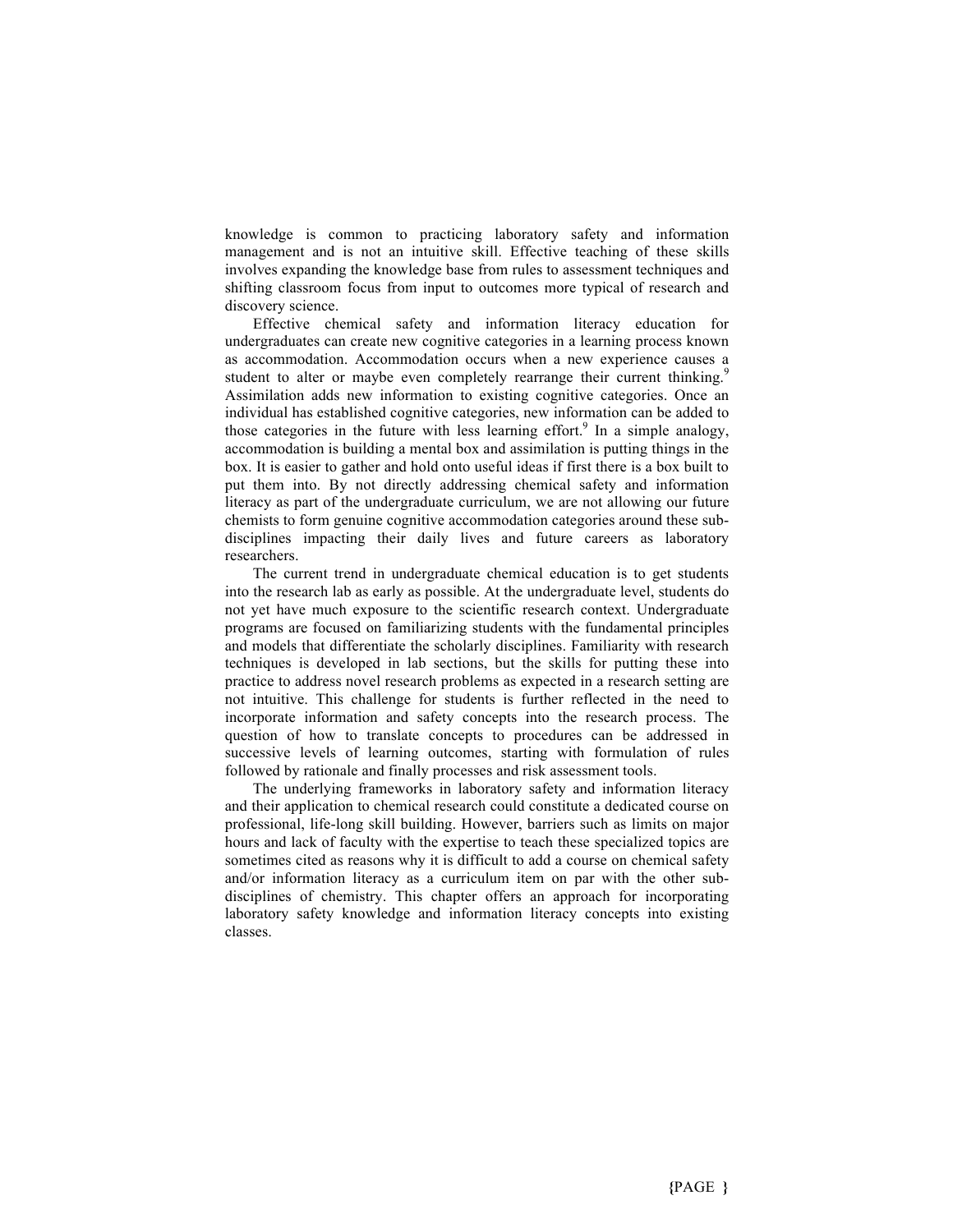### **Evolving Basic Lab Safety – From Rules to Understanding**

In introductory chemistry labs, risk has traditionally been controlled by having students adhere to well-established safety rules addressing several basic categories of hazard (Figure  $1$ )<sup>10</sup> and utilizing chemicals and procedures which have hazards that are well classified.



*Figure 1 – Grouping of Basic Safety Knowledge*

Undergraduate students in their first chemistry courses do not have the necessary competencies to assess hazards, determine risk, and/or locate reliable information to control risk. It would be negligent for an instructor to allow students to enter their first chemistry laboratory with only the warning: "Be careful, evaluate the hazards and determine the risk prior to work, and use your common sense." Without prior experience, it is difficult to recognize hazards or know how to assess risk. How can information be evaluated if there is no knowledge base?

Rules are useful reminders as outcomes of previous thought, but should not be presented as a disjointed list of those thoughts. Giving a student a list and imploring them to behave accordingly will not promote learning. As shown in Figure 2, basic rules or guidelines can be used to help develop chemical safety competencies. In the chemical safety learning process, accommodation starts with the safety rules which create specific cognitive categories (boxes). Explanation of the rules, lessons learned, historical context, and risk assessment (parsing new ideas into those categories) evolves the rule through assimilation and develops chemical safety competencies. If students are given little additional information beyond the rules to assimilate into their categories, learning may stop at accommodation.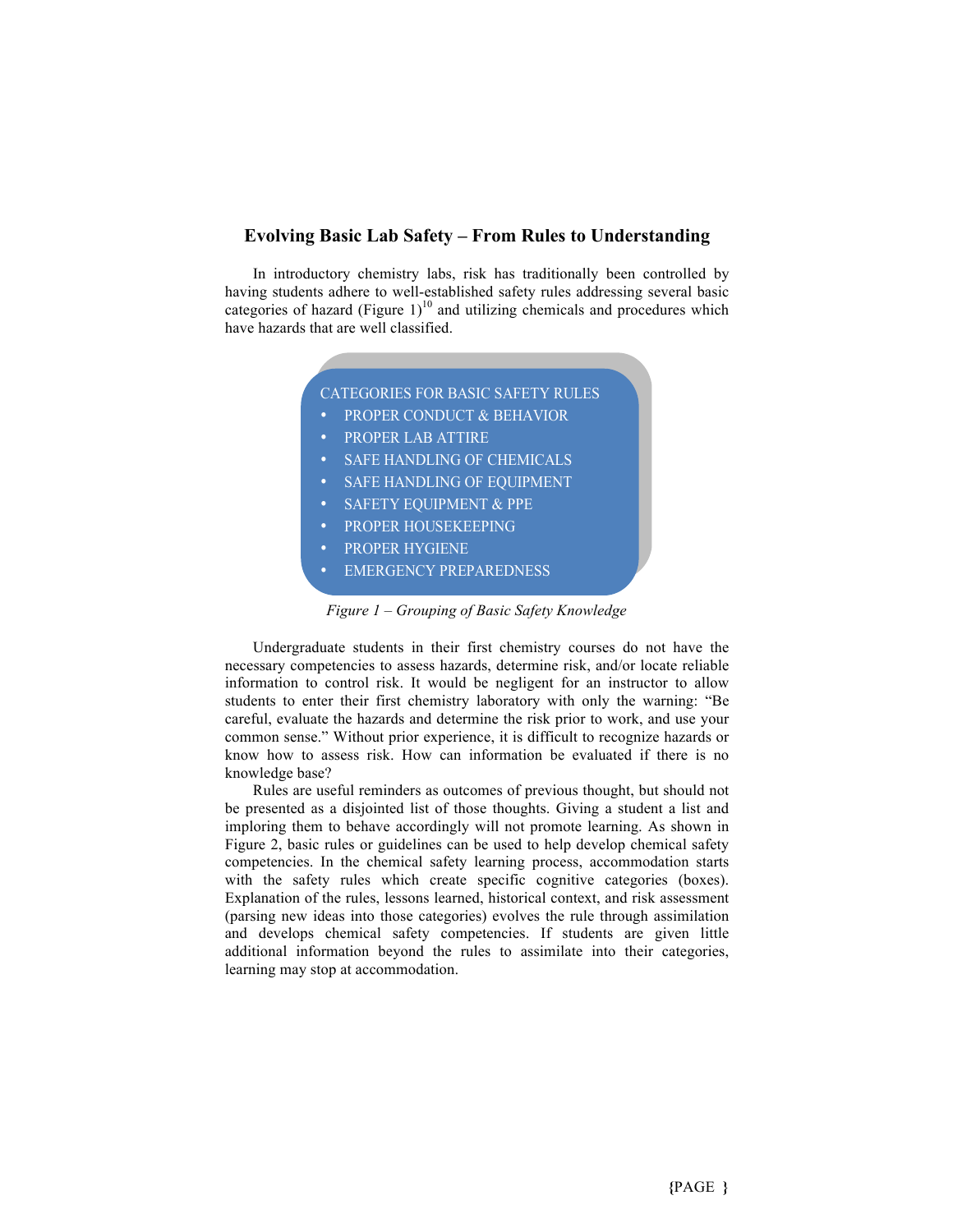

*Figure 2 - Use Rules to Create Chemical Safety Competencies*

Table 1 shows some examples of rule rationale that can be presented as one introduces a lab class to the rules. As a pre-laboratory assignment, each student could be assigned two or three common rules and asked to research the rationale for the rule. Their results would be discussed prior to the lab – including reliability of the sources of information used in the searches. Exercises like this would make the rule concept more concrete and assist with the assimilation process. Table 2 illustrates the translation of these ideas for a few rules.

After a few laboratory courses, students have developed some basic knowledge about hazards, but have relied on following rules to minimize risk. As experiments and processes become more advanced in upper level undergraduate courses and research, the hazards will become greater, more complicated, and more complex. The rules must evolve from a list of "dos and don'ts" to learning about assessing risk based on the hazards, as illustrated in Figure 3 by the process of selecting personal protective equipment (PPE).



*Figure 3 - Evolution of a Rule*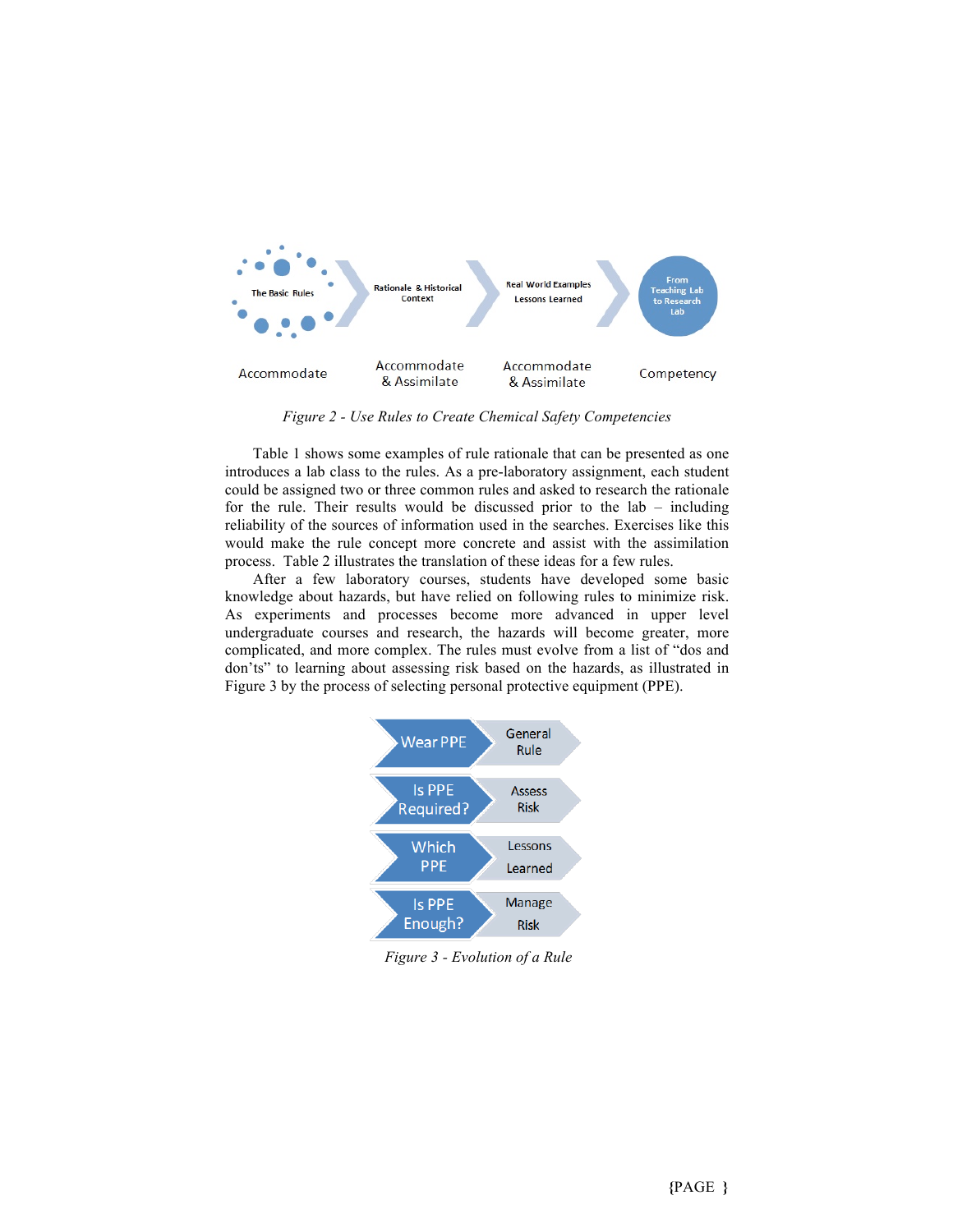| Common Rule                                                                                                                                                                 | Rationale for Rule                                                                                                                                                                                                                         |
|-----------------------------------------------------------------------------------------------------------------------------------------------------------------------------|--------------------------------------------------------------------------------------------------------------------------------------------------------------------------------------------------------------------------------------------|
| Always wear chemical splash<br>goggles when there is a possibility<br>of chemical splash.                                                                                   | Your eyes are irreplaceable. You cannot<br>always predict a potential splash hazard.<br>The risk from splash increases with<br>multiple workers and procedures occurring<br>in the lab.                                                    |
| Confine long hair and loose<br>clothing.                                                                                                                                    | Hair and loose clothing can easily become<br>entangled in moving parts or catch fire<br>when using Bunsen burners.                                                                                                                         |
| Never work alone in the<br>laboratory.                                                                                                                                      | Incidents are usually unexpected. When<br>they do happen, time is critical. Someone<br>knowledgeable about the work should be<br>working nearby to assist with an<br>emergency.                                                            |
| Never consume any food or<br>beverage when you are in a<br>chemical laboratory. Do not chew<br>gum or tobacco, and do not smoke<br>or apply cosmetics in the<br>laboratory. | Food and products can become<br>contaminated. Any of these activities can<br>inadvertently transfer chemicals to your<br>mouth or skin.                                                                                                    |
| Always wash your hands and<br>arms with soap and water before<br>leaving the laboratory, even if you<br>wore gloves.                                                        | In the lab, contact with chemicals is always<br>a possibility and contact may be<br>inadvertent and go initially unnoticed.                                                                                                                |
| Never pipet by mouth. Always<br>use a pipet aid or suction bulb.                                                                                                            | Pipetting by mouth directly exposes the<br>worker to ingestion of chemicals. This<br>technique was discontinued long ago in the<br>US, but it is possible that students may<br>come from countries where this might still<br>be practiced. |
| Never remove chemicals from the<br>laboratory without proper<br>authorization.                                                                                              | There is no justification for personal use of<br>chemicals. Removing chemicals from a<br>laboratory is unethical and may be illegal.                                                                                                       |
| Report violations of your<br>laboratory's safety rules to your<br>instructor-you could save their<br>lives and your own.                                                    | Safety is everyone's responsibility. Safety<br>concerns are learning opportunities for<br>everyone when presented without blame.                                                                                                           |

**Table 1 – A Few Safety Rules Explained**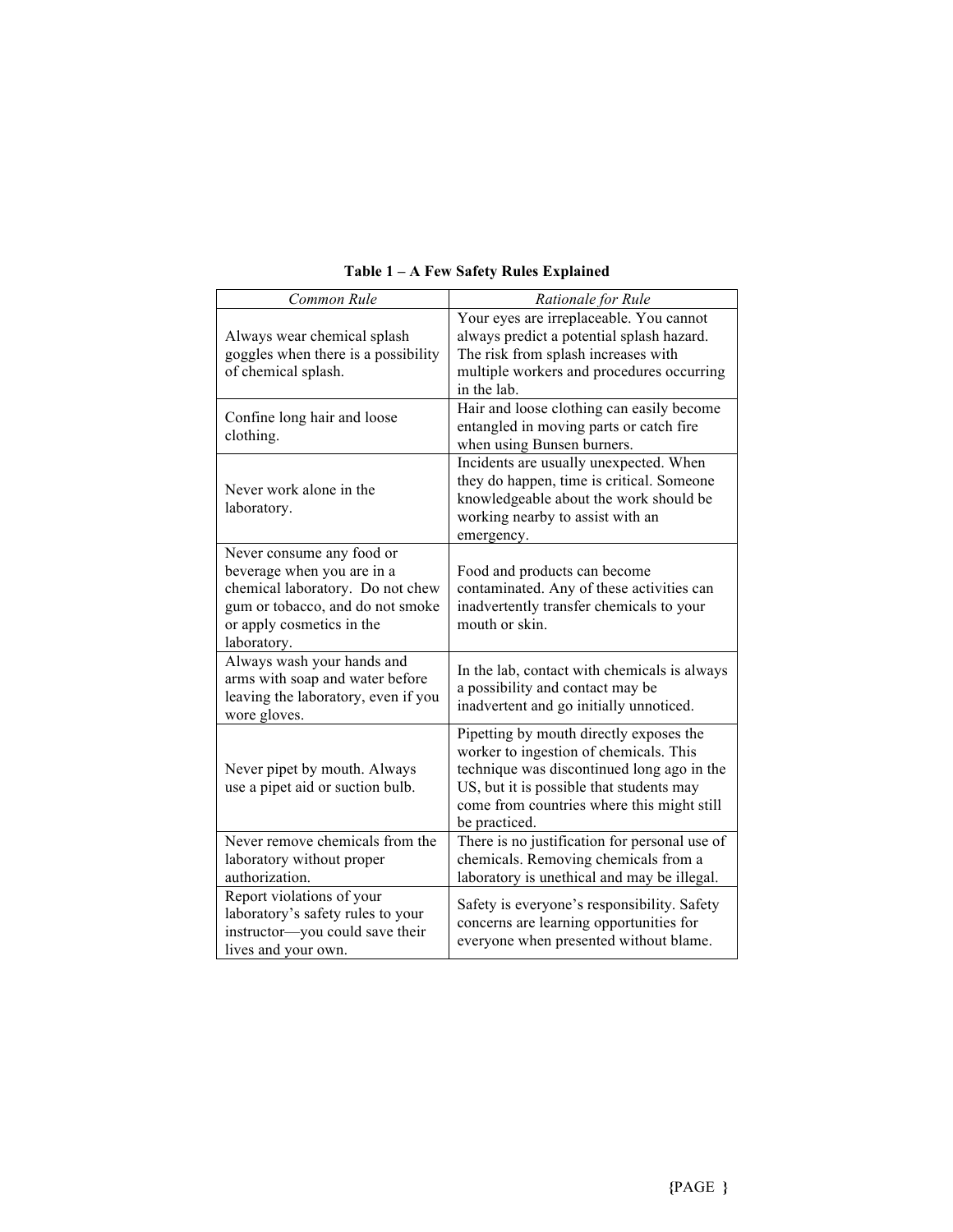| Rule Based                                                                                                                                                  | Risk Based                                                                                                                                                                                                                                                                 |  |  |
|-------------------------------------------------------------------------------------------------------------------------------------------------------------|----------------------------------------------------------------------------------------------------------------------------------------------------------------------------------------------------------------------------------------------------------------------------|--|--|
| (Instructional Labs)                                                                                                                                        | (Research Labs)                                                                                                                                                                                                                                                            |  |  |
| Follow all safety instructions<br>carefully.                                                                                                                | Do not change procedures without careful<br>thought as to how this may affect the<br>hazards of the chemicals or processes<br>being used. Following instructions is very<br>important, but action without thought can<br>be dangerous also. Discuss controlling<br>change. |  |  |
| Never perform unauthorized<br>experiments.                                                                                                                  | Be sure to realize your limitations and ask<br>for clarification when you don't<br>understand something. Follow any<br>laboratory specific Standard Operating<br>Procedures (SOP) without deviation.                                                                       |  |  |
| Become thoroughly acquainted<br>with the location and use of<br>safety equipment and facilities<br>such as exits, safety showers,<br>and eyewash fountains. | Become an active participant in the<br>maintenance of the safety and engineering<br>equipment (e.g. hoods) in the laboratory.<br>Assign tasks to various lab workers on a<br>rotating basis. Ensure that showers,<br>eyewashes, and exits are never blocked.               |  |  |
| Before undertaking any<br>laboratory work, become<br>familiar with the hazards of the<br>chemicals involved.                                                | Perform a hazard analysis or risk<br>assessment using standard methods such<br>as those presented in "Identifying and<br><b>Evaluating Hazards in Research</b><br>Laboratories" <sup>11</sup> to uncover hazard and<br>reduce risk.                                        |  |  |

**Table 2 – Rules to Risk**

## **Incorporating Chemical Safety and Information Literacy into Chemistry Curriculum**

The reactivity of chemicals is the focus of most chemical study and creating a completely 'safe' fictitious laboratory experience would necessitate elimination of the most active participants in wet laboratory processes – including many organic solvents and oxidizing substances. Educating chemists that have never handled chemicals may be safe, but would produce a very hazardous workforce! In addition to chemicals, there are many other hazards that are likely to be encountered in a laboratory. Any active process involving manipulation of equipment, handling stock bottles and storage containers, and operating at temperatures and pressures other than ambient, presents potential dangers to operators. There are many challenges that face the incorporation of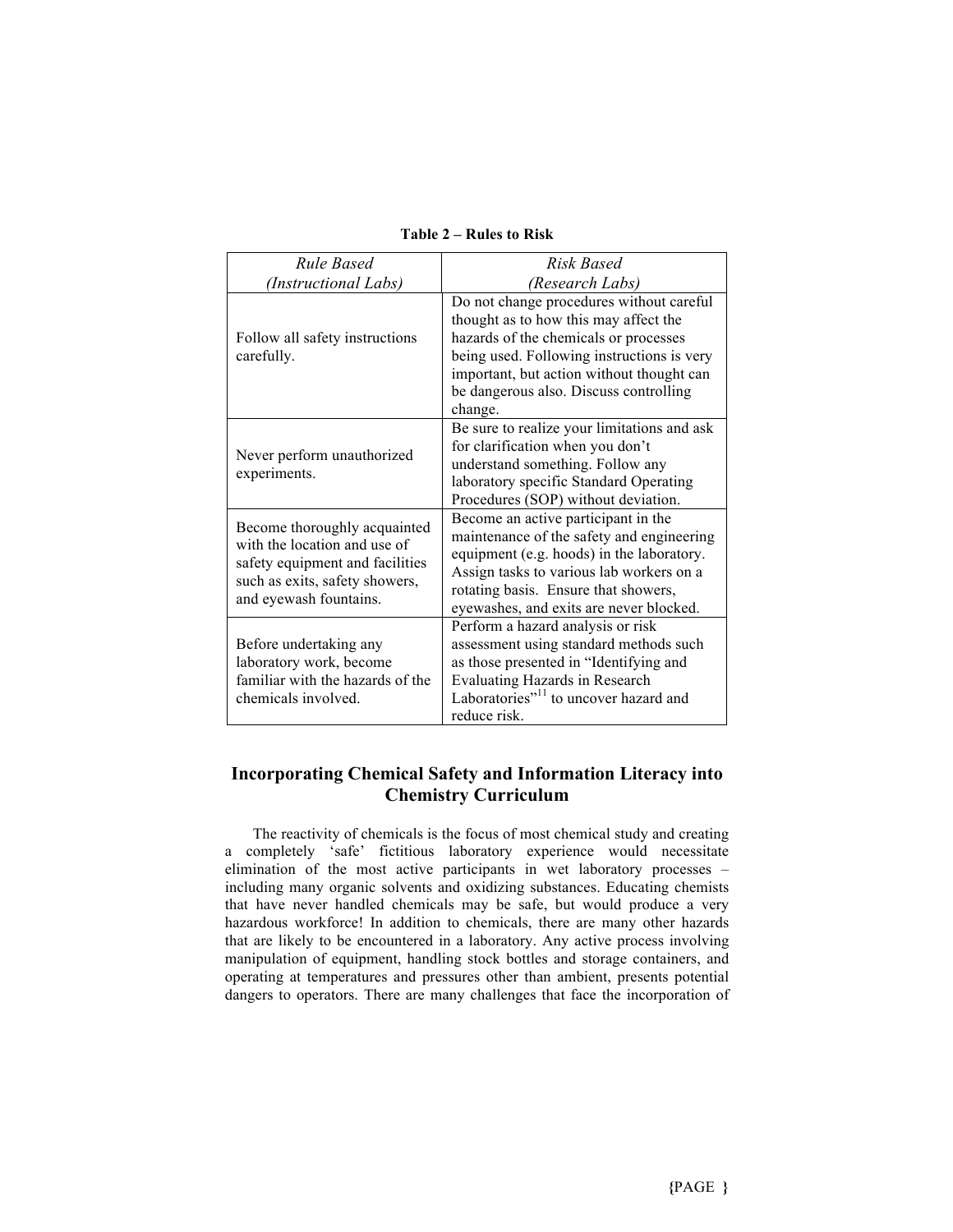safety concepts into undergraduate chemistry activities, but chemists must be taught how to locate information, determine hazards, and reduce risk to an acceptable level that has been predetermined based on worker experience and/or institutional guidelines. Putting safety concepts to work in a research laboratory setting hinges on the ability of the students to evaluate and assimilate data and information related to the work at hand.

Teaching undergraduate students how to create a risk assessment tool takes learning to the next level by incorporating new conceptual knowledge into the undergraduate curriculum and facilitating assimilation of ideas about safety and authoritative information beyond the basic rules. Performing a risk assessment on a chemical or task requires students to use information to recognize, understand, and prioritize hazards and then consider ways to eliminate or reduce risk to a level that enables work to proceed safely. In this way, risk assessment combines more advanced concepts of chemical safety (toxicology, controls, physical hazards of chemicals, PPE selection, etc.) with chemical information skills. The CPT report on Chemical Information Skills states that, "…the incorporation of exercises that require students to develop familiarity with the chemical literature should be an integral part of the chemistry program."<sup>12</sup> Students must go to the literature to gather information that enables the determination of hazards and the evaluation of risk. Creating a risk assessment tool is a perfect exercise to fulfill the CPT informational skill requirement while also teaching risk assessment methodology and critical thinking.

Learning outcomes benefit students by focusing their attention onto what is important.<sup>13</sup> Learning outcomes also benefit research mentors by ensuring that students have the competencies to work with process specific hazards. The safety professional and librarian contribute by establishing the criteria that will measure the success of the training. A well-written learning objective should contain three components:<sup>9</sup> desired outcome, or what should be expected of the trainee after training; conditions under which the expected outcome will take place; and standards or criteria that will define an acceptable outcome. Three examples of assignments which can evaluate the quality of an assignment and have specific, assessable learning objectives are presented in Figure 4. For each of these exercises, students are directed to very specific information source.

Basic hazard potential of chemicals is communicated via the classification assigned by the Globally Harmonized System (GHS) symbols and codes that can be found on Safety Data Sheets (SDSs, formerly known as MSDSs) and on chemical supplier bottles and packages.<sup>14</sup> The National Institutes of Health (NIH) and other agencies provide many databases for finding more extensive chemical property, safety and toxicological information, most of which are indexed by the ChemID Advanced search tool.<sup>15</sup> The National Academy of Sciences (NAS) recommends use of a Laboratory Chemical Safety Summary (LCSS) to guide chemical information gathering appropriate to the research lab setting.<sup>16</sup> The National Library of Medicine (NLM) PubChem database compiles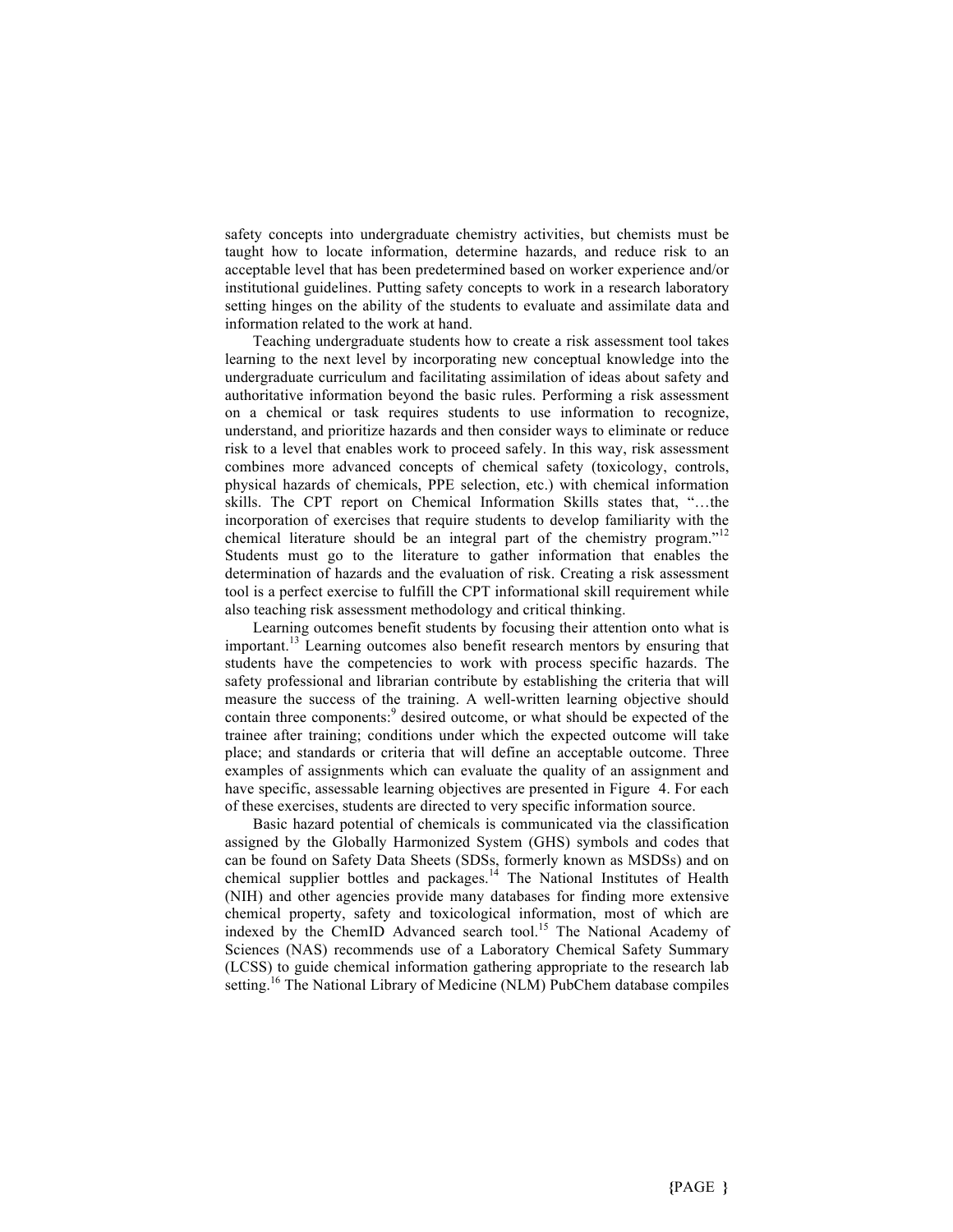data into LCSSs from SDSs and other authoritative safety data sources.<sup>17</sup> A longer list of information databases can be found at the NLM Enviro-Links for Lab Safety guide<sup>18</sup> and in Appendix C.



*Figure 4 - Learning Objective Examples with Components*

The Hazard & Risk Evaluation Matrix from Stony Brook University is a particularly good tool to use for teaching informational skills relevant to risk assessment.<sup>19</sup> Information is required that cannot be found on many SDSs. Additionally, for many substances, various physical values will often not be published in databases and students have to try and find primary sources. What students often discover is that many chemicals are not well studied and that toxicological and regulatory values are lacking. Students learn from this that "no data available" and "safe" are not synonymous. In fact, if the indicated information required for filling in the matrix cannot be located or is not known (flash point for example), students must assign a high level of risk for use since the hazard is an unknown.

As in the case of assessing safety concerns, entry-level undergraduate students have few competencies developed for managing the primary research literature beyond simple keyword search. Generally, students need to understand where to find authoritative information, how to distinguish scholarly from nonscholarly sources, include references in papers without plagiarizing, and properly construct bibliographies. These competencies have been outlined by the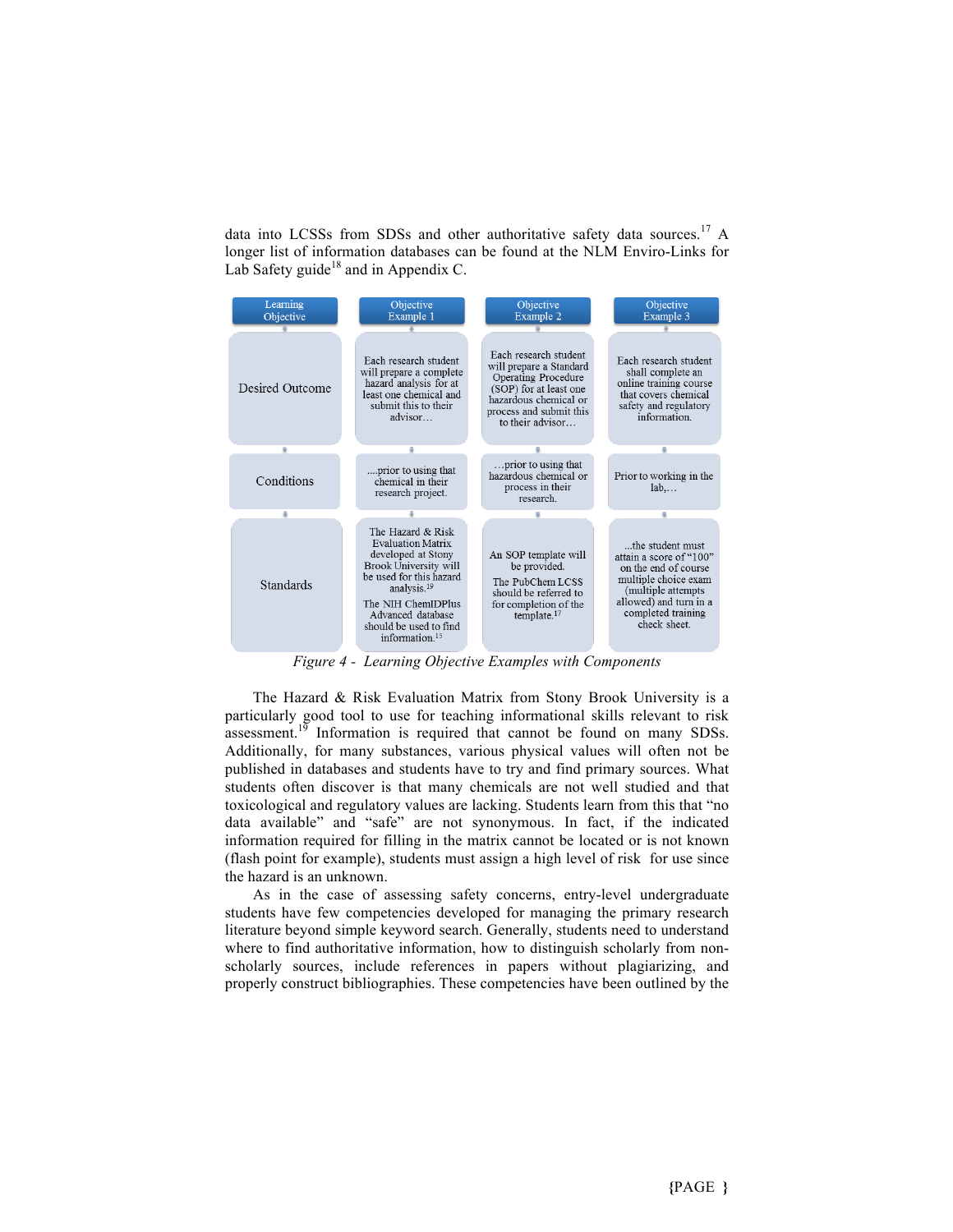Association of College and Research Libraries (ACRL) as part of the research cycle.<sup>20</sup> Stuart and McEwen previously demonstrated the alignment of this cycle with the risk assessment process  $(iRAMP)^{21}$  An example risk assessment information search process is shown in Table 3. A sample workflow for researching the flammability of glacial acetic acid is illustrated in Figure 5, including documenting sources. The additional data on vapor density collected via PubChem LCSS could prove useful in preventing a potential fire by informing the user about flammable vapors accumulating in low areas.

Evaluating the authority and quality of data is of particular importance in conducting risk assessment. Applying data inappropriately could result in a lab mishap where a worker is exposed or injured. For example, if a substance becomes hazardous upon decomposition, the temperature at which this would happen is critical for working safely with that chemical. Relying on an inaccurately reported decomposition temperature could put workers at risk. The updated 2015 ACRL Information Literacy Framework emphasizes that the authority of information is contextual and thus all sources of information have some bias and scope limitation depending on their purpose.<sup>22</sup> Many chemical safety databases from NLM aggregate information from a variety of agency sources with a diversity of intended audiences and needs. The information in any one source may not be targeted for all types of use and the user may not realize when information is missing or irrelevant for their context. The profile of information included in SDSs commonly available in many labs is primarily targeted towards transportation of large quantities of chemical materials and may not be fully informative about use of a chemical in a lab setting, such as the example given for the flammability of acetic acid. To use information from any of these sources, researchers need to develop relevant criteria for the conditions of their research project, such as the Evaluation Matrix offered by Stony Brook.<sup>19</sup>

During this process, students must ascertain if the data they find is at the right scale, for the right forms of chemicals and types of equipment, and reported under similar conditions as specified in their own lab procedures. They may need to convert units, or follow the original citation to determine if the data is appropriate for their project. The importance of checking multiple sources to determine the accuracy of data becomes evident. For example, ChemIDPlus Advanced and PubChem LCSS both include data from multiple sources for comparison.<sup>15,17</sup> Suggested performance indicators and learning outcomes have formed the basis of many rubrics for incorporating these evaluation practices into class exercises.<sup>23</sup> Further guidance for educators on skill development in using chemistry literature are provided in the CPT Supplemental Guidelines for Chemistry Literature,<sup>12</sup> and the Information Competencies for Chemistry Undergraduates from the Special Libraries Association.<sup>24</sup>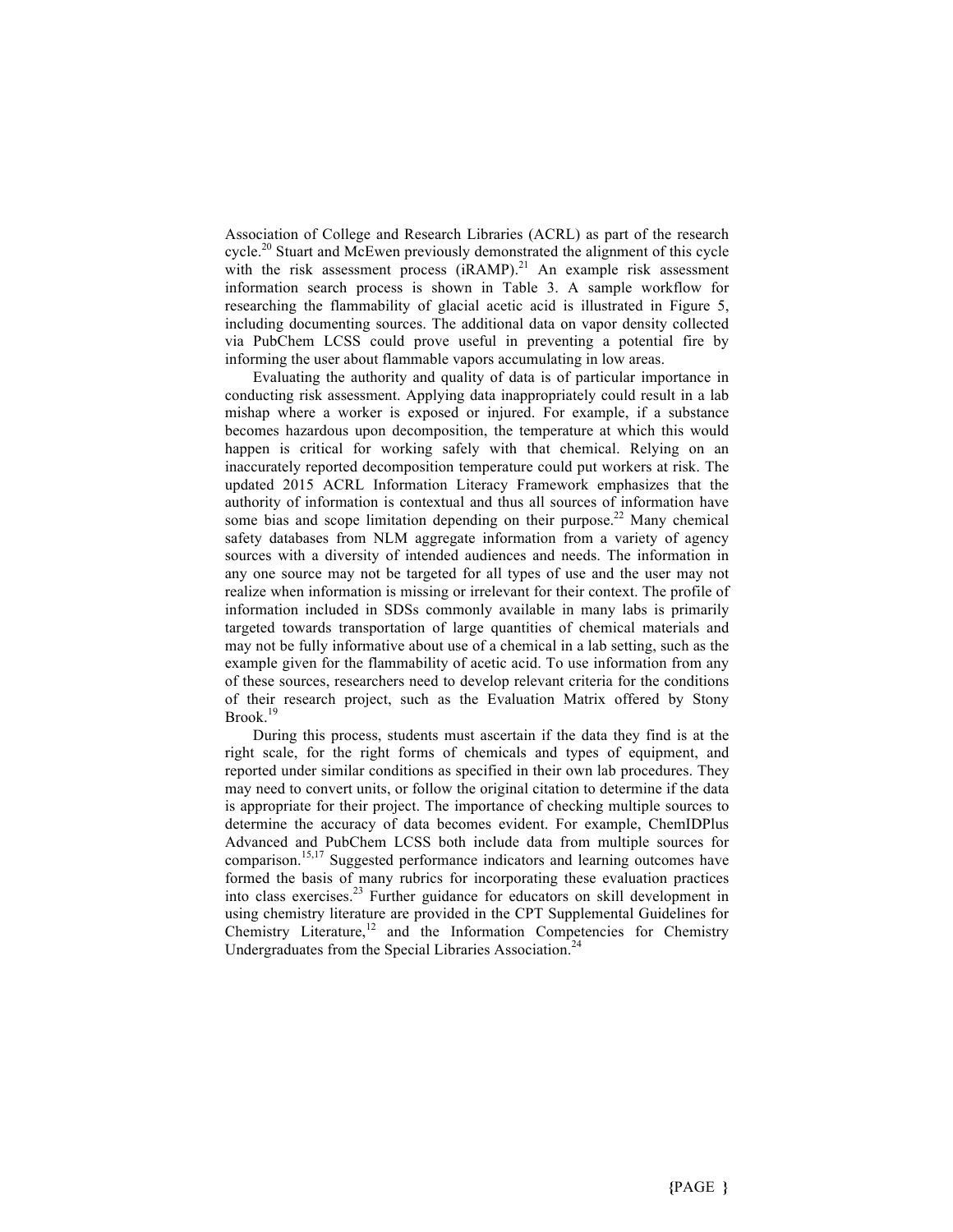| <b>Step</b> | Task $^{2\overline{0}}$                                                                                                                          | <b>Risk Assessment Examples</b>                                                                                                                                                                                                                                                                                                                                                                                                                                                        |
|-------------|--------------------------------------------------------------------------------------------------------------------------------------------------|----------------------------------------------------------------------------------------------------------------------------------------------------------------------------------------------------------------------------------------------------------------------------------------------------------------------------------------------------------------------------------------------------------------------------------------------------------------------------------------|
| Scope       | determine the<br>nature and<br>extent of<br>information<br>needed                                                                                | Hazard classes (GHS, NFPA)<br>$\bullet$<br>Physical & chemical properties (flash<br>point, boiling point, vapor pressure, vapor<br>density, pH)<br>Reactivity and incompatibility<br>Toxicity indicators (e.g., Median Lethal<br>$Dose - LD_{50})$<br><b>Exposure limits</b>                                                                                                                                                                                                           |
| Collect     | access needed<br>information<br>effectively and<br>efficiently                                                                                   | SDSs, usually available from major<br>$\bullet$<br>chemical suppliers (e.g., Sigma)<br>Toxicity and property information from<br>agency safety resources<br>Reactivity information specialized, often<br>only available in HSDB                                                                                                                                                                                                                                                        |
| Evaluate    | evaluate<br>information and<br>sources<br>critically and<br>incorporate<br>selected<br>information<br>into knowledge<br>base and value<br>system | Do the sources have all the information<br>$\bullet$<br>you are looking for?<br>Are the sources traceable to authoritative<br>sources or original chemical<br>manufacturer?<br>Are the data points for the right of form<br>and concentration of the chemical (pure<br>vs. dilute mixture)?<br>Do the data points have units, are they at<br>the correct scale?<br>If you have data from more than one<br>source, do they agree or disagree?<br>Do you recognize your knowledge "gaps" |
| Apply       | use information<br>effectively to<br>accomplish a<br>specific<br>purpose                                                                         | Have you considered properties at higher<br>temperature or pressure (in case of over-<br>heating or pressure build-up)?<br>Have you considered related properties<br>such as vapor density or fine powder that<br>could further impact handling?                                                                                                                                                                                                                                       |
| Document    | access and use<br>information<br>ethically,<br>legally and in<br>the context of<br>cultural norms                                                | Did you include all reference data points<br>$\bullet$<br>used in your risk assessment?<br>Have you cited all references of data used<br>in your assessment?                                                                                                                                                                                                                                                                                                                           |

**Table 3 – Information Search Process for Risk Assessment**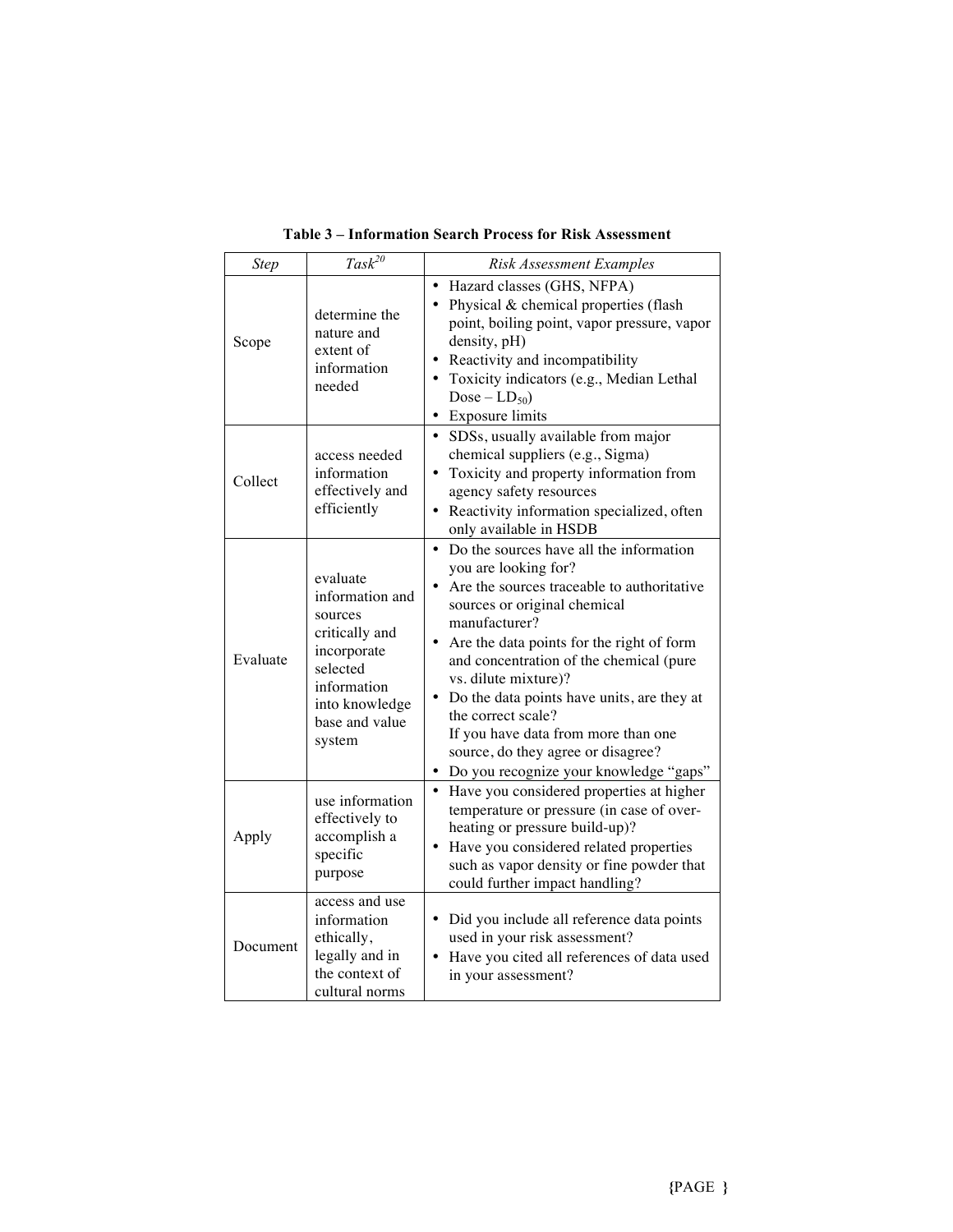

*Figure 5 – Flammability Data Search Process for Glacial Acetic Acid*

## **Integrating a Job Hazard Analysis Tool into an Existing Course**

In 2015, the ACS Committee on Chemical Safety released their final report document, "Identifying and Evaluating Hazards in Research Laboratories."<sup>11</sup> Chapters 8-12 in this document give general guidance on five specific tools (Control Banding, Job Hazard Analysis, What-if Analysis, Checklists, and Standard Operating Procedure Development). Students can be taught to create and use any of the tools, but the Job Hazard Analysis (JHA) lends itself particularly well to both teaching and learning risk assessment and information literacy in the classroom setting. The JHA may go by various names all having similar formats and use, but the commonly recognized version today is the one that OSHA has publicized. $25,7$ 

In fall 2012, an assignment using the JHA was integrated into the senior capstone course (CHE 4000) at Appalachian State University. This course has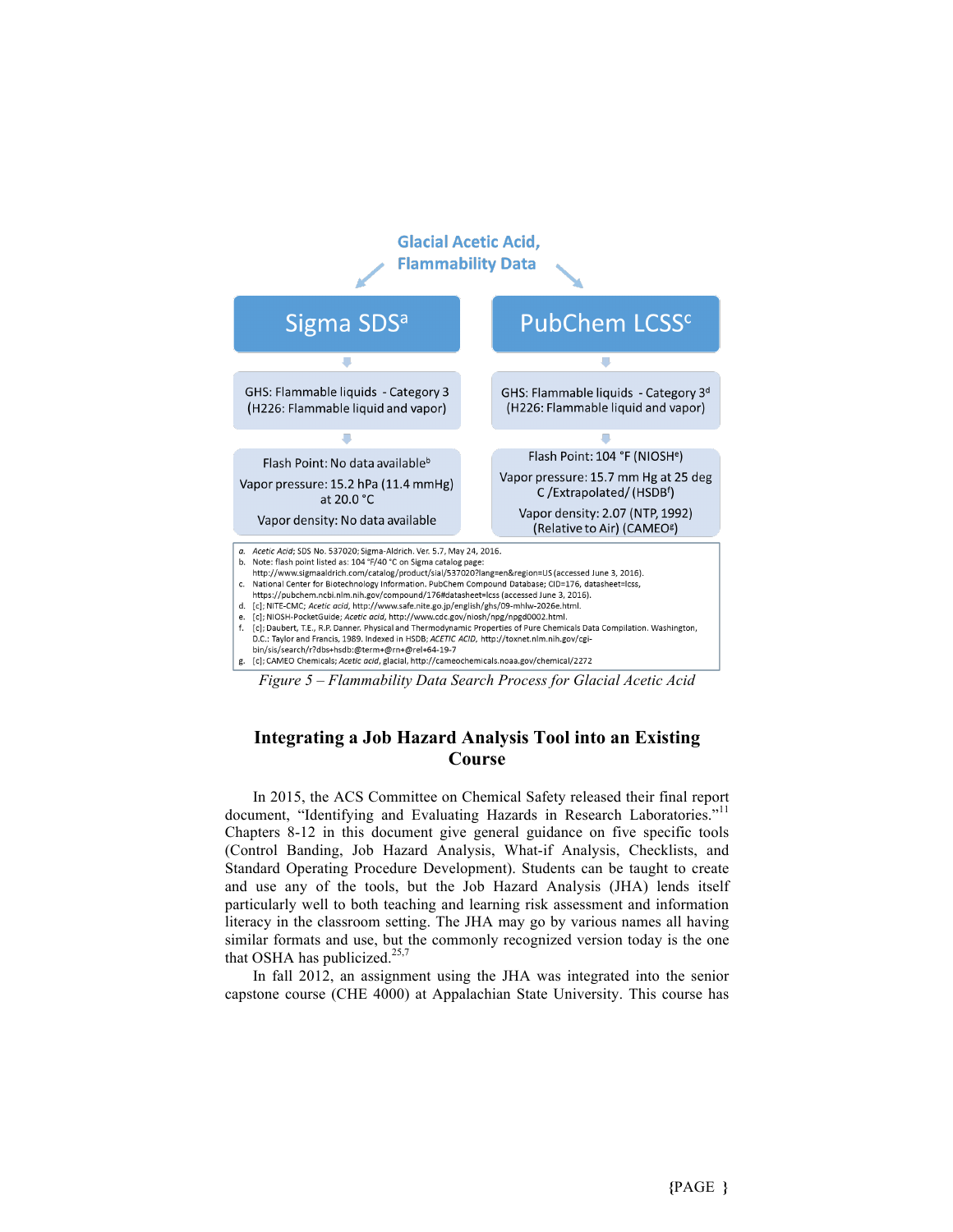one to three sections each semester, depending on the number of students registered. For the period of assessment reported on in Appendix B, the enrollment was between 20 and 40 junior and senior chemistry majors each semester. All students in the ACS-certified degree track are placed into a "research active" section. The other students are grouped together in sections for those not actively engaged in research. The reason for this is that the assignments for the research proposals will be structured differently for students actively engaged in research.

The JHA was incorporated into research proposal activity because it was realized that teaching risk assessment could increase chemical safety, information literacy, and provide data to demonstrate the program effectiveness with regard to teaching chemical safety. From the course syllabus:

The student will review of the background literature on the chosen topic. Working closely with the course instructor and faculty advisor, the student will develop a research proposal that will be presented to the faculty of the Department of Chemistry in written form and as a poster presentation following guidelines published by the American Chemical Society. You will also write a curriculum vitae (CV), a cover letter, a personal statement, a job hazard analysis and a research proposal that could be submitted to the Office of Student Research (OSR). Specific skills of preparing and defending a research proposal will be common to all students who complete the course. $26$ 

The JHA is a particularly good tool to use for this assignment because it forces students to think about the task from a birds-eye view. To facilitate constructive critiquing when grading and for departmental assessment, each student completes the same assignment: Prepare one liter of a 1000 ppm stock solution of copper(II) ions from copper solid (CAS 7440-50-8) and concentrated nitric acid (CAS 7697-37-2) for Atomic Absorption Standards. A completed JHA for this process is shown in Appendix A.

To kick off the assignment, the Chemical Hygiene Officer (CHO), a chemistry department faculty member, attends the capstone course as a guest lecturer. At this time, the students are introduced to the psychology of risk response, various types of hazards, risk assessment, the hierarchy of controls, and the structure of a JHA tool. Students are given a specific template to use, instructions for filling out the template, and a list of credible websites where relevant information can be located. Should the school have a librarian familiar with the required information sources, that person could be invited to the initial lecture to discuss reliable sources. Students are typically given 2 to 3 weeks to complete their initial draft.

Dividing the process into an appropriate number of meaningful steps and assigning an appropriate risk level to those steps often proves particularly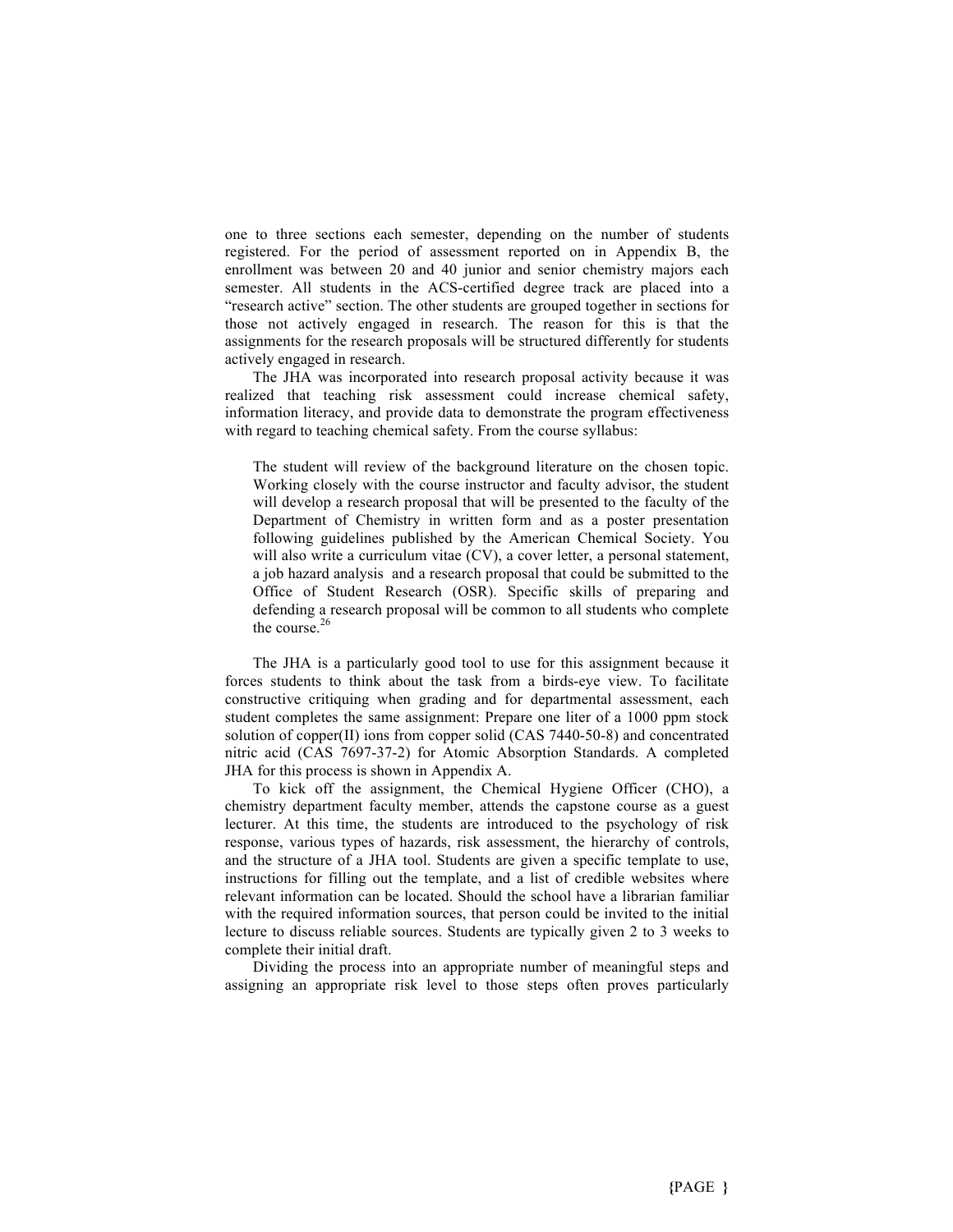difficult for students. For example, the student might give the first step of the procedure as, "Pour 20 mL of concentrated nitric acid into the beaker." This completely bypasses a step which has a significant layer of hazard – removing the acid bottle from storage and transporting it to the hood or counter.

For this exercise, risk must be reported both quantitatively and qualitatively. Various tools are available in the industry to determine a "risk" value based on three parameters – severity of consequence, likelihood, and frequency of exposure. For this assignment, students use a tool that assigns numerical values for the three factors on scales ranging from unlikely or minor to continuous or catastrophic. A semi-quantitative value may be calculated by multiplying the assigned values to estimate risk.<sup>27</sup> In most cases, risk determination is a new concept for the students and can be exaggerated or underestimated easily based on their nascent judgment and limited knowledge of hazards. Grading on student assigned risk values is based on relativity for this exercise. Students must assign the greatest numerical values to the high risk steps and they are not penalized if the numerical values on all steps are inflated, so long as the riskiest step is assigned the highest numerical value.

Students in the capstone course who are actively performing research must also develop a JHA later in the semester for a chemical or task being used in their research project. In this way, these students must apply what they have learned in the initial JHA assignment to an actual laboratory project. This research JHA is a graded component of their final senior research proposal. Students are encouraged to discuss their research JHA with their advisor and obtain an approval signature. Again, this is not a new idea. In 1964, Livingston argued that risk assessment (or what he refers to as "safety considerations") should be added to research proposals. As defined by Livingston, "Safety considerations are those mental processes that determine if hazards to health or property values are likely to be involved in a proposed course of action, and evaluate the steps."<sup>6</sup>

## **Assessing Learning to Demonstrate Acquired Knowledge and Skills**

Once the draft is submitted, it is critiqued with comments for improvement by the CHO. Students are given the opportunity to improve their assignment based on the feedback before resubmitting it for grading. If desired, students may schedule appointments with the CHO to review their critiqued draft before preparing their final tool. How reflection aids the accommodation to assimilation process for learning risk assessment is discussed in Appendix B. The purpose of this assignment is not to produce a perfect assessment tool, but to teach students how to think about laboratory hazards, risk, controls (or barriers), and use research information to support their ideas.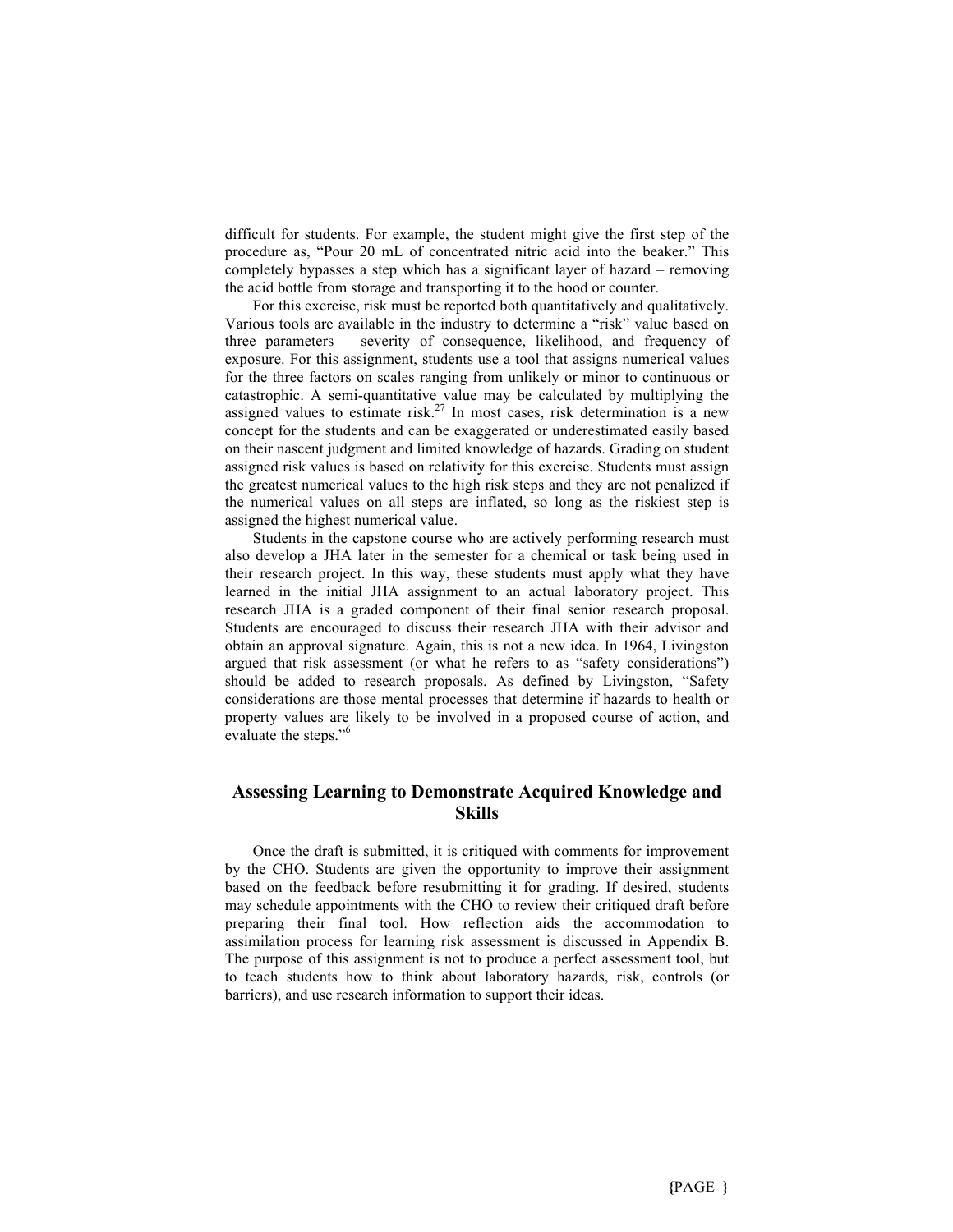The student JHAs are graded on a range of criteria such as considering the hazards associated with the chemical and equipment, the method of risk assessment, and the selection of risk management controls (summarized in Table 4). The full grading rubric used to assess competence is shown in Appendix D. This assignment has been used for the safety component of our departmental program assessment since the fall semester of 2014.

For departmental assessment purposes, the JHA assignment in all sections of the capstone course addresses our program goal, "To acquire a thorough knowledge of laboratory methods and techniques." The student learning outcome (SLO) for this goal that is being assessed is, "Students will evaluate and manage experimental hazards and assess risk." The SLO will be met if, "Seventy percent  $(70\%)$  of the students score a sum of at least 30 points  $(60\%$  or "competent") out of a possible 50 points on their completed assignment." This SLO has been assessed for a total of five semesters from fall semester of 2014 through the spring semester of 2016. Evaluation of the assessment is reported in Appendix B.

| <b>Major Components</b>            | <i>Ideal Documentation</i>                                                                                                    |
|------------------------------------|-------------------------------------------------------------------------------------------------------------------------------|
| Header & Footer Information        | Job location, date, person preparing the<br>tool, PI signature                                                                |
| Equipment & Chemicals Required     | Engineering controls, equipment,<br>chemicals, PPE, ER                                                                        |
| Hazards Checklist                  | Chemical, physical and health hazards                                                                                         |
| Steps Accurately Describe the Task | Adequate number provided, major<br>steps identified                                                                           |
| Personal Protective Equipment      | Type and use well defined and<br>documented                                                                                   |
| Significant Hazards Identified     | Chemical hazards, process hazards,<br>equipment hazards                                                                       |
| <b>Risk Determination</b>          | Method stated quantitatively and<br>qualitatively and appropriately assessed<br>for each step                                 |
| Controls Sufficient to Lower Risk  | Exposure controls, engineering<br>controls, administrative, ER controls,<br>reactivity, environmental/waste,<br>documentation |

#### **Table 4 – JHA Grading Criteria**

Overall, the response to this assignment from the students has been very positive. Students will often ask at the end of the semester, "Why don't we learn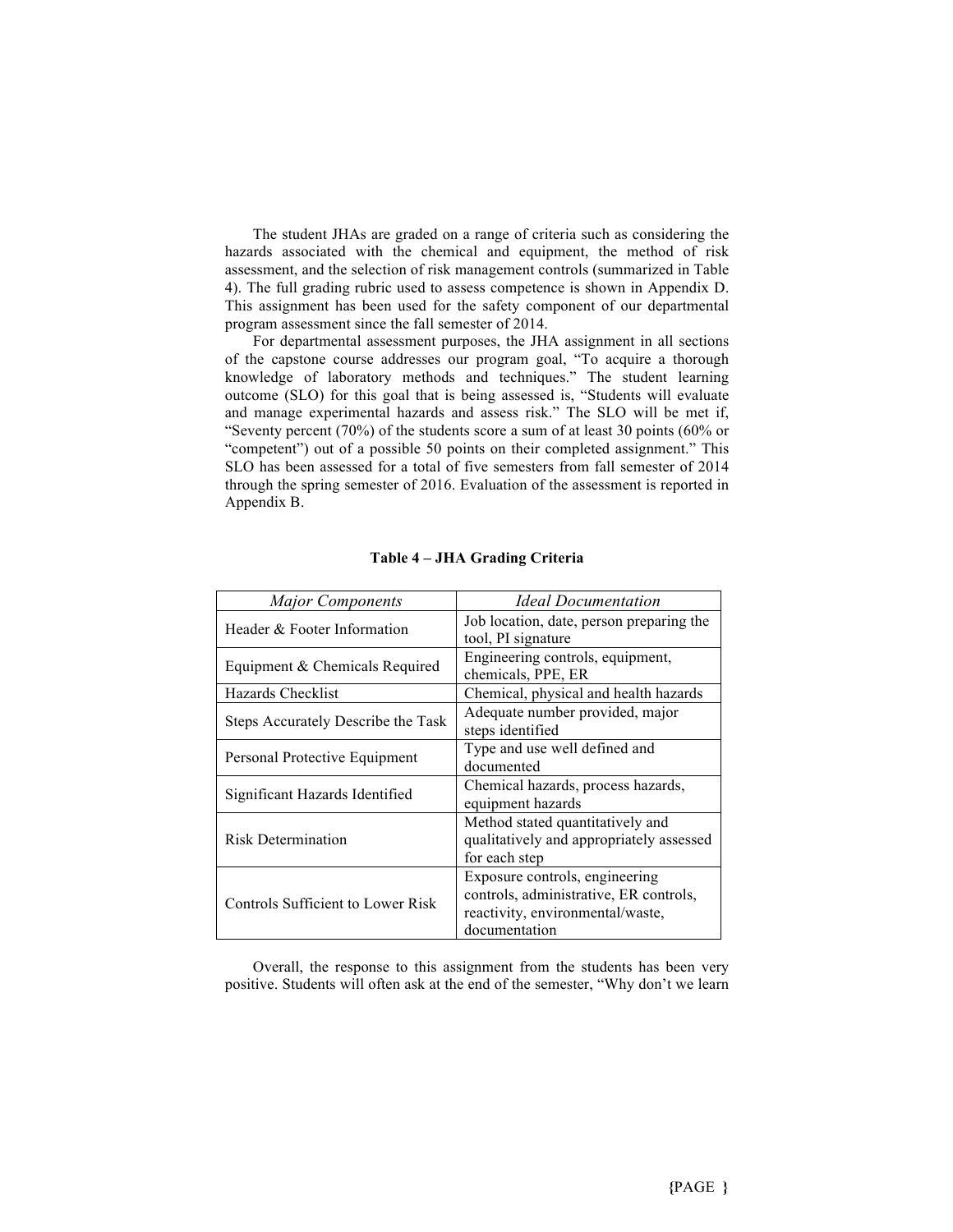this earlier in the major?" One student who went on to perform a summer internship wrote back saying,

We had a company-wide Safety Trivia Day where we got into groups of 4 or 5. It was mainly the interns vs. the employees. They were simple questions about PPE, what to do if you encounter a spill, what to do in cases of emergency, and a few questions based on all of the things we went over in the safety class for research. Two of the questions specifically were "What does GHS stand for?" and "What does JHA stand for?" I highly doubt that many pharmaceutical companies have a Trivia Day, but I'm sure many of them require their employees to know these kinds of things. So, thanks again for teaching me these things in the research safety class!<sup>28</sup>

After consideration of these types of comments, the department has moved the JHA assignment to CHE 3000, a junior level introduction to chemical research course. Students in the ACS-certified degree track will continue to complete a JHA based on their research in the capstone course (CHE 4000).

### **Conclusion**

There is a widely held belief that students who graduate with an undergraduate degree in chemistry will have acquired a broad knowledge of a number of supporting skills, including chemical safety, information literacy and ethics, and that this knowledge will have been gained from a cumulative exposure to general rules and various experimental procedures. However, observations from thirty years of teaching undergraduate chemistry majors indicate that it is currently unlikely students have been exposed to complex chemical safety subjects such as risk analysis, hazard determination, toxicant exposure control (aside from putting on gloves and goggles), understanding regulatory agencies and regulations, and how to find peer-reviewed information on toxicants. A dearth of recorded documentation of safety planning in academic research labs suggests it is regarded as secondary to designing chemical procedures at the research level.

Future chemists must learn to work safely with chemicals. Changing culture does not happen spontaneously – or even quickly. The concepts of "safety culture" or "information literacy" are not new and chemical educators must be part of their advancement in the curriculum from middle school on. Educators must be willing to incorporate and embrace the proactive paradigm for teaching both chemical safety and information literacy in as many different ways as possible. If we are expecting a paradigm shift in academic ethical culture to occur, new competencies must be taught as part of the curriculum. Learning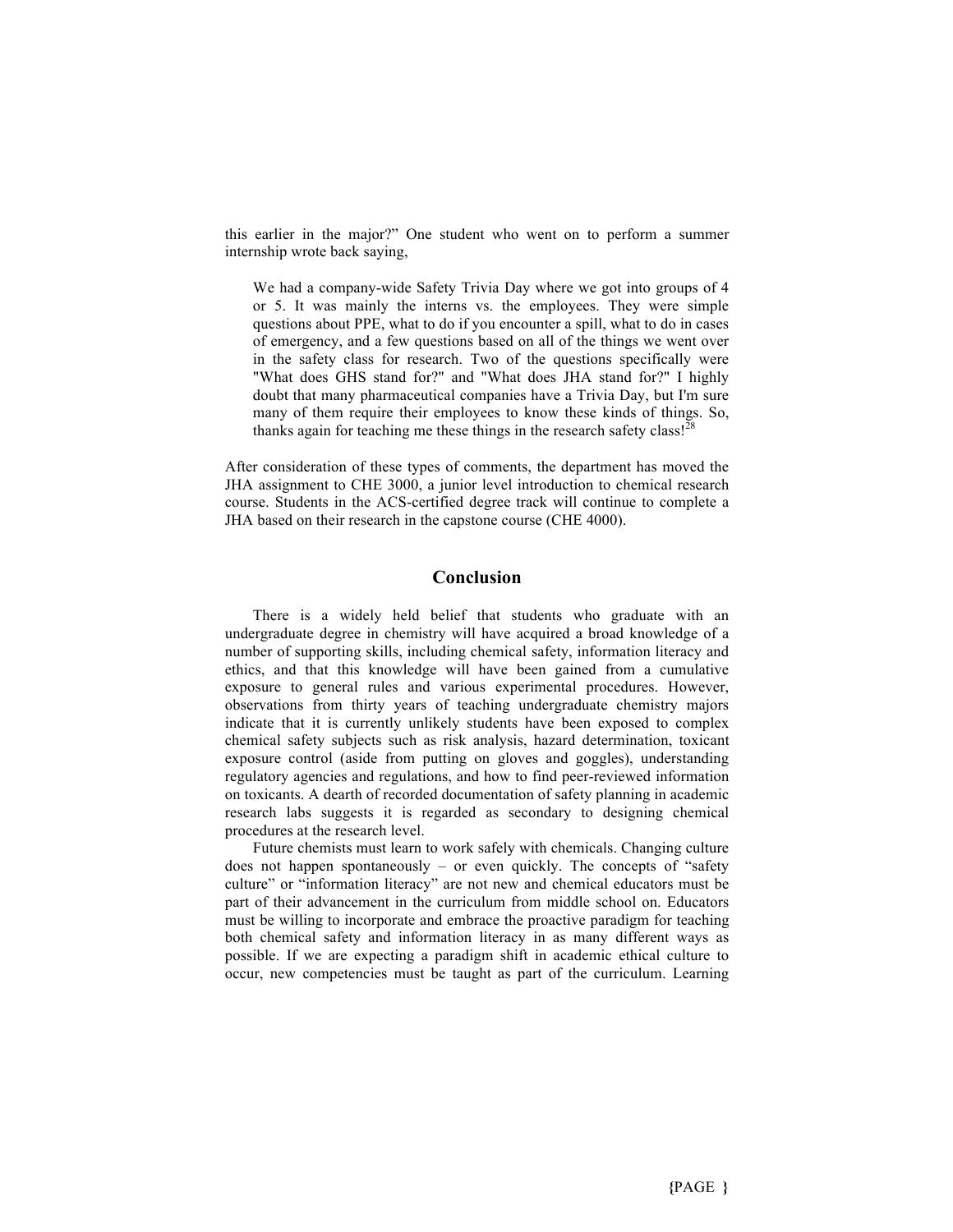these critical thinking and application skills and knowledge should be treated no differently than any other subject.

Students need to learn to effectively recognize hazards, assess and minimize the risks presented by those hazards, and prepare for emergencies.<sup>29</sup> They should be exposed to chemical safety early and often to facilitate accommodation, which will, in turn, make the assimilation of new knowledge easier later. Students who develop competencies in chemical safety as undergraduates early in their research career creates researchers with a strong "safety culture" who can assimilate more complex chemical safety concepts easier as they progress in their career. Transfer of knowledge into the lab can be more successful if research advisors and mentors understand chemical safety learning objectives and encourage student learning. The theory of risk assessment should be taught to every future chemist. Universities should not only be teaching chemical safety, they should be producing chemistry graduates with concentrations in chemical safety or occupational health & safety who have the knowledge and skill to make informed decisions when assessing the hazards of a laboratory.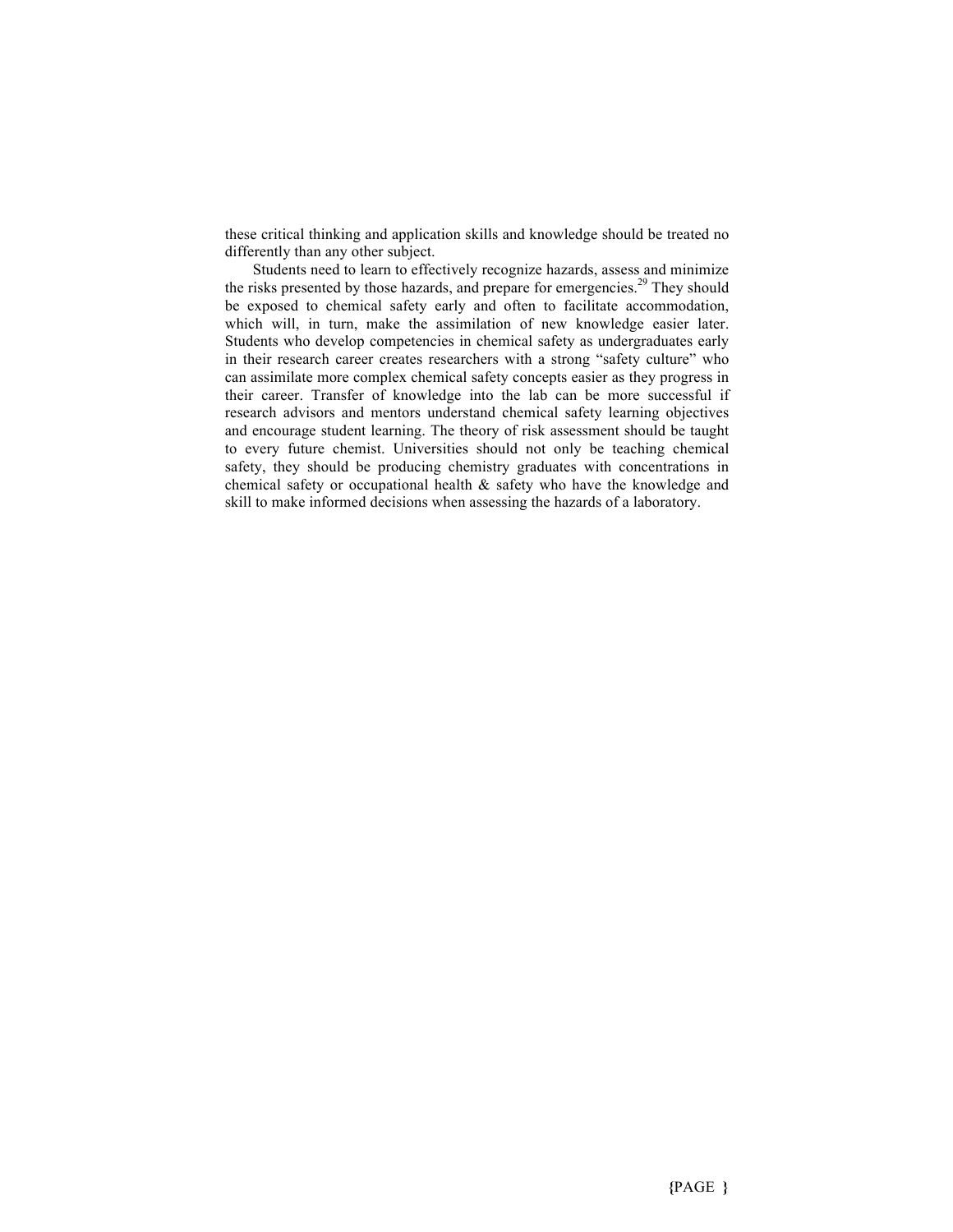# **Appendix A – Example JHA for Copper Digestion**

| Table A1 - JHA (Completed Example) |  |  |
|------------------------------------|--|--|
|------------------------------------|--|--|

|          | Job Hazard Analysis - Copper Digestion<br>Job Location: 452 GWH Science<br>Laboratory Group: N/A<br>Date: 03.07.16 |                                                                                                                                                                                                                                                                                                                                                                                                                                                                                                                   |                                                                                                                                                                |                                                                                                                                                                            |  |  |
|----------|--------------------------------------------------------------------------------------------------------------------|-------------------------------------------------------------------------------------------------------------------------------------------------------------------------------------------------------------------------------------------------------------------------------------------------------------------------------------------------------------------------------------------------------------------------------------------------------------------------------------------------------------------|----------------------------------------------------------------------------------------------------------------------------------------------------------------|----------------------------------------------------------------------------------------------------------------------------------------------------------------------------|--|--|
|          | Activity or<br>Job                                                                                                 | standards.                                                                                                                                                                                                                                                                                                                                                                                                                                                                                                        | Prepare one liter of a 1000 ppm stock solution of<br>copper(II) ions from copper solid (CAS 7440-50-8) and<br>concentrated nitric acid (CAS 7697-37-2) for AAS |                                                                                                                                                                            |  |  |
|          | Completed By                                                                                                       | Samuella Sigmann                                                                                                                                                                                                                                                                                                                                                                                                                                                                                                  |                                                                                                                                                                |                                                                                                                                                                            |  |  |
|          | Equipment<br>and<br>Chemicals<br>Required                                                                          | Metal free volumetric and graduated glassware, metal free<br>Nalgene storage bottle, wash bottle, analytical balance,<br>stirring hotplate w/magnet, copper metal (5N), metal free<br>nitric acid, ultrapure DI water, wire cutter<br>PPE Required: chemical splash goggles, chemical<br>resistant gloves*, lab coat or apron, PPE Optional: face<br>shield<br>Emergency Equipment: Chemical fume hood,<br>eyewash/shower unit, spill tray, stocked spill kit (non-<br>organic absorbent for acid), first aid kit |                                                                                                                                                                |                                                                                                                                                                            |  |  |
| $\delta$ | Work Steps<br>and Tasks<br>Describe the<br>tasks / steps<br>involved in<br>the work $-$ in<br>order                | Hazards<br>Identified<br>for each<br>Task /<br><b>Step</b>                                                                                                                                                                                                                                                                                                                                                                                                                                                        | Risk Level<br>(exposure x<br>probability x<br>consequence)<br>Risk<br>Nomogram<br>used                                                                         | Control / Safe Work<br>Procedures for each<br>Task / Step<br>Controls to be<br>implemented                                                                                 |  |  |
| 1        | Obtain solid<br>copper (Cu)<br>wire from<br>storage                                                                | Dermal<br>contact                                                                                                                                                                                                                                                                                                                                                                                                                                                                                                 | Very low<br>$<$ 1                                                                                                                                              | Worker will don chemical<br>splash goggles and nitrile<br>gloves Consider a lab<br>coat or disposable apron.<br>Ensure emergency<br>equipment is tested and<br>functioning |  |  |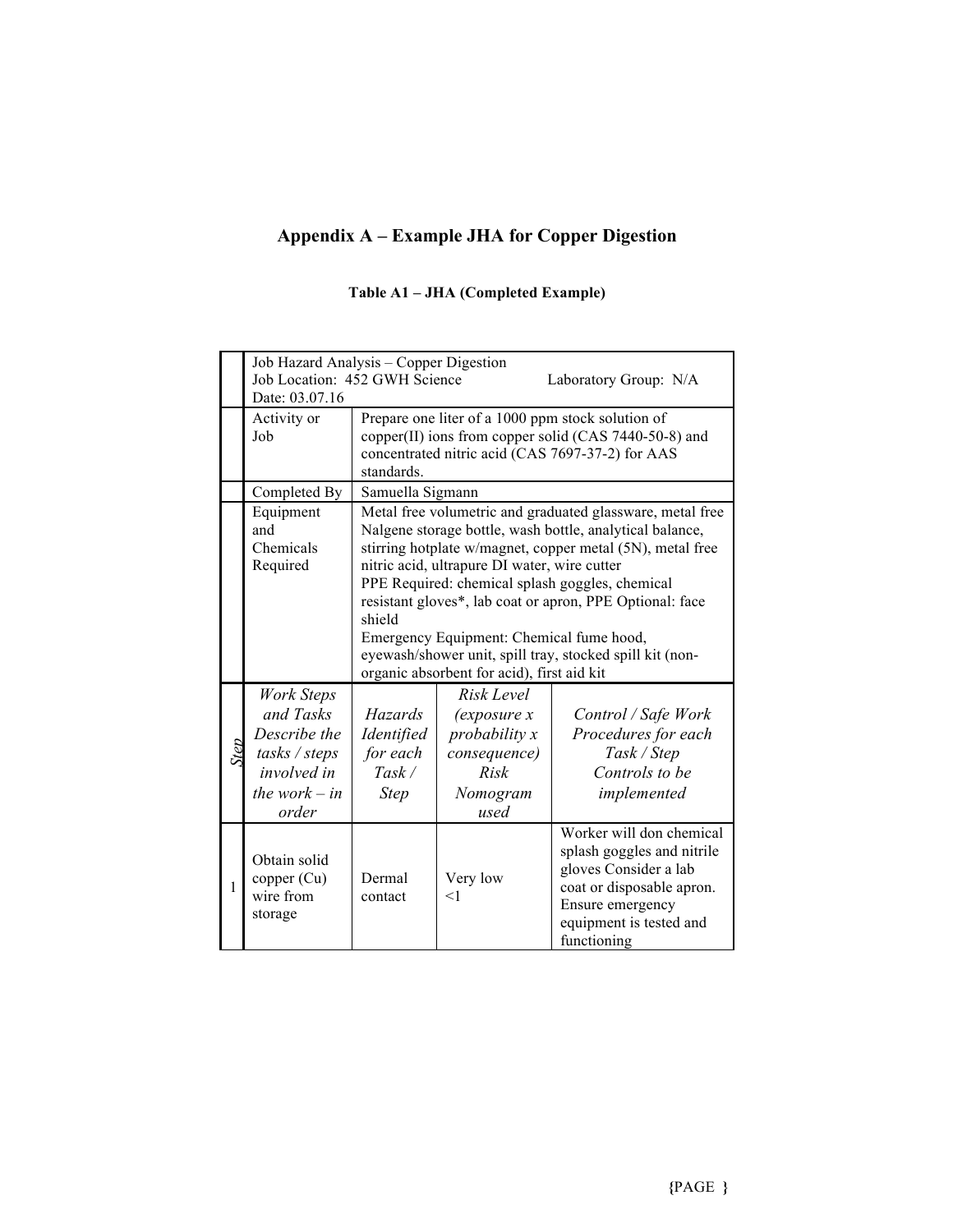| $\overline{2}$ | Weigh solid<br>copper (Cu)<br>wire on<br>analytical<br>balance                     | Dermal<br>contact<br>Cut                                                                                                                       | Very low<br>$<$ 1            | Worker will don chemical<br>splash goggles and nitrile<br>gloves Consider a lab<br>coat or disposable apron.<br>Use body awareness<br>when cutting copper wire                                                                                                                                                                                                                                                                                                                |
|----------------|------------------------------------------------------------------------------------|------------------------------------------------------------------------------------------------------------------------------------------------|------------------------------|-------------------------------------------------------------------------------------------------------------------------------------------------------------------------------------------------------------------------------------------------------------------------------------------------------------------------------------------------------------------------------------------------------------------------------------------------------------------------------|
| 3              | Transfer Cu<br>wire to a 250<br>mL beaker                                          | Same as<br>Step 1                                                                                                                              | Same as Step 1               | Same as Step 2                                                                                                                                                                                                                                                                                                                                                                                                                                                                |
| $\overline{4}$ | Place beaker<br>containing Cu<br>on stirring<br>hotplate in<br>hood, add<br>magnet | Same as<br>Step 1                                                                                                                              | Same as Step 1               | Same as Step 2, PLUS<br>clear hood of all<br>unnecessary equipment<br>and chemicals, especially<br>organic solvents                                                                                                                                                                                                                                                                                                                                                           |
| 5              | Remove stock<br>bottle of<br>concentrated<br>nitric acid<br>from storage           | Chemical<br>$splash -$<br>Corrosive;<br>eye &<br>skin<br>damage;<br>inhalation<br>(toxic<br>gas);<br>Chemical<br>spill;<br>Oxidizing<br>liquid | Moderate<br>$>20$ , but < 50 | Nitric acid is very<br>reactive. Do not<br>underestimate this hazard.<br>Include and review SDS<br>as a control in this JHA.<br>Wear all PPE as above,<br><b>HOWEVER</b> nitrile does<br>not protect well for<br>concentrated acid -<br>double glove, add<br>polyethylene or butyl<br>rubber.<br>Note location of and<br>visually inspect spill kit<br>w/ neutralizing material<br>Review ER procedures<br>If large spill occurs i.e.<br>2.5 L bottle, evacuate and<br>notify |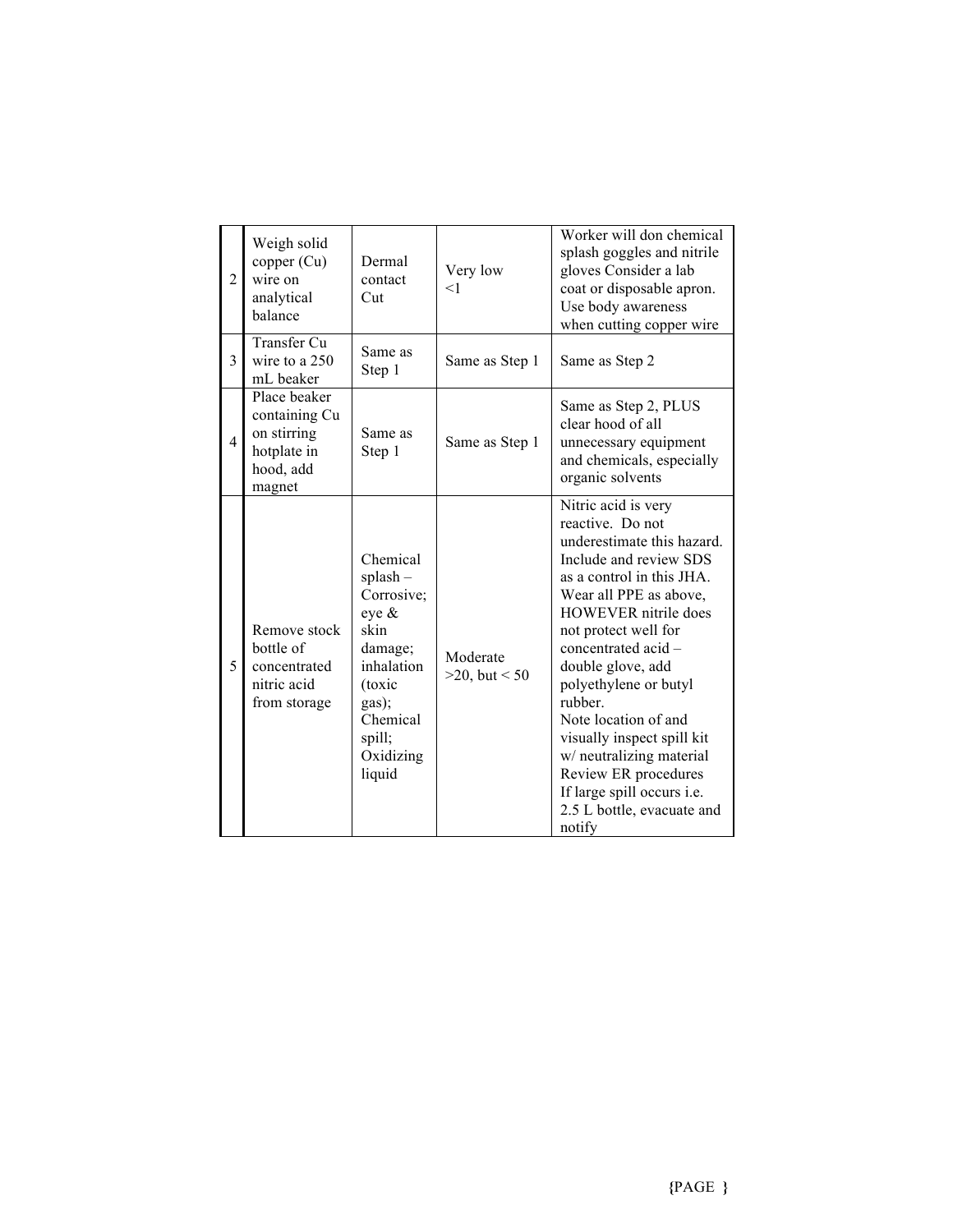| 6      | Transfer $~50$<br>mL of con<br>nitric to 250<br>beaker                                         | Chemical<br>splash<br>Corrosive;<br>eye &<br>skin<br>damage;<br>inhalation<br>(toxic<br>gas);<br>Chemical<br>spill;<br>Oxidizing<br>liquid     | Moderate<br>$>20$ , but < 50 | Same as step 5 plus work<br>on spill tray                                                                                                                                                                                                                                                                                                                                                                                                                                                                        |
|--------|------------------------------------------------------------------------------------------------|------------------------------------------------------------------------------------------------------------------------------------------------|------------------------------|------------------------------------------------------------------------------------------------------------------------------------------------------------------------------------------------------------------------------------------------------------------------------------------------------------------------------------------------------------------------------------------------------------------------------------------------------------------------------------------------------------------|
| $\tau$ | Add 30 mL of<br>concentrated<br>nitric acid (16<br>$M HNO3)$ Stir<br>as needed                 | Chemical<br>splash<br>corrosive;<br>eye<br>damage;<br>inhalation<br>(NO <sub>2</sub><br>toxic gas)<br>Chemical<br>spill<br>Oxidizing<br>liquid | Low < 10                     | Wear all PPE as above,<br><b>HOWEVER</b> nitrile does<br>not protect well for<br>concentrated acid-<br>double glove, add<br>polyethylene or butyl<br>rubber<br><b>WORK IN FUME HOOD</b><br>- lower sash; set up at<br>least 6" inside<br>Stir slowly with magnet<br>on stir plate to displace<br>nitrogen dioxide $(NO2)$ a<br>toxic brown gas. Cover<br>with watch glass if<br>needed.<br>Beaker graduations offer<br>sufficient accuracy, so<br>minimize cleaning by not<br>measuring with other<br>equipment. |
| 8      | Check for<br>reaction<br>completion -<br>Ensure that<br>Cu wire has<br>completely<br>dissolved | Chemical<br>splash<br>corrosive;<br>eye<br>damage;<br>Chemical<br>spill                                                                        | Moderate $>10$<br>but $< 50$ | Ensure that gas<br>production has stopped<br>before removing from<br>fume hood<br>Add face shield if close<br>inspection of reaction<br>beaker is required - do<br>not hold over body                                                                                                                                                                                                                                                                                                                            |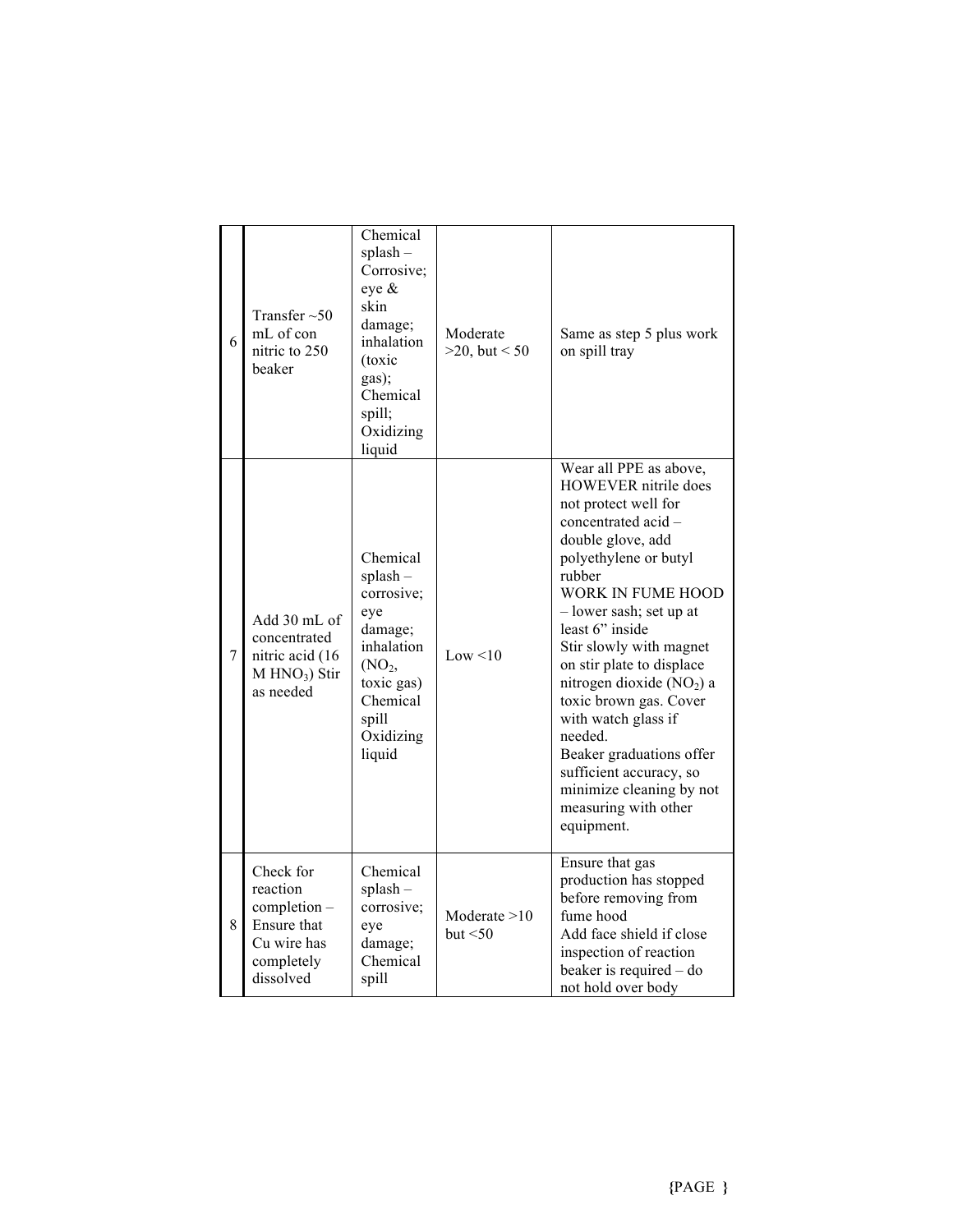| 9                        | Add 300 mL<br>of DI water to<br>1 <sub>L</sub><br>volumetric<br>flask                                                            | Cuts                                                                    | Low < 1  | Use situational awareness<br>when handling glass to<br>avoid dropping or<br>bumping on counter                                                                                                                                                                                                                                                                        |
|--------------------------|----------------------------------------------------------------------------------------------------------------------------------|-------------------------------------------------------------------------|----------|-----------------------------------------------------------------------------------------------------------------------------------------------------------------------------------------------------------------------------------------------------------------------------------------------------------------------------------------------------------------------|
| $\subseteq$              | Quantitatively<br>transfer the<br>beaker<br>contents to a 1<br>L volumetric<br>flask and<br>dilute to<br>volume with<br>DI water | Chemical<br>splash<br>corrosive;<br>eye<br>damage;<br>Chemical<br>spill | Low < 10 | Same as Step 6                                                                                                                                                                                                                                                                                                                                                        |
|                          | Transfer<br>prepared<br>stock solution<br>to Nalgene<br>storage bottle                                                           | Chemical<br>splash<br>corrosive;<br>eye<br>damage;<br>Chemical<br>spill | Low < 1  | Same as Step 6 PLUS<br>Check integrity of storage<br>bottle. In addition to<br>appropriate label<br>elements (chemical name,<br>date prepared,<br>concentration) the storage<br>bottle should have the<br>words, "Contains Nitric<br>Acid - do not mix with<br>organic materials"                                                                                     |
| $\overline{\mathcal{C}}$ | Wash<br>glassware and<br>rinse with $1 +$<br>$1(8M)$ nitric<br>acid, followed<br>by ultrapure<br>DI water                        | Chemical<br>splash<br>corrosive;<br>eye<br>damage;<br>Chemical<br>spill | Low < 10 | Rinses can transfer from<br>piece to piece and return<br>to stock rinse solution to<br>minimize neutralization -<br>Ensure no organic<br>materials or solvents in<br>wash sink or in waste<br>containers. All nitric acid<br>waste containers should<br>plastic and be labeled as<br>such - CONTAINS<br>NITRIC ACID; DO NOT<br><b>ADD ORGANIC</b><br><b>MATERIALS</b> |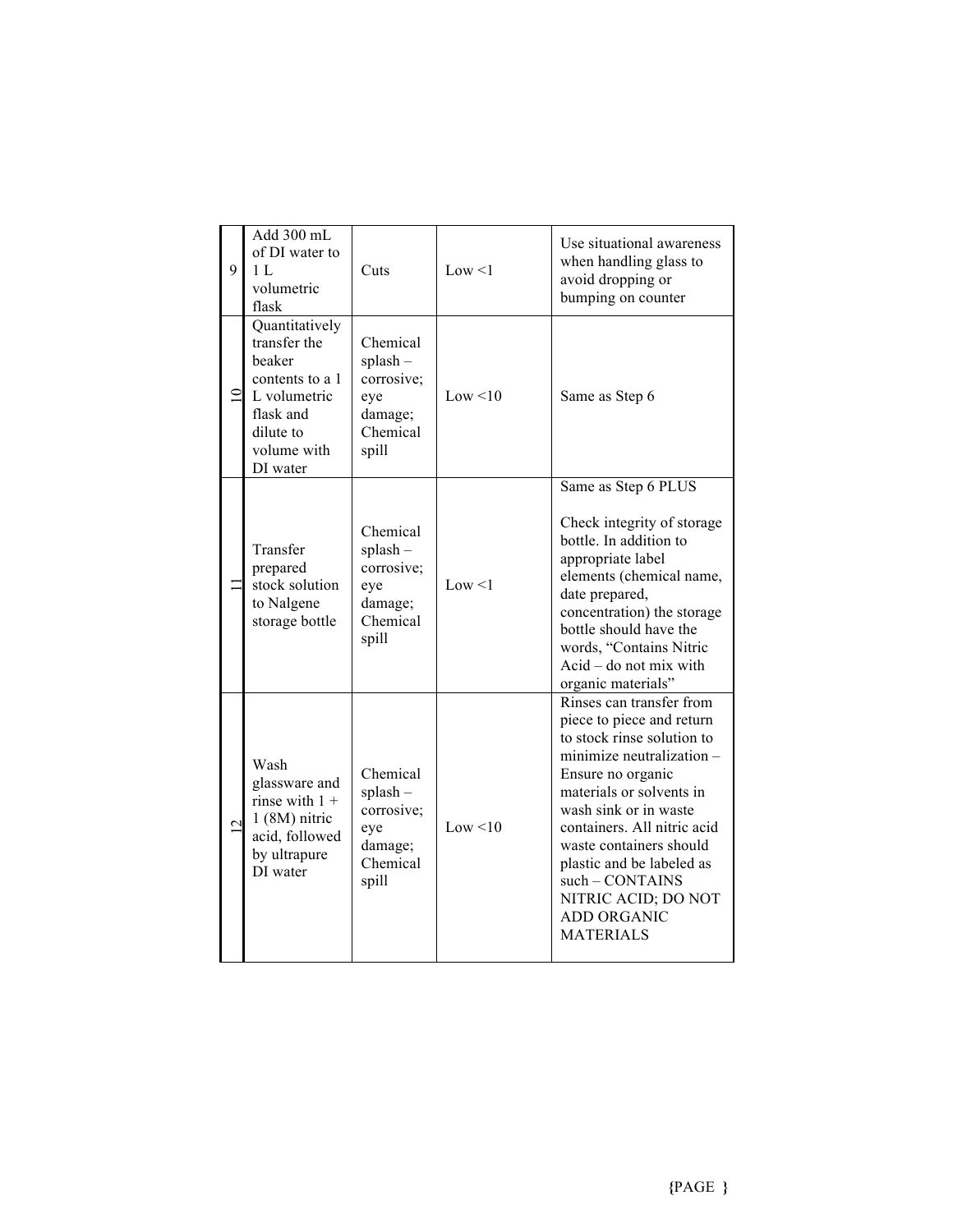| Return all<br>equipment to<br>storage                                                                                                                                                                                                                                                                                                                                                                            |                    |                                                    | Unplug electrical<br>equipment<br>Close hood sash<br>Wash hands                                             |
|------------------------------------------------------------------------------------------------------------------------------------------------------------------------------------------------------------------------------------------------------------------------------------------------------------------------------------------------------------------------------------------------------------------|--------------------|----------------------------------------------------|-------------------------------------------------------------------------------------------------------------|
|                                                                                                                                                                                                                                                                                                                                                                                                                  |                    |                                                    | Hazards Checklist: Chemical corrosive to skin, inhalation of $NO2$ (and other                               |
|                                                                                                                                                                                                                                                                                                                                                                                                                  |                    |                                                    | gases evolved during this process) can cause may be fat, physical hazard of                                 |
| oxidizing liquid, heat of reaction, possible ER action if conc. nitric acid spills.<br>If so, what is the nature of the chemical hazard? Nitric<br>acid is a strong oxidizing acid. The concentrated form<br>will cause blistering and discoloration of skin. Inhalation<br>can cause respiratory edema.<br>Can someone be<br>exposed to<br>SDS Reviewed? Yes<br>chemicals? Yes<br>GHS nitric acid, concentrated |                    |                                                    |                                                                                                             |
| Can someone<br>slip, trip or fall?<br>Possible, but not<br>likely                                                                                                                                                                                                                                                                                                                                                |                    | others are working in the lab without proper PPE   | Can someone injure someone else? Not likely unless                                                          |
| Can someone be<br>caught in                                                                                                                                                                                                                                                                                                                                                                                      |                    |                                                    | Can someone strike against or make contact with any<br>physical hazards? Not likely other than contact with |
| anything? Not<br>likely                                                                                                                                                                                                                                                                                                                                                                                          | stirring hot plate |                                                    | oxidizing liquid. Possible electrocution hazard with                                                        |
| purchasing the stock solution if funds allow.                                                                                                                                                                                                                                                                                                                                                                    |                    |                                                    | Laboratory Supervisor or PI Comments - This job can be eliminated by                                        |
|                                                                                                                                                                                                                                                                                                                                                                                                                  |                    | Laboratory Supervisor or PI Signature: S B Sigmann | Date: 5/30/16                                                                                               |
| <b>Employees Signature:</b><br>S B Sigmann<br>5/30/16<br>Date:                                                                                                                                                                                                                                                                                                                                                   |                    |                                                    |                                                                                                             |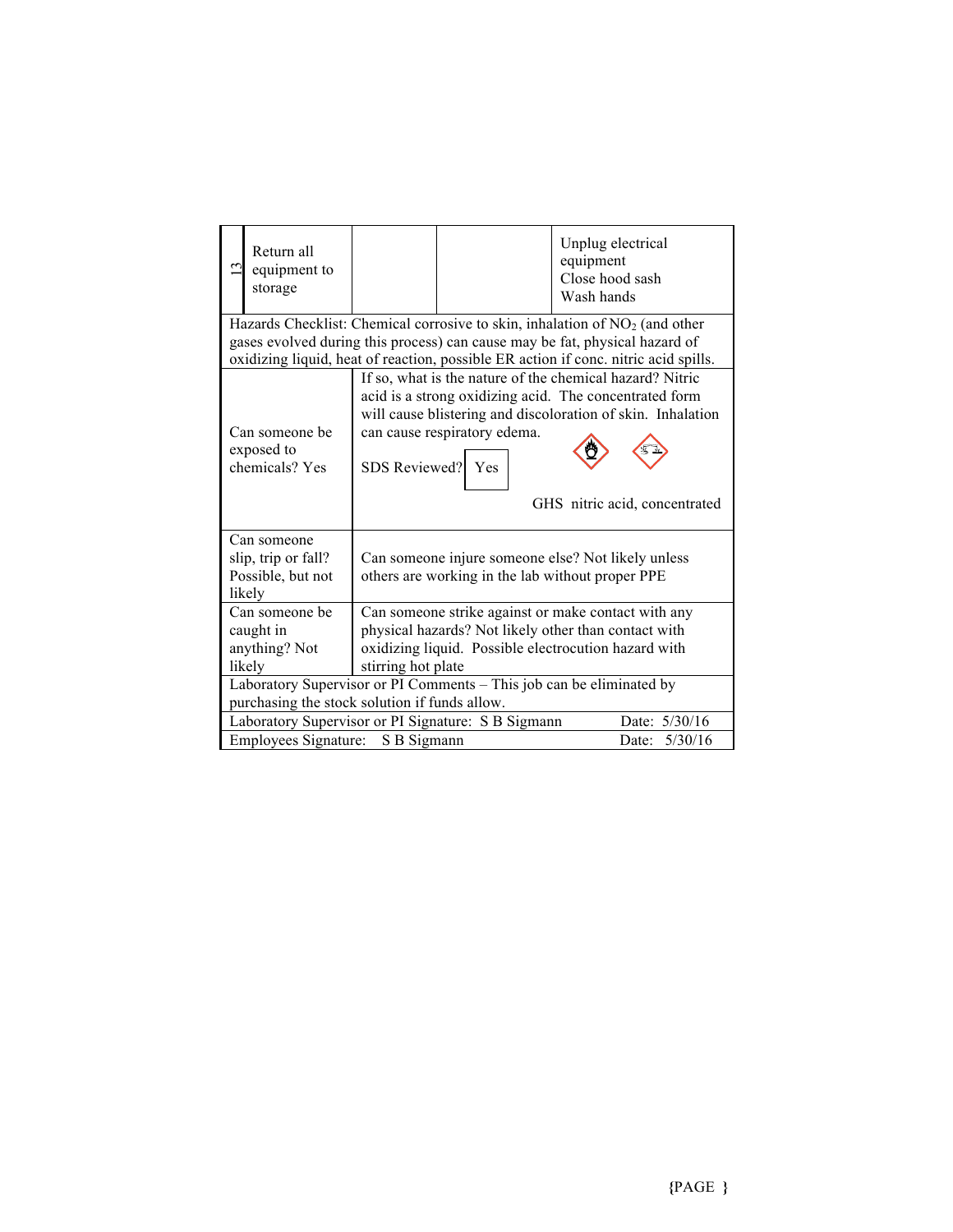### **Appendix B – Assessment Results**

The grading rubric shown in Table D1 was developed to evaluate ten areas of knowledge on the copper digestion JHA as well as standardize grading. During the assessment period for this assignment period, 103 assignments were evaluated. A summary of the data is shown in Figure B1.



*Figure B1 – Assessment Data*

Although Figure B1 shows that the criterion (raw score  $=$  30) was met over the full assessment period (77% of the students attained a grade of 60 or better), it should be noted that there were individual semesters when the criterion was not met.

In fall of 2014, the importance of reflective work for this assignment was shown by the data. That semester, the capstone course consisted of students actively engaged in research as well as those on non-research tracks. Students submitted their JHAs for critique and then improved the tools based on that feedback. Only 14 of the 17 students resubmitted their corrected drafts for grading and therefore 3 drafts were scored without corrections. Those grades were included in the grades for the semester assessment. Including the draft grades in the data for that semester resulted in an assignment average of 62% which does not meet the 70% criterion. By not considering the 3 drafts in the data set, the criterion is met at 77% scoring 30 or better.

The importance of reflective learning was also noted in spring 2015 when the students in the non-research section were unable to have the reflective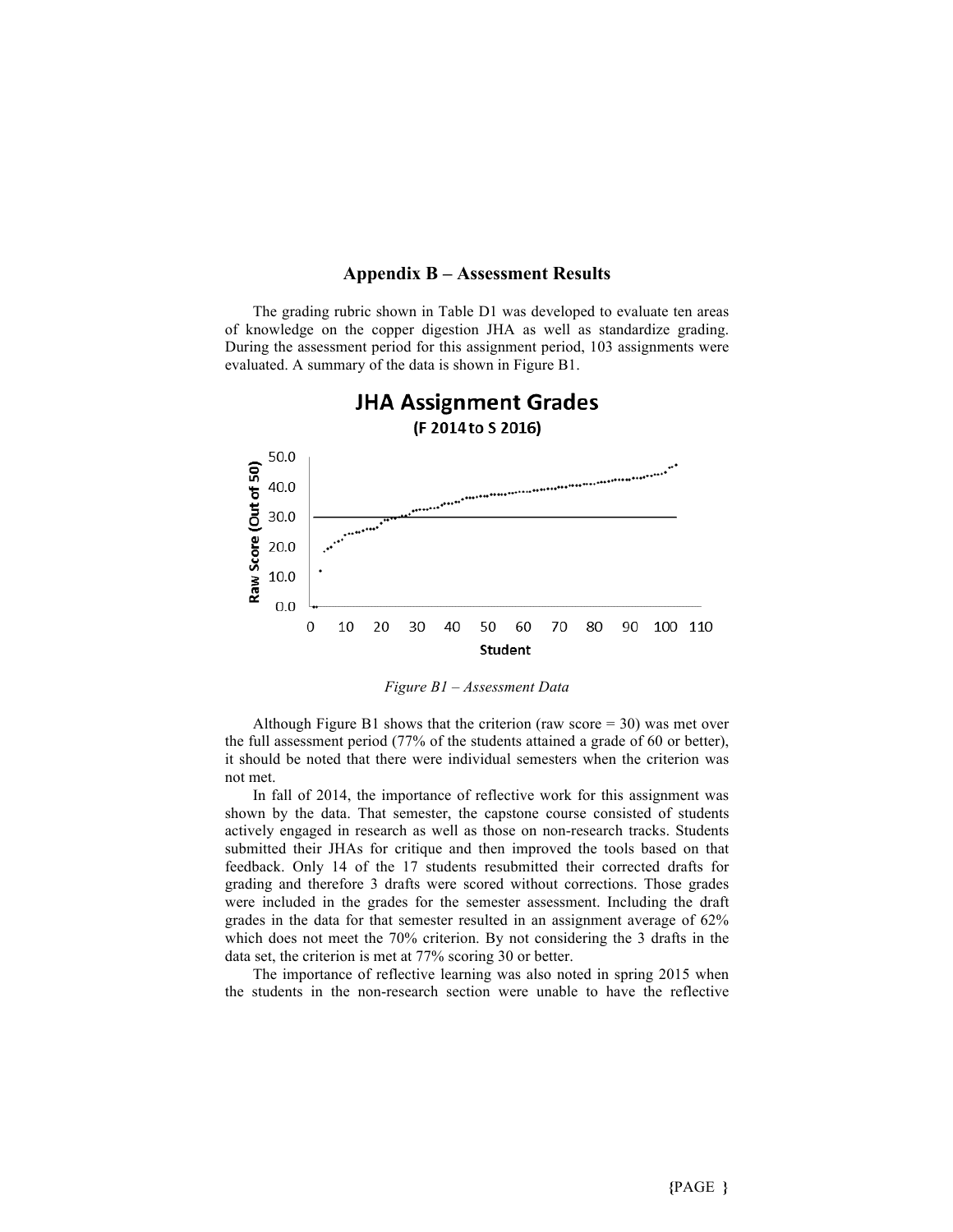learning experience due to poor timing of the lecture for that section. The lecture was presented too late in the semester and we simply ran out of time to submit a JHA, allow time for comments, and score the JHAs for that section. To compensate for this, students in that section were given a document offering general flaws often seen in JHAs and suggestions for improvement. Even with this "general critique", the assessment criterion for that section (spring 2015) was not met. Only 50% of the students scored 30 or better. Compare this to the section with the research students (spring 2015) where time for reflective work was given and the criterion was met at 82.3%. It is possible, however, that actively performing laboratory research contributed to the higher assignment scores for that section.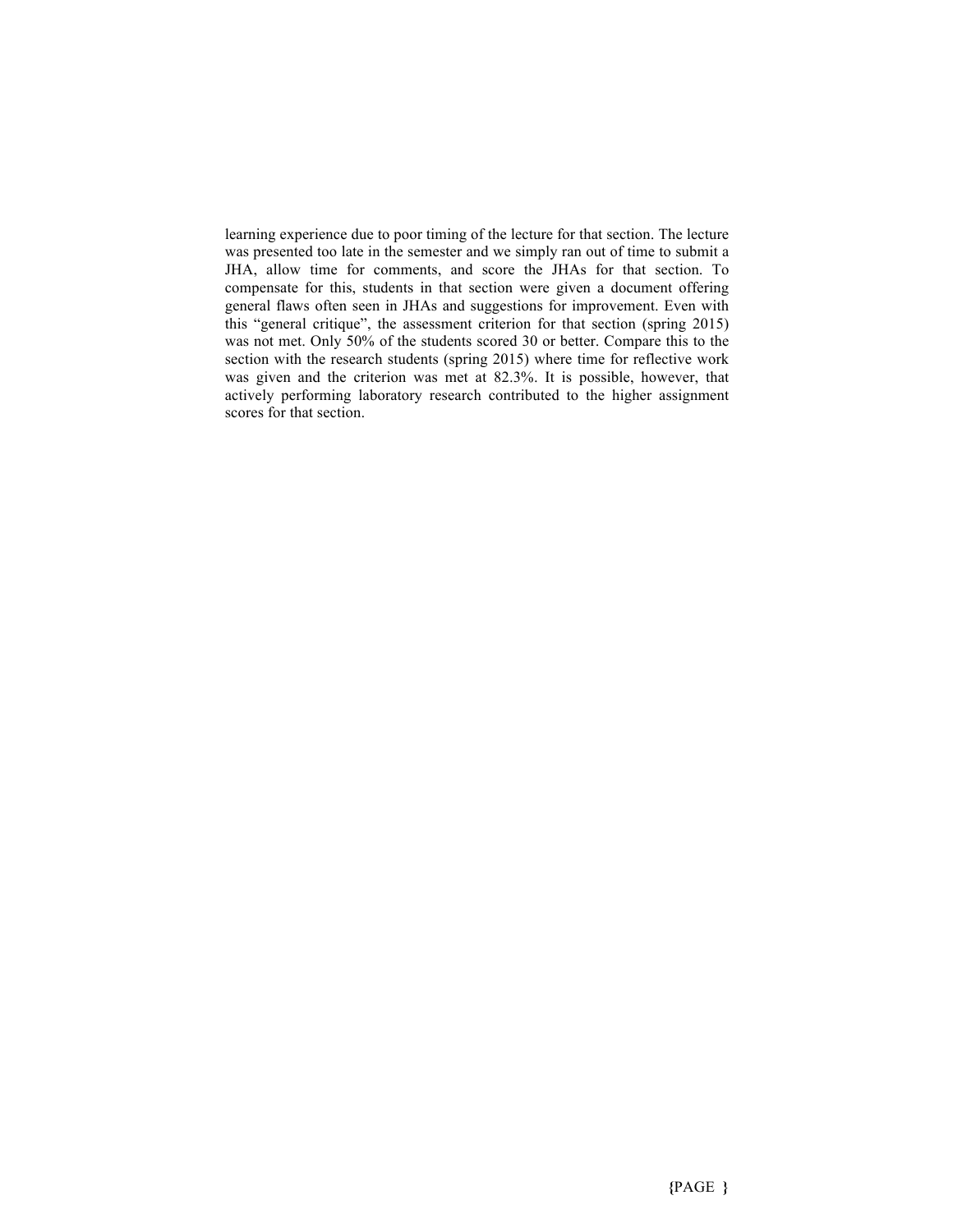## **Appendix C – Information Sources**

Reliable information is vital to completing a useful risk assessment. The links listed in Table C1 will connect chemical workers to more reliable (and in most cases peer reviewed) online resources so that they may access the necessary information to understand the hazards associated with the chemicals used in their laboratory. This will enable workers to create more robust risk assessment tools. These databases and sources are offered by various agencies for free use on the Internet. Please note that some sources are intended for HAZMAT or industrial situations and the information may not be specific to use in a lab and/or quite technical. The Acronym Finder (**{** HYPERLINK "http://www.acronymfinder.com/" **}**) and the Wayback Machine (**{** HYPERLINK "http://archive.org/web/web.php" **}**) of archive webpages may be useful in interpreting data and retrieving broken links.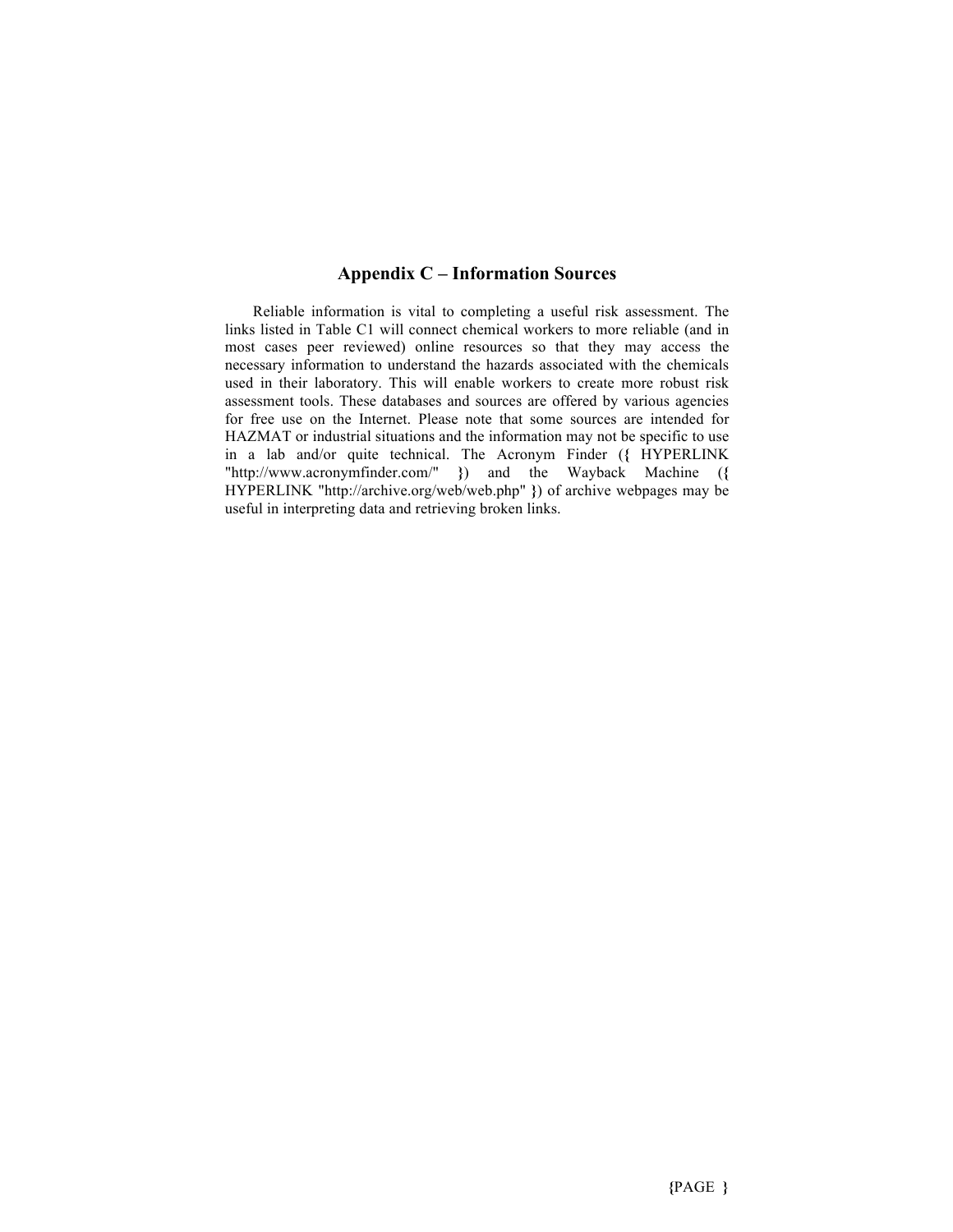| Site/Link                                                                                                                                                                                                      | <b>Agency or Source</b>                                                                             | Scope & Utility                                                                                                                                                                                                                                                                                                                                                             |
|----------------------------------------------------------------------------------------------------------------------------------------------------------------------------------------------------------------|-----------------------------------------------------------------------------------------------------|-----------------------------------------------------------------------------------------------------------------------------------------------------------------------------------------------------------------------------------------------------------------------------------------------------------------------------------------------------------------------------|
| <b>CAMEO</b> Chemicals<br><b>{HYPERLINK</b><br>"http://www.cameochem<br>icals.noaa.gov/search/si<br>mple" }<br>(Available as a web<br>application, mobile<br>website, or as a<br>downloadable<br>application.) | National Oceanic and<br>Atmospheric<br>Administration<br>(NOAA)                                     | The Computer-Aided<br>Management of Emergency<br>Operations (CAMEO)<br>chemicals software allows<br>the user to mix chemicals in<br>a virtual scenario to check<br>for reactivity between<br>chemicals and chemical<br>groups. This is helpful for<br>checking chemical<br>compatibility for storage or<br>waste containers.<br>NB: primarily intended for<br><b>HAZMAT</b> |
| <b>Chemical Safety</b><br><b>Searches</b><br><b>{HYPERLINK</b><br>"https://en.wikibooks.org<br>/wiki/Chemical Informat<br>ion_Sources/Chemical S<br>afety Searches" }                                          | American Chemical<br>Society (ACS)<br>Division of Chemical<br>Information (CINF)                    | The American Chemical<br>Society (ACS) Division of<br>Chemical Information<br>(CINF) provides a review of<br>chemical safety information<br>sources with tips for<br>searching, includes both<br>open and subscription based<br>sources.                                                                                                                                    |
| <b>Chemical Sampling</b><br><b>Information</b><br><b>{HYPERLINK</b><br>"https://www.osha.gov/d<br>ts/chemicalsampling/toc/<br>toc chemsamp.html" }                                                             | US Department of<br>Labor (DOL),<br>Occupational Safety &<br><b>Health Administration</b><br>(OSHA) | OSHA provides data for<br>those conducting industrial<br>hygiene investigations. Data<br>is concise with known<br>health effects (HE).                                                                                                                                                                                                                                      |

| <b>Table C1 - Chemical Safety Information Sources List</b> |  |  |
|------------------------------------------------------------|--|--|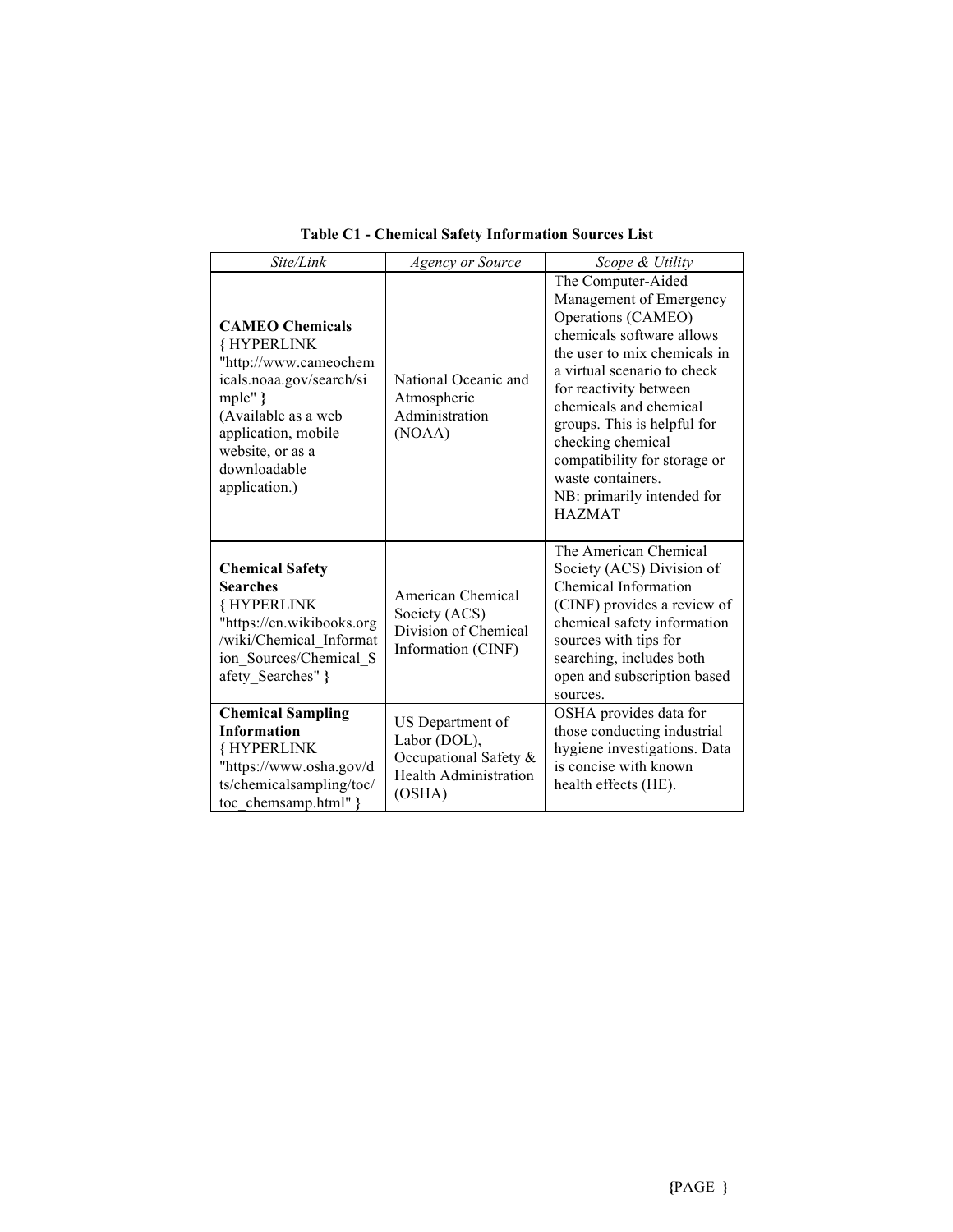| Site/Link                                                                                                                                                                                                                                                            | <b>Agency or Source</b>                                                                         | Scope & Utility                                                                                                                                                                                                                                                                                                    |
|----------------------------------------------------------------------------------------------------------------------------------------------------------------------------------------------------------------------------------------------------------------------|-------------------------------------------------------------------------------------------------|--------------------------------------------------------------------------------------------------------------------------------------------------------------------------------------------------------------------------------------------------------------------------------------------------------------------|
|                                                                                                                                                                                                                                                                      |                                                                                                 |                                                                                                                                                                                                                                                                                                                    |
| <b>ChemIDPlus Advanced</b><br><b>{HYPERLINK</b><br>"http://chem.sis.nlm.nih.<br>gov/chemidplus/" }                                                                                                                                                                   | US Department of<br>Health & Human<br>Services (HHS),<br>National Institutes of<br>Health (NIH) | The National Library of<br>Medicine (NLM)<br>Specialized Information<br>Services (SIS) provides<br>ChemIDPlus Advanced to<br>pull in chemical information<br>from a variety of agency<br>databases where the search<br>substance is listed. Very<br>powerful. Included in<br>TOXNET.                               |
| <b>CHRIS</b><br><b>{HYPERLINK</b><br>"http://www.uscg.mil/hq<br>/nsfweb/foscr/ASTFOSC<br>RSeminar/References/C<br>HRISManualIntro.pdf" }                                                                                                                             | <b>US Coast Guard</b><br>(USCG)                                                                 | The Chemical Hazards<br>Response<br><b>Information System</b><br>(CHRIS) provides useful<br>information on chemical<br>compatibility and<br>emergency response for<br>chemical incidents,<br>especially in transport.<br>NB: primarily intended for<br><b>HAZMAT</b>                                               |
| <b>CRW</b><br><b>{HYPERLINK</b><br>"http://response.restorati<br>National Oceanic and<br>on.noaa.gov/oil-and-<br>Atmospheric<br>chemical-<br>Administration<br>spills/chemical-<br>(NOAA)<br>spills/response-<br>tools/chemical-<br>reactivity-<br>worksheet.html" } |                                                                                                 | The Chemical Reactivity<br>Worksheet (CRW) is part of<br>the Computer-Aided<br>Management of Emergency<br>Operations (CAMEO)<br>software suite as a<br>downloadable application. It<br>can be used to generate a<br>worksheet to include with a<br>risk assessment.<br>NB: primarily intended for<br><b>HAZMAT</b> |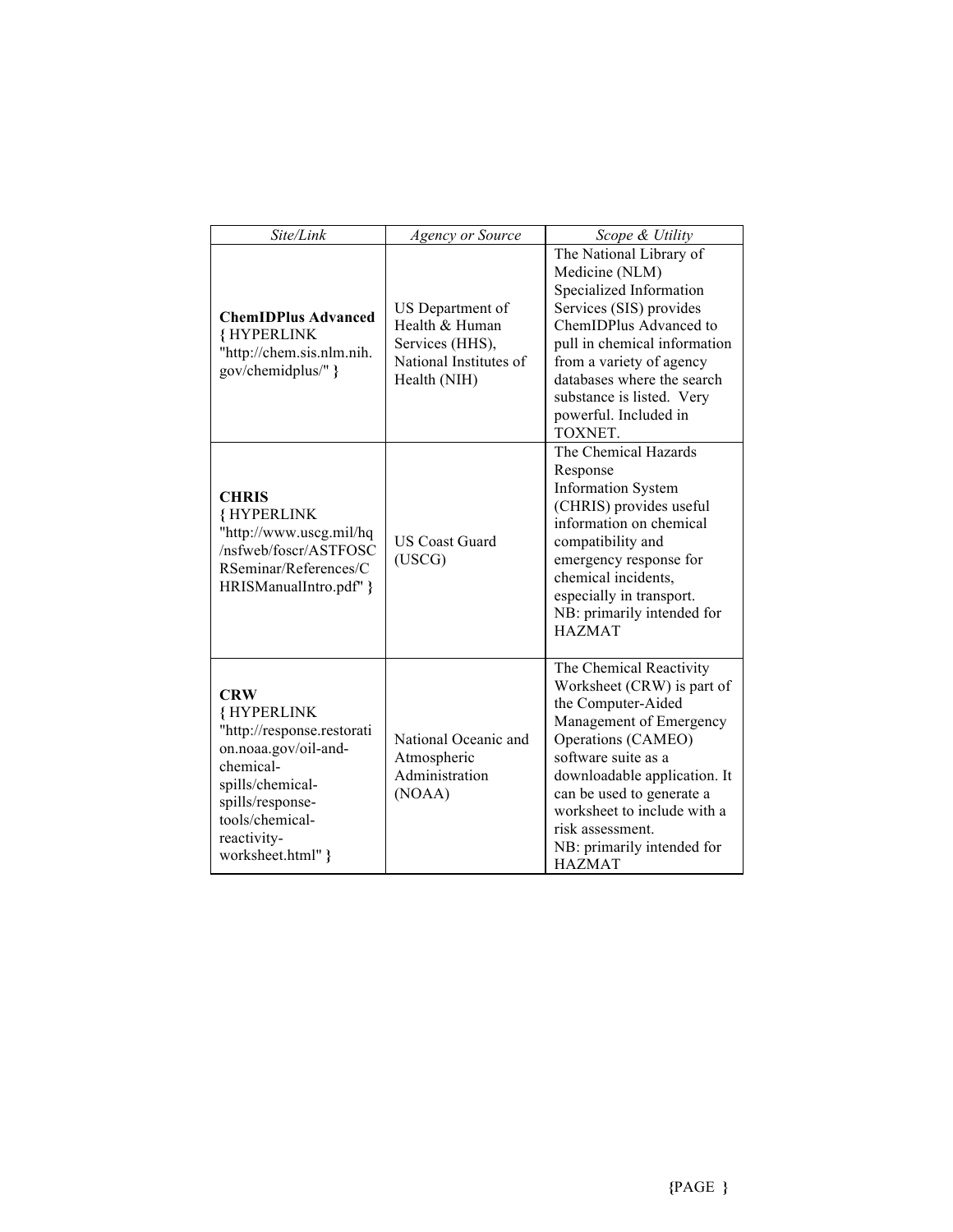| Site/Link                                                                                             | <b>Agency or Source</b>                                                        | Scope & Utility                                                                                                                                                                                                                                                                                                                                                                |
|-------------------------------------------------------------------------------------------------------|--------------------------------------------------------------------------------|--------------------------------------------------------------------------------------------------------------------------------------------------------------------------------------------------------------------------------------------------------------------------------------------------------------------------------------------------------------------------------|
| <b>CSB Reports</b><br><b>{HYPERLINK</b><br>"http://www.csb.gov/" }                                    | <b>US Chemical Safety</b><br>and Hazard<br><b>Investigation Board</b><br>(CSB) | The US Chemical Safety<br>and Hazard Investigation<br>Board (CSB) is authorized<br>by the Clean Air Act<br>Amendments of 1990<br>(CAA) as an independent<br>agency that investigates high<br>profile chemically related<br>accidents. Investigations<br>primarily focus on industrial<br>incidents, but provide<br>important root cause<br>information and lessons<br>learned. |
| $e$ -CFR<br><b>{HYPERLINK</b><br>"http://www.ecfr.gov/cgi<br>-bin/text-<br>$idx?$ tpl=%2Findex.tpl" } | <b>US Government</b><br>Printing Office<br>(GPO)                               | At the Electronic Code of<br>Federal Regulations site,<br>regulatory information can<br>be located. Especially useful<br>are those in Titles 29<br>(Labor) and 40 (Protection<br>of Environment).                                                                                                                                                                              |
| <b>eChemPortal</b><br><b>{HYPERLINK</b><br>"http://www.echemportal<br>.org/ $\$ }                     | Organisation for<br>Economic Co-<br>operation and<br>Development (OECD)        | eChemPortal is the OECD<br>Global Portal to Information<br>on Chemical Substances.<br>Federated searches can be<br>conducted across several<br>data sources for chemical<br>substances, properties and<br>GHS classification schema.<br>Indexed by ChemIDplus<br>Advanced.                                                                                                     |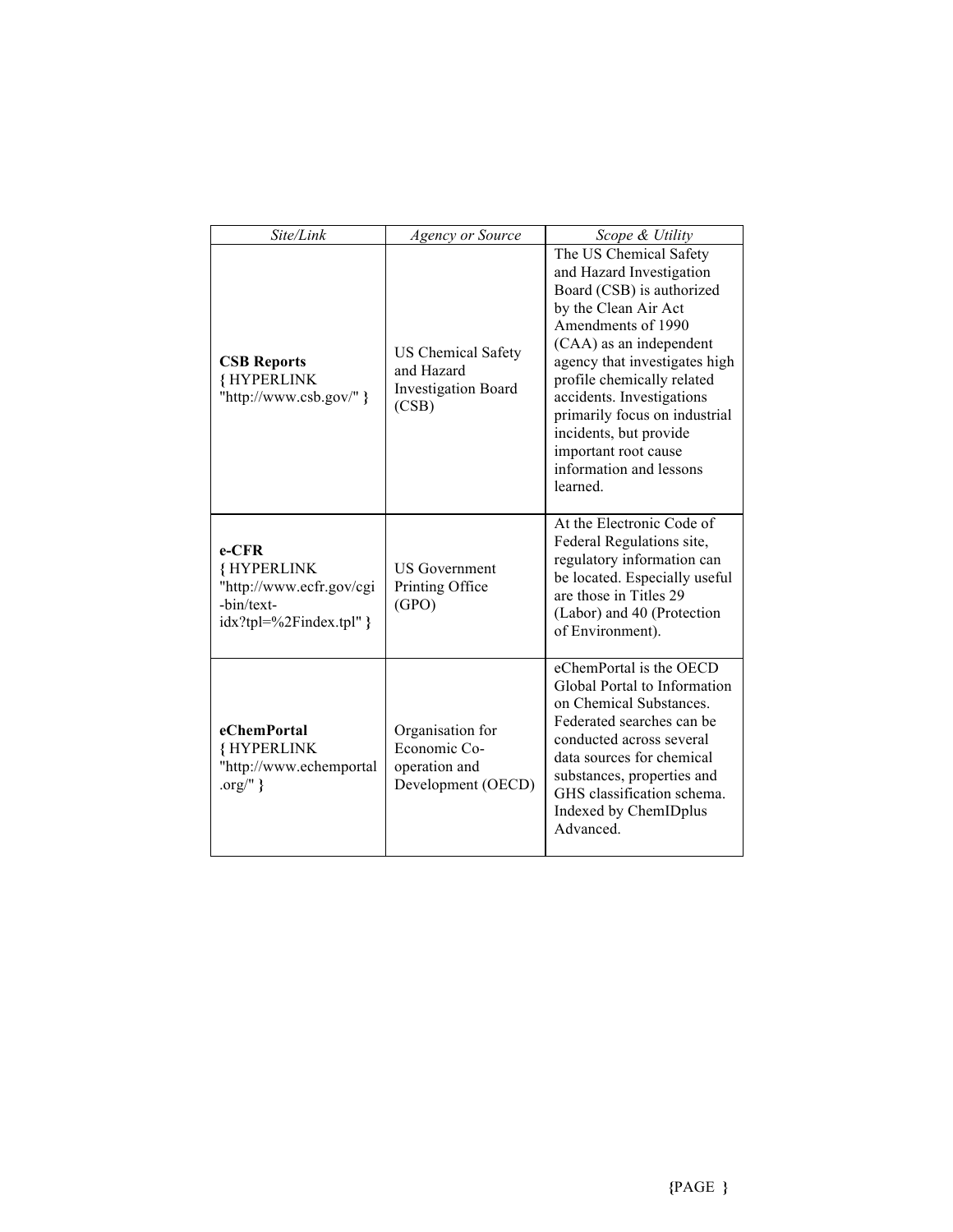| Site/Link                                                                                                                                                                                                  | <b>Agency or Source</b>                                                                                                    | Scope & Utility                                                                                                                                                                                                                                                                                                                     |
|------------------------------------------------------------------------------------------------------------------------------------------------------------------------------------------------------------|----------------------------------------------------------------------------------------------------------------------------|-------------------------------------------------------------------------------------------------------------------------------------------------------------------------------------------------------------------------------------------------------------------------------------------------------------------------------------|
| <b>EDF</b> Scorecards<br><b>{HYPERLINK</b><br>"http://scorecard.goodgui<br>de.com/index.tcl" }<br>(add the indicated<br>information in<br>parenthesis to the above<br>address to access the<br>components) | National<br>Environmental<br>Defense Fund (EDF)                                                                            | The EDF Scorecard program<br>is recognized by the EPA as<br>a reliable database.<br>Chemical Profiles for<br>$11,200+$ chemicals<br>(/chemical-profiles)<br>Health Effects data<br>compiled based on the<br>specific target organ or type<br>of disease (/health-effects)<br>Regulations based chemical<br>lists (/chemical-groups) |
| <b>Enviro-Health Links</b><br>for Laboratory Safety<br><b>{HYPERLINK</b><br>"http://sis.nlm.nih.gov/en<br>viro/labsafety.html" }                                                                           | US Department of<br>Health & Human<br>Services (HHS),<br>National Institutes of<br>Health (NIH)                            | The Specialized Information<br>Services (SIS) Enviro-<br>Health Links for Laboratory<br>Safety from the National<br>Library of Medicine (NLM)<br>lists information sources<br>relevant for laboratory scale<br>work, including<br>nonchemical hazards.                                                                              |
| <b>ERG</b><br><b>{HYPERLINK</b><br>"http://phmsa.dot.gov/ha<br>zmat/library/erg" }                                                                                                                         | US Department of<br>Transportation (DOT)<br>Pipeline and<br><b>Hazardous Materials</b><br>Safety Administration<br>(PHMSA) | The DOT Emergency<br>Response Guide categorizes<br>hundreds of substances into<br>groups based on emergency<br>response protocols and<br>provides appropriate<br>response information in<br>Guides 111 through 172.<br>NB: primarily intended for<br><b>HAZMAT</b><br>(available in mobile<br>applications)                         |
| <b>GHS</b><br><b>{HYPERLINK</b><br>"http://www.unece.org/fi<br>leadmin/DAM/trans/dan<br>ger/publi/ghs/ghs rev04/<br>English/ST-SG-AC10-<br>30-Rev4e.pdf" }                                                 | <b>United Nations</b><br>Economic<br>Commission for<br>Europe (UNECE)                                                      | Globally Harmonized<br>System of Classification and<br>Labelling of Chemicals<br>(GHS) Fourth revised<br>edition.                                                                                                                                                                                                                   |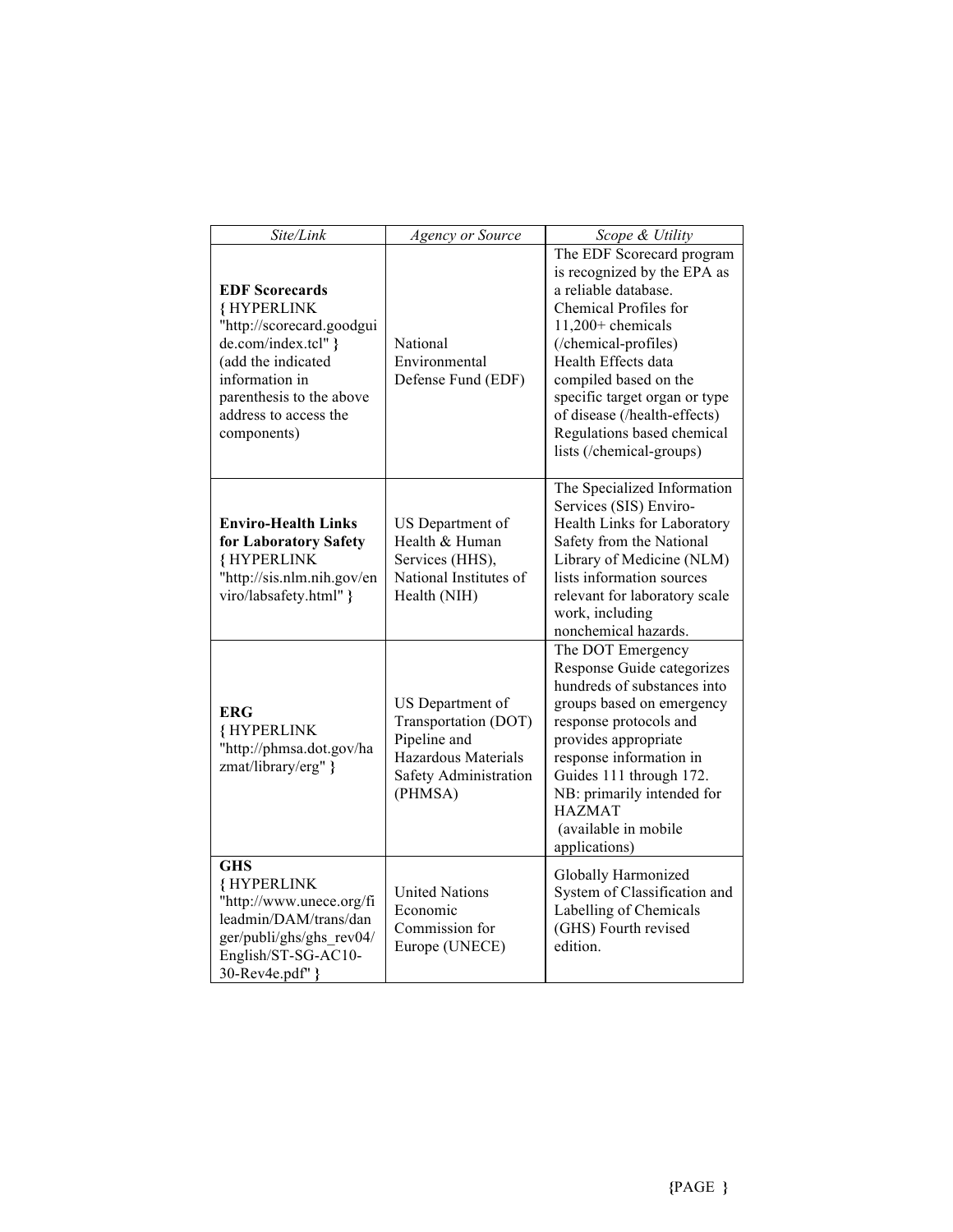| Site/Link                                                                                                                                                    | <i>Agency or Source</i>                                                                             | Scope & Utility                                                                                                                                                                                                                                                                             |
|--------------------------------------------------------------------------------------------------------------------------------------------------------------|-----------------------------------------------------------------------------------------------------|---------------------------------------------------------------------------------------------------------------------------------------------------------------------------------------------------------------------------------------------------------------------------------------------|
| <b>GHS Purple Book</b><br><b>{HYPERLINK</b><br>"https://www.osha.gov/d<br>sg/hazcom/ghsguideoct0<br>5.pdf" }                                                 | US Department of<br>Labor (DOL),<br>Occupational Safety &<br><b>Health Administration</b><br>(OSHA) | OSHA provides a condensed<br>guide to GHS at this link.<br>(US categories)                                                                                                                                                                                                                  |
| <b>HSDB</b><br><b>{HYPERLINK</b><br>"http://www.nlm.nih.gov<br>/pubs/factsheets/hsdbfs.h<br>$tml''$ }                                                        | US Department of<br>Health & Human<br>Services (HHS),<br>National Institutes of<br>Health (NIH)     | The Hazardous Substance<br>Data Bank (HSDB) from the<br>National Library of<br>Medicine (NLM) is an<br>expert reviewed database for<br>locating chemical<br>toxicology, regulatory<br>information, and physical<br>properties, etc. for c. 5,000<br>chemicals. Included in<br><b>TOXNET</b> |
| <b>HAZCOM</b><br>CFR 1910.1200<br><b>{HYPERLINK</b><br>"http://www.osha.gov/pl<br>s/oshaweb/owadisp.show<br>document?p table=ST<br>ANDARDS&p id=1009<br>9" } | US Department of<br>Labor (DOL),<br>Occupational Safety &<br><b>Health Administration</b><br>(OSHA) | Code of Federal Regulations<br>1910.1200 Hazard<br>Communication<br>(HAZCOM) Standard<br>includes GHS definitions.                                                                                                                                                                          |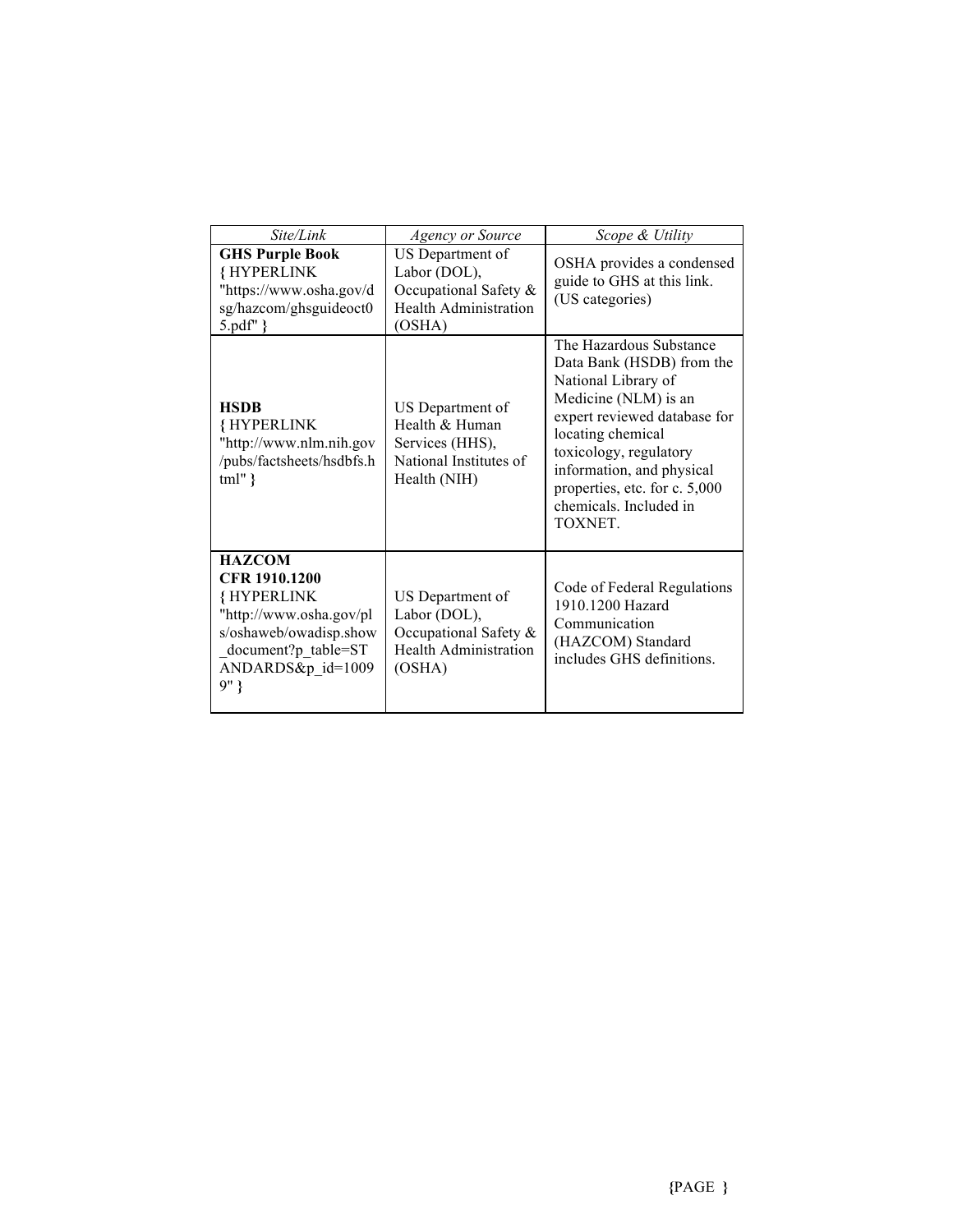| Site/Link                                                                                                                                                                                    | <b>Agency or Source</b>                                                                           | Scope & Utility                                                                                                                                                                                                                                                                                                                                                                                                                                                                                                       |
|----------------------------------------------------------------------------------------------------------------------------------------------------------------------------------------------|---------------------------------------------------------------------------------------------------|-----------------------------------------------------------------------------------------------------------------------------------------------------------------------------------------------------------------------------------------------------------------------------------------------------------------------------------------------------------------------------------------------------------------------------------------------------------------------------------------------------------------------|
| <b>INCHEM</b><br><b>{HYPERLINK</b><br>"http://www.inchem.org/<br>" }                                                                                                                         | World Health<br>Organization (WHO),<br>International<br>Programme on<br>Chemical Safety<br>(IPCS) | INCHEM links to especially<br>useful sites for risk<br>assessment purposes. The<br>site can be searched by<br>registry number (CAS) or<br>compound name.<br>Concise International<br><b>Chemical Assessment</b><br>Documents (CICADs)<br>(/pages/cicads.html)<br>Health and Safety Guides<br>(HSGs) (/pages/hsg.html)<br>International Agency for<br>Research on Cancer (IARC)<br>- Summaries and<br>Evaluations<br>(/pages/iarc.html)<br><b>International Chemical</b><br>Safety Cards (ICSCs)<br>(/pages/icsc.html) |
| <b>Internet Resources for</b><br>(M)SDSs<br>"{HYPERLINK<br>"http://www.ilpi.com/ms<br>ds/ref/demystify.html"<br>}"<br><b>{HYPERLINK</b><br>"http://www.ilpi.com/ms<br>$ds''$ \l "Internet" } | Interactive Learning<br>Paradigms, Inc.                                                           | The Safety Emporium<br>laboratory safety supply<br>company provides an<br>overview of dozens of<br>chemical information sites<br>where (M)SDSs from<br>manufacturers, various<br>government agencies, and<br>nonprofit sources can be<br>accessed. A glossary of<br>common MSDS terms is<br>also available at. Includes a<br>glossary and the                                                                                                                                                                         |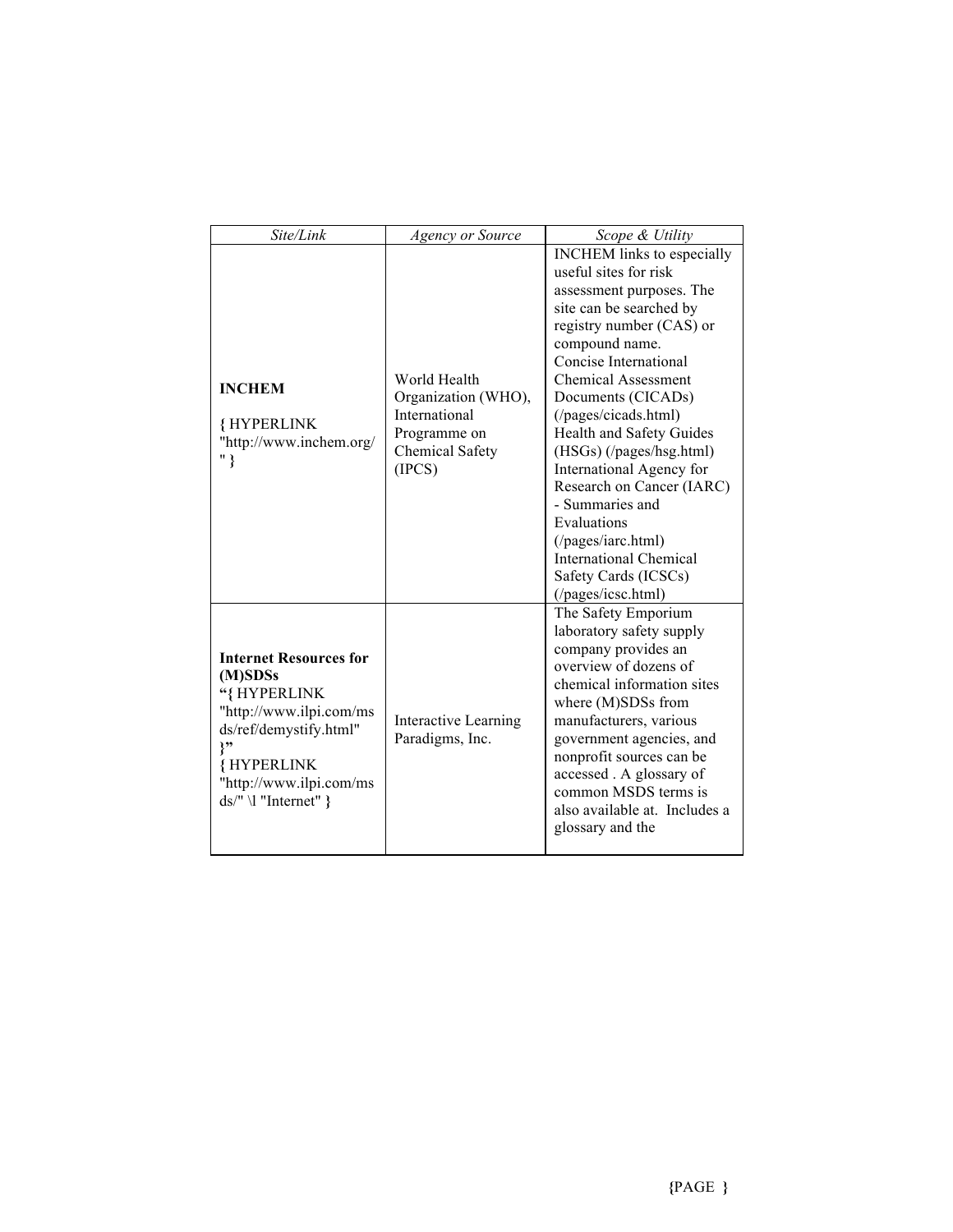| Site/Link                                                                                                                                                                 | <b>Agency or Source</b>                                                                             | Scope & Utility                                                                                                                                                                                                                            |
|---------------------------------------------------------------------------------------------------------------------------------------------------------------------------|-----------------------------------------------------------------------------------------------------|--------------------------------------------------------------------------------------------------------------------------------------------------------------------------------------------------------------------------------------------|
| <b>IRIS</b><br><b>{HYPERLINK</b><br>"http://www.epa.gov/iris<br>/" }                                                                                                      | Environmental<br>Protection Agency<br>(EPA)                                                         | The International Risk<br>Information System (IRIS)<br>system evaluates the health<br>risk posed by numerous<br>substances that occur in the<br>environment on the human<br>population.<br>Indexed by ChemIDplus<br>Advanced.              |
| <b>Laboratory Biosafety</b><br>Manual<br><b>{HYPERLINK</b><br>"http://www.who.int/csr/<br>resources/publications/bi<br>osafety/WHO CDS CS<br>R LYO 2004 11/en/" }         | World Health<br>Organization (WHO)                                                                  | The 3rd edition of the WHO<br>biosafety manual is very<br>complete and contains risk<br>assessment information                                                                                                                             |
| <b>Lab Safety Information</b><br>Guide<br><b>{HYPERLINK</b><br>"http://library.stanford.e<br>du/guides/lab-safety" }                                                      | <b>Stanford University</b><br>Library                                                               | The Stanford Library<br>provides an extensive guide<br>of lab safety related<br>information sources, ranging<br>from substance information<br>to protocols and reaction<br>conditions; some sources<br>may not open for external<br>users. |
| <b>Lab Standard</b><br><b>CFR 1910.1450</b><br><b>{HYPERLINK</b><br>"https://www.osha.gov/p<br>ls/oshaweb/owadisp.sho<br>w document?p table=S<br>TANDARDS&p id=101<br>06" | US Department of<br>Labor (DOL),<br>Occupational Safety &<br><b>Health Administration</b><br>(OSHA) | Code of Federal Regulations<br>1910.1450 is commonly<br>referred to as the "Lab<br>Standard". Most academic<br>research laboratories will<br>fall under this regulation in<br>OSHA states.                                                 |
| NIOSH<br><b>{HYPERLINK</b><br>"http://www.cdc.gov/nio<br>sh/pubs/type.html" }                                                                                             | <b>Centers for Disease</b><br>Control and<br>Prevention (CDC)                                       | National Institute for<br>Occupational Safety and<br>Health (NIOSH) link to<br>chemical databases.                                                                                                                                         |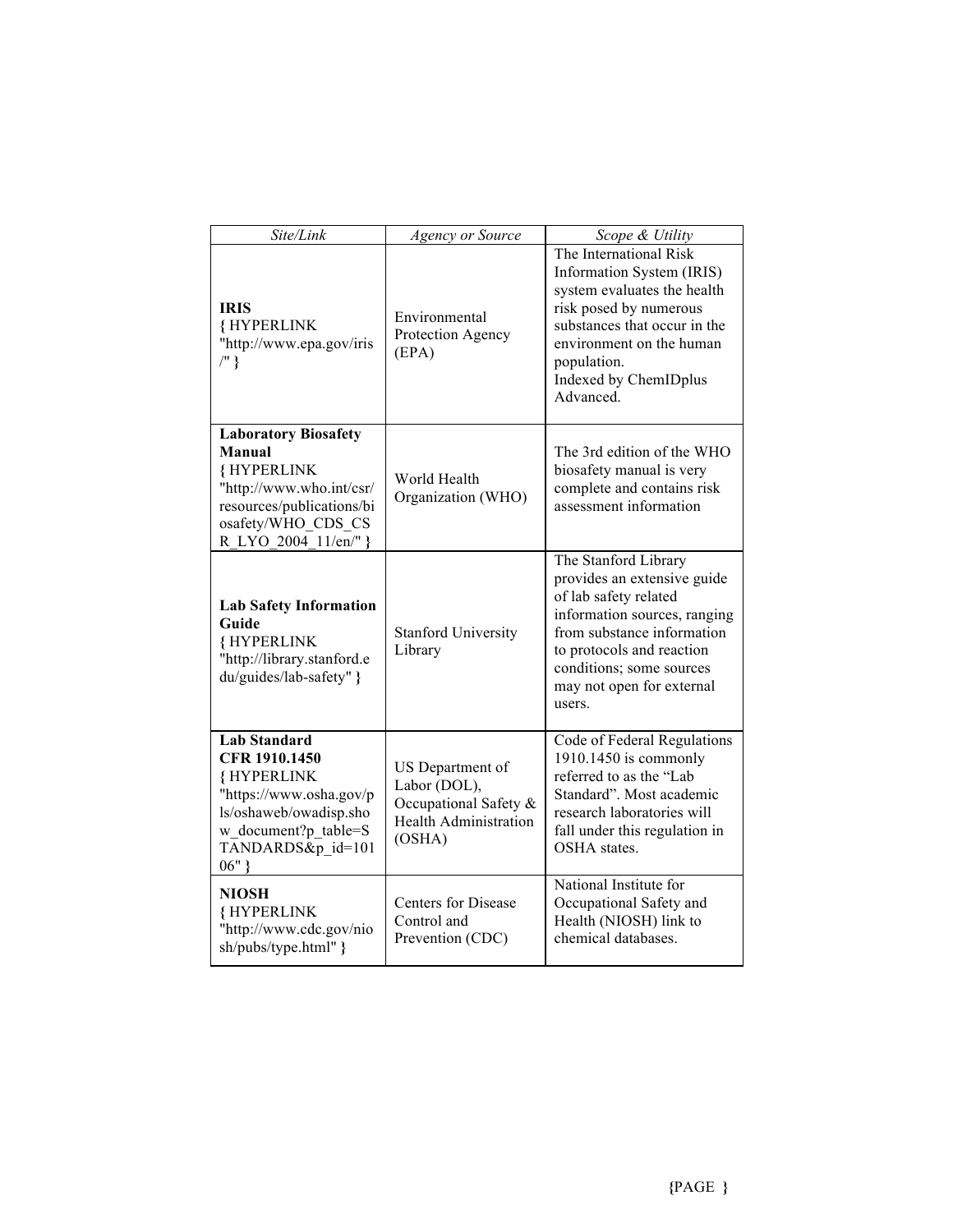| Site/Link                                                                                           | <b>Agency or Source</b>                                                                         | Scope & Utility                                                                                                                                                                                                                                                                                                                                                                                                                                       |
|-----------------------------------------------------------------------------------------------------|-------------------------------------------------------------------------------------------------|-------------------------------------------------------------------------------------------------------------------------------------------------------------------------------------------------------------------------------------------------------------------------------------------------------------------------------------------------------------------------------------------------------------------------------------------------------|
| <b>NIOSH Pocket Guide</b><br><b>{HYPERLINK</b><br>"http://www.cdc.gov/nio<br>sh/npg/default.html" } |                                                                                                 | The searchable NIOSH<br>Pocket Guide to Chemical<br>Hazards.<br>Indexed by ChemIDplus<br>Advanced.                                                                                                                                                                                                                                                                                                                                                    |
| <b>NSCEP</b><br><b>{HYPERLINK</b><br>"http://www.epa.gov/nsc<br>ep/index.html" }                    | Environmental<br>Protection Agency<br>(EPA)                                                     | The National Service Center<br>for Environmental<br>Publications (NSCEP) site<br>allows one to search for<br>EPA publications (print and<br>digital) by number or title.                                                                                                                                                                                                                                                                              |
| <b>PubChem LCSS</b><br><b>{HYPERLINK</b><br>"https://pubchem.ncbi.nl<br>m.nih.gov/lcss/" }          | US Department of<br>Health & Human<br>Services (HHS),<br>National Institutes of<br>Health (NIH) | The PubChem Laboratory<br>Chemical Safety Summary<br>(LCSS) data view is<br>provided by the National<br>Library of Medicine (NLM)<br>National Center for<br>Biotechnology Information<br>(NCBI). The PubChem<br>database aggregates<br>chemical safety data from<br>several sources, including<br>several in this chart such as<br>GHS, HSDB, ICSCs, etc.<br>PubChem is searchable by<br>compound name, structure<br>and other common<br>identifiers. |
| RoCs<br><b>{HYPERLINK</b><br>"http://www.niehs.nih.go<br>v/research/atniehs/dntp/a<br>ssoc/roc/" }  | US Department of<br>Health & Human<br>Services (HHS),<br>National Institutes of<br>Health (NIH) | <b>Report on Carcinogens</b><br>(RoCs). National Institute of<br><b>Environmental Health</b><br>Sciences (NIEHS) National<br>Toxicology Program (NTP)<br>report (congressionally<br>mandated) on substances<br>that put humans at risk for<br>cancer.                                                                                                                                                                                                 |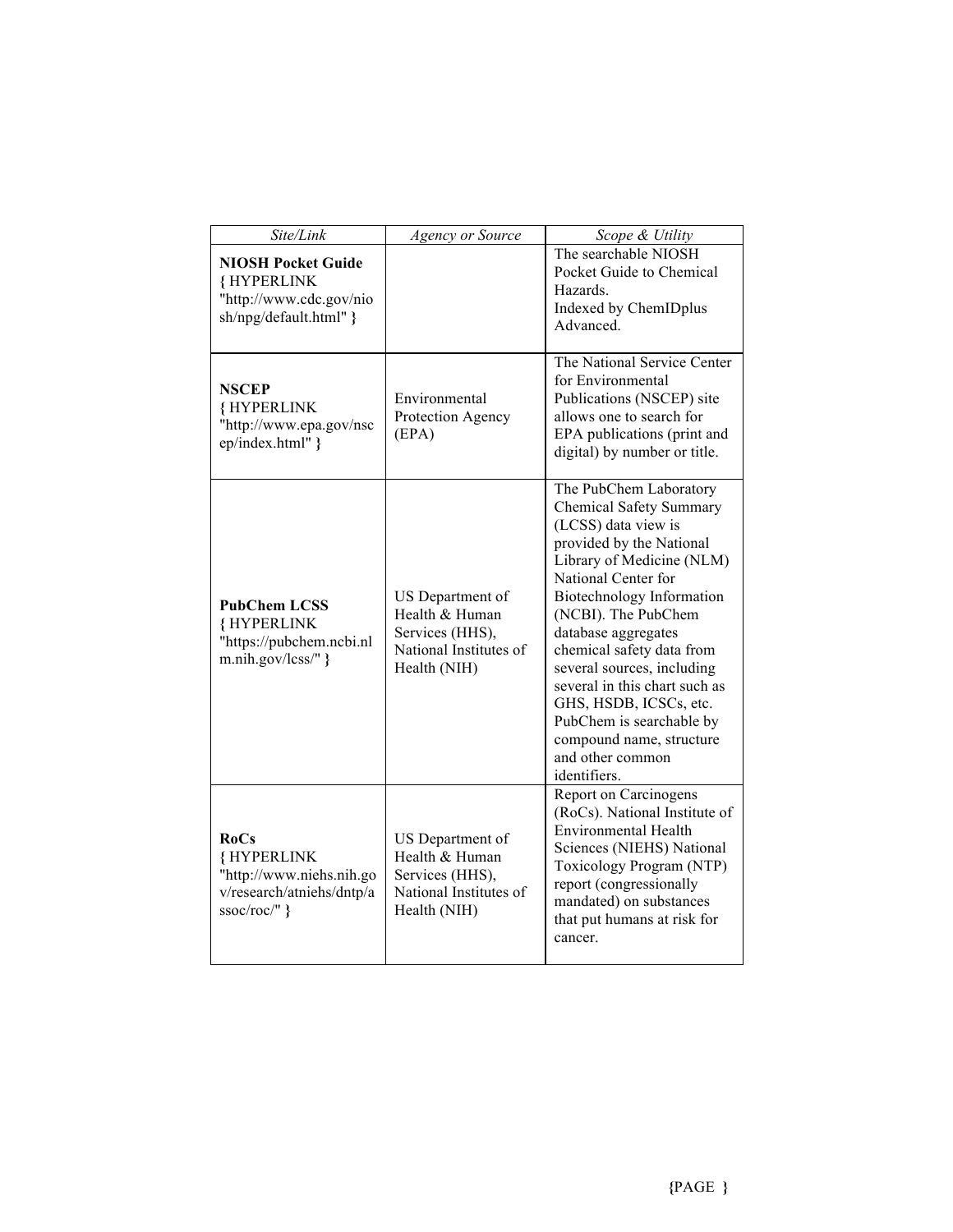| Site/Link                                                                                                                                                                                                                                           | Agency or Source                                                                                | Scope & Utility                                                                                                                                                                                                                                                                                                        |
|-----------------------------------------------------------------------------------------------------------------------------------------------------------------------------------------------------------------------------------------------------|-------------------------------------------------------------------------------------------------|------------------------------------------------------------------------------------------------------------------------------------------------------------------------------------------------------------------------------------------------------------------------------------------------------------------------|
| Sigma-Aldrich<br><b>Technical Bulletins</b><br><b>{HYPERLINK</b><br>"http://www.sigmaaldric<br>h.com/chemistry/chemic<br>al-synthesis/learning-<br>center/technical-<br>bulletins.html" }                                                           | Sigma-Aldrich Co.                                                                               | Sigma-Aldrich offers<br>technical bulletins as<br>guidance on various topics<br>of interest for laboratory<br>workers, including handling<br>air sensitive materials,<br>conversion charts (needles,<br>pressure, etc.), cleaning<br>glassware, working in air<br>free atmospheres, and safe<br>handling of glassware. |
| TOXNET<br><b>{HYPERLINK</b><br>"http://toxnet.nlm.nih.go<br>v/index.html" }                                                                                                                                                                         | US Department of<br>Health & Human<br>Services (HHS),<br>National Institutes of<br>Health (NIH) | The Toxicology Data<br>Network (TOXNET) from<br>the National Library of<br>Medicine (NLM) allows one<br>to search all the major<br>toxicology databases from<br>one site, including HSDB<br>and ChemIDPlus Advanced.                                                                                                   |
| WISER<br><b>{HYPERLINK</b><br>"http://webwiser.nlm.nih<br>.gov/getHomeData.do;js<br>essionid=D6EFB295EB<br>6E2E836A6A876DE4F<br><b>BCD4B"</b> }                                                                                                     | US Department of                                                                                | The National Library of<br>Medicine (NLM) provides<br>the Wireless Information<br>System for Emergency<br>Responders (WISER) "to<br>assist emergency responders<br>in hazardous material<br>incidents. WISER provides                                                                                                  |
| <b>WebWISER</b><br>Download:<br><b>{HYPERLINK</b><br>"https://outlook.office36<br>5.com/owa/redir.aspx?R<br>$EF = 3qAkhvq -$<br>JeuEfxFLnp3jF11WKkR<br>3WTe4CplrvDmyl2OJ4<br>AeZ4fnSCAFodHRwOi<br>8vd2lzZXIubmxtLm5pa<br>$C5nb3Yv'' \t' 'blank''$ } | Health & Human<br>Services (HHS),<br>National Institutes of<br>Health (NIH)                     | a wide range of information<br>on hazardous substances,<br>including substance<br>identification support,<br>physical characteristics,<br>human health information,<br>and containment and<br>suppression advice."<br>Indexed by ChemIDplus<br>Advanced.                                                               |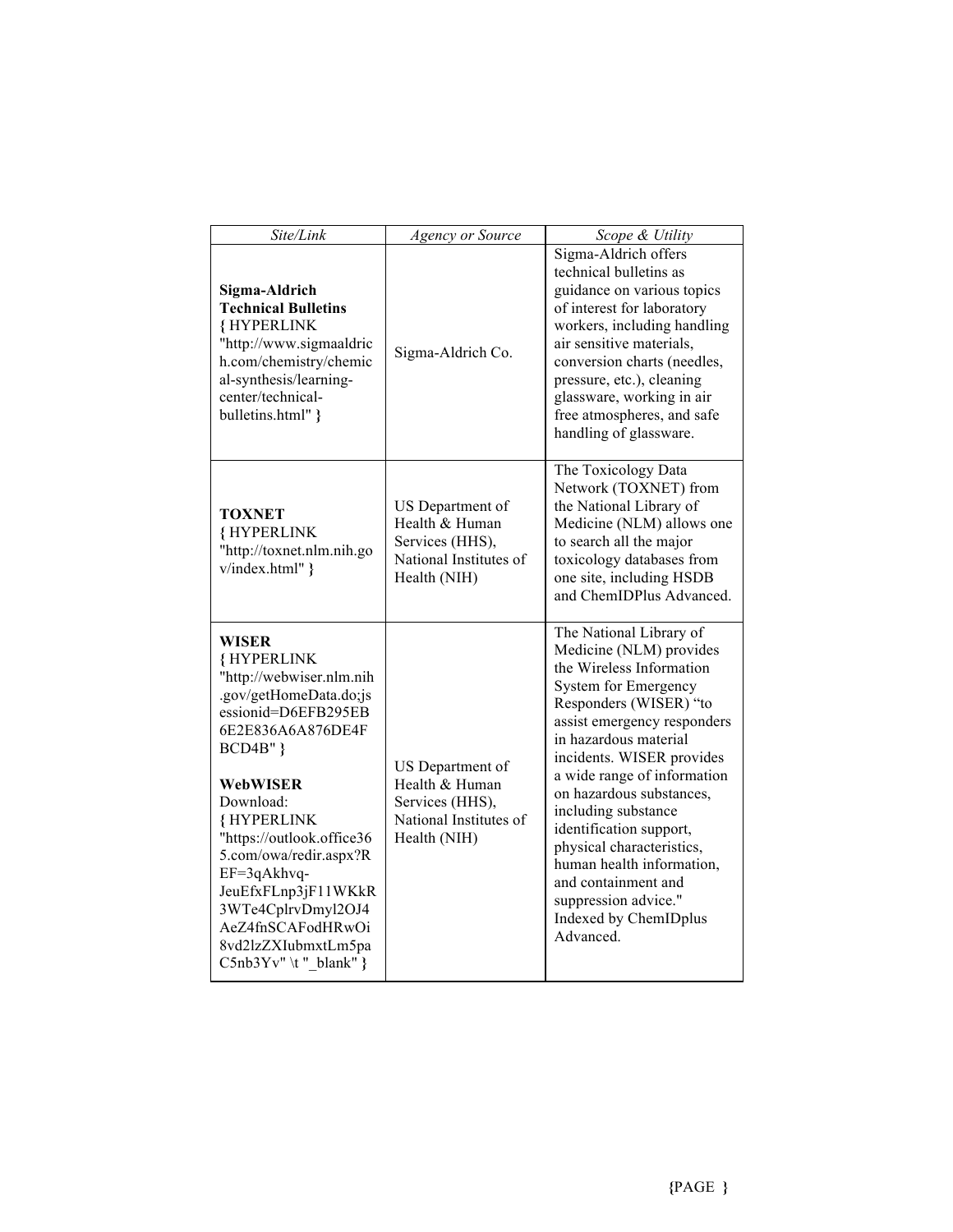## **Appendix D - Grading Rubric for Job Hazard Analysis (JHA) for Copper Digestion**

Assignment: Prepare one liter of a 1000 ppm stock solution of copper(II) ions from copper solid (CAS 7440-50-8) and concentrated nitric acid (CAS 7697-37-2) for AAS standards.

Students construct a JHA in the instructor provided template (see completed example in Appendix A). All references to additional hazard information, SOPs, risk matrices or other supporting information to control hazards should also be included in the template as links or as attachments. The student prepared JHAs are graded on ten (10) knowledge/information categories shown in Table D1.

| Grading Sheet for Copper Digestion JHA |                                                     |        |
|----------------------------------------|-----------------------------------------------------|--------|
| 30 is Competent                        |                                                     |        |
|                                        |                                                     | Points |
| 1                                      | Header & Footer Information                         |        |
| $\overline{2}$                         | Equipment & Chemicals Required                      |        |
| $\mathcal{E}$                          | Adequate Number of Steps Provided to Accurately     |        |
|                                        | Describe the Task                                   |        |
| 4                                      | Major Steps Identified                              |        |
| 5                                      | PPE Type & Use Well Defined                         |        |
| 6                                      | Hazards Checklist                                   |        |
| 7                                      | Significant Hazards Identified in the Given Steps   |        |
| 8                                      | Method of Risk Determination Stated                 |        |
| 9                                      | Risk Description is Appropriately Assessed for Step |        |
|                                        | (not too high or too low)                           |        |
| 10                                     | Controls Sufficient to Lower Risk                   |        |
| Total                                  |                                                     |        |

**Table D1 – Grade Sheet for Copper Digestion**

Points are assigned as follows:

EXCELLENT (5 pts max) COMPETENT (3 pts max) NEEDS IMPROVEMENT [Needs Imp.] (1 pts max)

Example criteria to assign points in each category are shown below.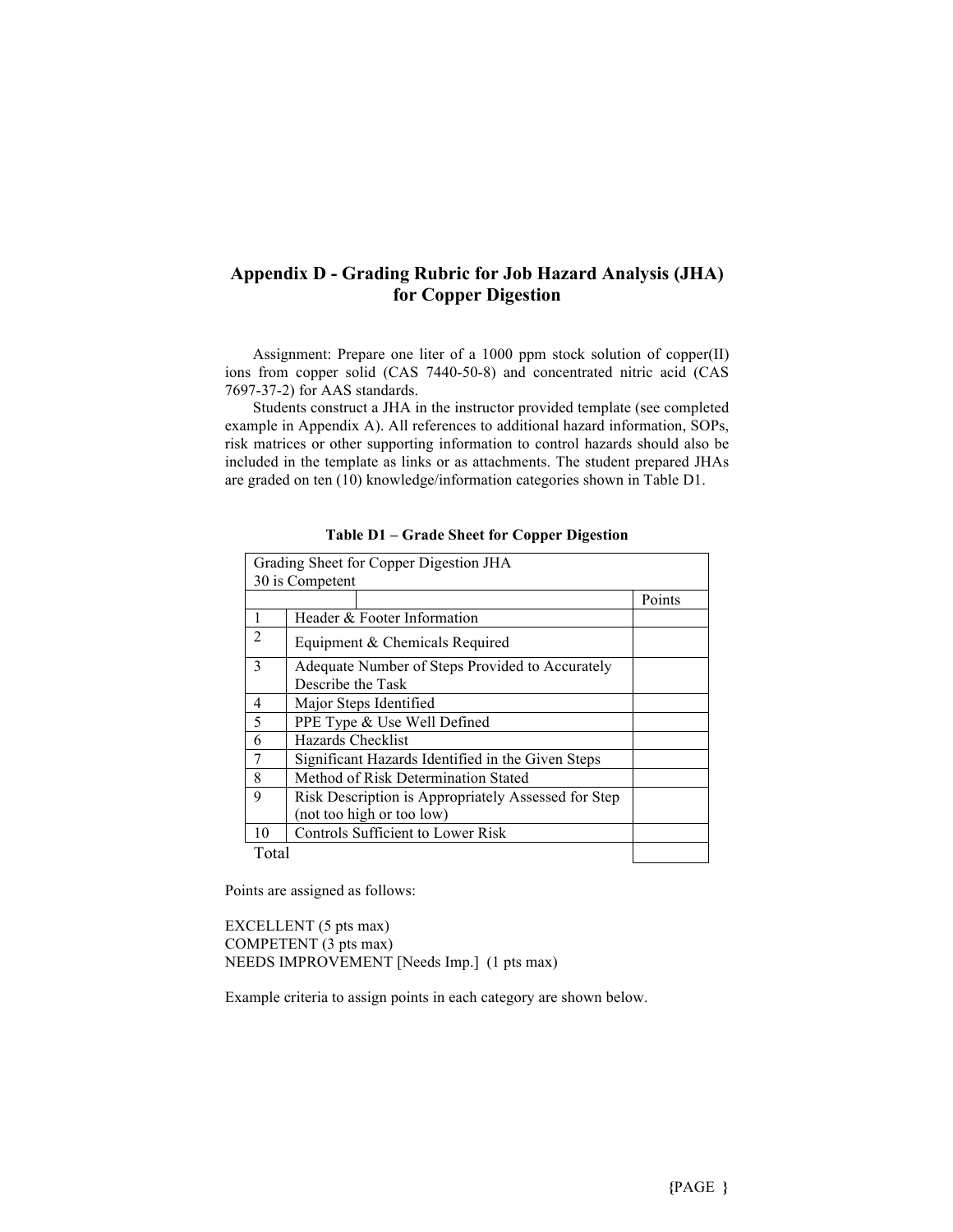#### **Required General Information**

1. Header & Footer Information EXCELLENT The JHA lists the job location, date, and person preparing the tool. Signed if hard copy. COMPETENT One of the required items is missing. NEEDS IMP. More than one of the required items is missing. 2. Equipment & Chemicals Required EXCELLENT *Engineering Controls:* chemical fume hood, eyewash/shower unit; spill tray *Equipment:* metal free volumetric and graduated glassware, metal free Nalgene storage bottle, wash bottle, analytical balance, stirring hotplate w/magnet, *Chemicals:* copper metal (5N), metal free nitric acid, ultrapure DI water, *PPE:* chemical splash goggles, chemical resistant gloves, lab coat or apron. (Optional: face shield) *ER:* spill equipment COMPETENT *Engineering Controls:* Chemical fume hood, eyewash/shower unit *Equipment:* volumetric and graduated glassware, storage bottle, wash bottle, balance, stirring hotplate w/magnet, copper metal (form not specified), nitric acid, DI water *PPE:* chemical splash goggles, chemical resistant gloves, lab coat or apron NEEDS IMP. *Engineering Controls:* Chemical fume hood *Equipment:* volumetric glassware, stirring hotplate, nitric acid, water *PPE:* goggles and gloves

#### **Steps**

Weigh solid copper (Cu) wire on analytical balance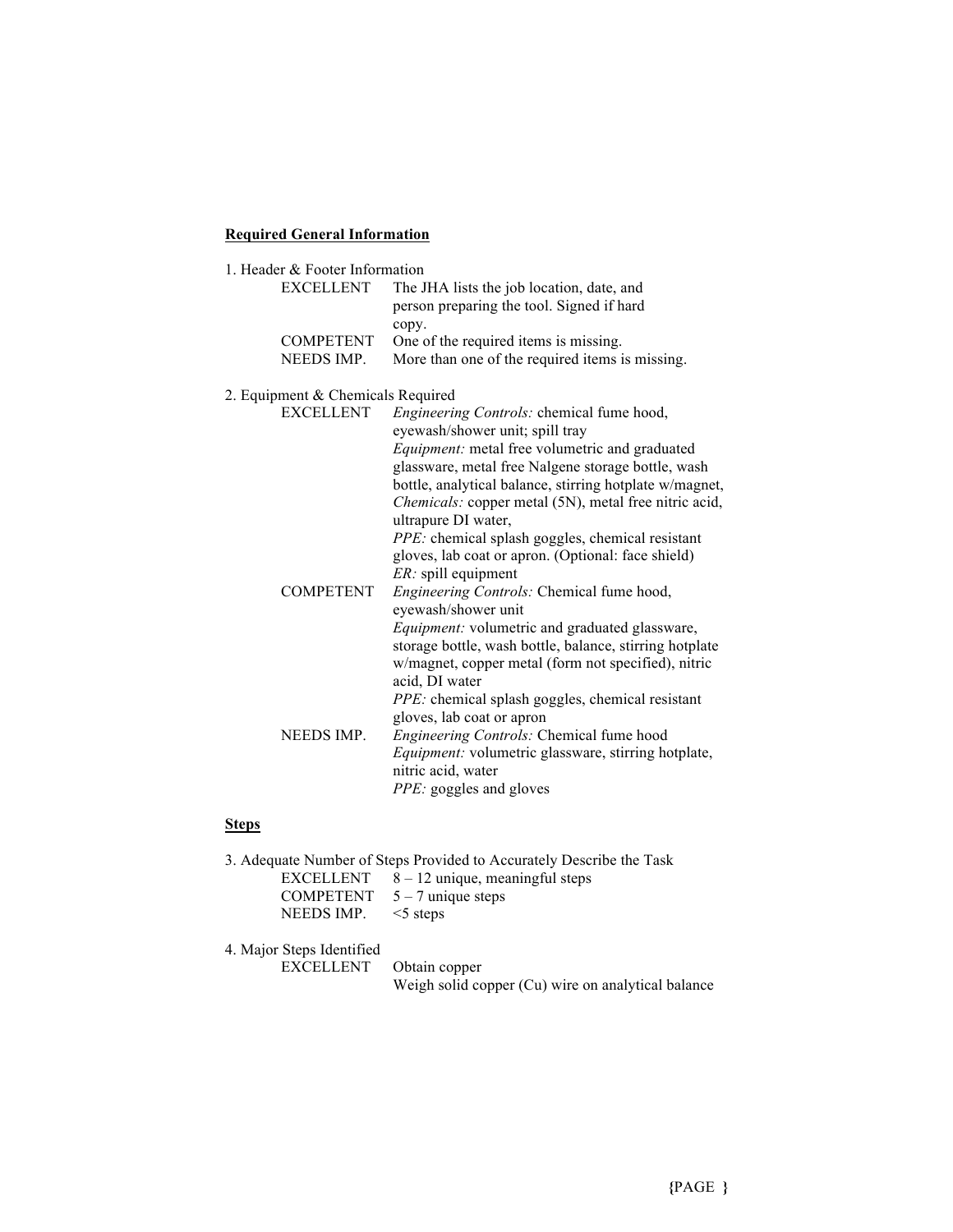|                  | Return copper                                                                                          |
|------------------|--------------------------------------------------------------------------------------------------------|
|                  | Transfer Cu wire to a 250 mL beaker                                                                    |
|                  | Place beaker containing Cu on stirring hotplate in                                                     |
|                  | hood, add magnet                                                                                       |
|                  | Remove stock bottle of concentrated nitric acid from                                                   |
|                  | storage                                                                                                |
|                  | Transfer $\sim$ 50 mL of con nitric to 250 mL beaker                                                   |
|                  | Return stock bottle of concentrated nitric acid to<br>storage                                          |
|                  | Add 30 mL of concentrated nitric acid $(16 M HNO3)$                                                    |
|                  | - beaker graduations offer sufficient accuracy. Stir                                                   |
|                  |                                                                                                        |
|                  | slowly to displace nitrogen dioxide $(NO2)$ a toxic                                                    |
|                  | brown gas. Cover with watch glass                                                                      |
|                  | Once gas production has stopped, check for reaction<br>completion – Ensure that Cu wire has completely |
|                  | dissolved.                                                                                             |
|                  | Add 300 mL of DI water to 1 L volumetric flask                                                         |
|                  | Quantitatively transfer the beaker contents to a 1 L                                                   |
|                  | volumetric flask and dilute to volume with DI water                                                    |
|                  | Transfer prepared stock solution to a labeled Nalgene<br>storage bottle                                |
|                  | Wash glassware and rinse with $1 + 1$ (8M) nitric acid,                                                |
|                  | followed by ultrapure DI water. Wash hands                                                             |
| <b>COMPETENT</b> | Weigh solid copper                                                                                     |
|                  | Transfer Cu wire to a beaker                                                                           |
|                  | Place beaker containing Cu on stirring hotplate in                                                     |
|                  | hood                                                                                                   |
|                  | Obtain acid                                                                                            |
|                  | Add of concentrated nitric acid (16 M HNO <sub>3</sub> ) Stir                                          |
|                  | slowly to dissolve                                                                                     |
|                  | Once gas production has stopped, check for reaction                                                    |
|                  | completion                                                                                             |
|                  | Transfer the beaker contents to a 1 L volumetric flask                                                 |
|                  | and dilute to volume with DI water                                                                     |
|                  | Clean up                                                                                               |
| NEEDS IMP.       | Weigh solid copper and transfer to beaker                                                              |
|                  | Place beaker in hood                                                                                   |
|                  | Add of concentrated nitric acid (16 M HNO <sub>3</sub> ) Stir                                          |
|                  | slowly to dissolve                                                                                     |
|                  | Dilute to volume with DI water                                                                         |
|                  |                                                                                                        |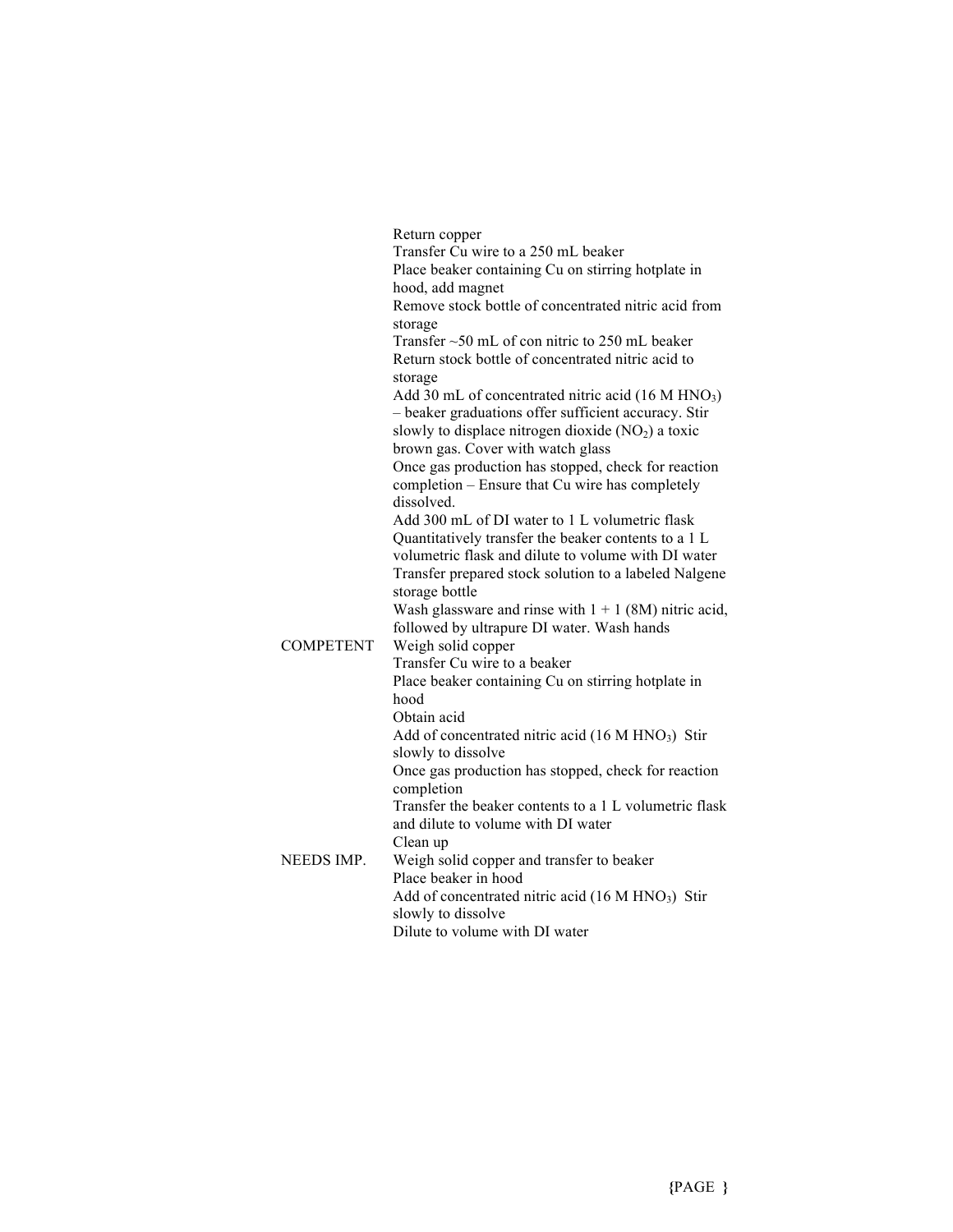# **Personal Protective Equipment (PPE)**

5. PPE Type & Use Well Defined

| <b>EXCELLENT</b> | Chemical splash goggles, gloves of best material   |
|------------------|----------------------------------------------------|
|                  | documented), lab coat or apron                     |
| COMPETENT        | Goggles, gloves (material not documented), and lab |
|                  | coat                                               |
| NEEDS IMP.       | Eye protection and gloves                          |

## **Hazards**

| 6. Hazards Checklist                                 |                                                                                                                                                                                             |  |
|------------------------------------------------------|---------------------------------------------------------------------------------------------------------------------------------------------------------------------------------------------|--|
| <b>EXCELLENT</b>                                     | Chemical corrosive to skin, inhalation (toxic gas);<br>Physical hazard of oxidizing liquid, heat of reaction;<br>Possible emergency response action required if conc.<br>nitric acid spills |  |
| <b>COMPETENT</b>                                     | Mention of at least one health hazard (corrosive to<br>skin or lungs)<br>At least one physical hazard (heat of reaction,<br>oxidizing acid).                                                |  |
| NEEDS IMP.                                           | Mention of only health hazards.                                                                                                                                                             |  |
| 7. Significant Hazards Identified in the Given Steps |                                                                                                                                                                                             |  |
| EXCELLENT                                            | Dermal contact with metal                                                                                                                                                                   |  |
|                                                      | Chemical splash – corrosion to eyes, skin, and lungs                                                                                                                                        |  |
|                                                      | Toxic gas                                                                                                                                                                                   |  |
|                                                      | Chemical spill possible                                                                                                                                                                     |  |
|                                                      | Oxidation hazard (incompatible with organic<br>materials)                                                                                                                                   |  |
|                                                      | Supporting material supplied with JHA (SDS, SOP,                                                                                                                                            |  |
|                                                      | $etc.$ )                                                                                                                                                                                    |  |
|                                                      | Electrical                                                                                                                                                                                  |  |
| <b>COMPETENT</b>                                     | Cuts                                                                                                                                                                                        |  |
|                                                      | Chemical splash/corrosive material<br>Toxic gas                                                                                                                                             |  |
|                                                      | Chemical spill possible                                                                                                                                                                     |  |
|                                                      | Supporting material mentioned (e.g. See SDS for                                                                                                                                             |  |
|                                                      | nitric acid)                                                                                                                                                                                |  |
|                                                      | Cuts                                                                                                                                                                                        |  |
| NEEDS IMP.                                           | Chemical splash/corrosive material                                                                                                                                                          |  |
|                                                      | Cuts                                                                                                                                                                                        |  |
|                                                      | No supporting material                                                                                                                                                                      |  |
|                                                      |                                                                                                                                                                                             |  |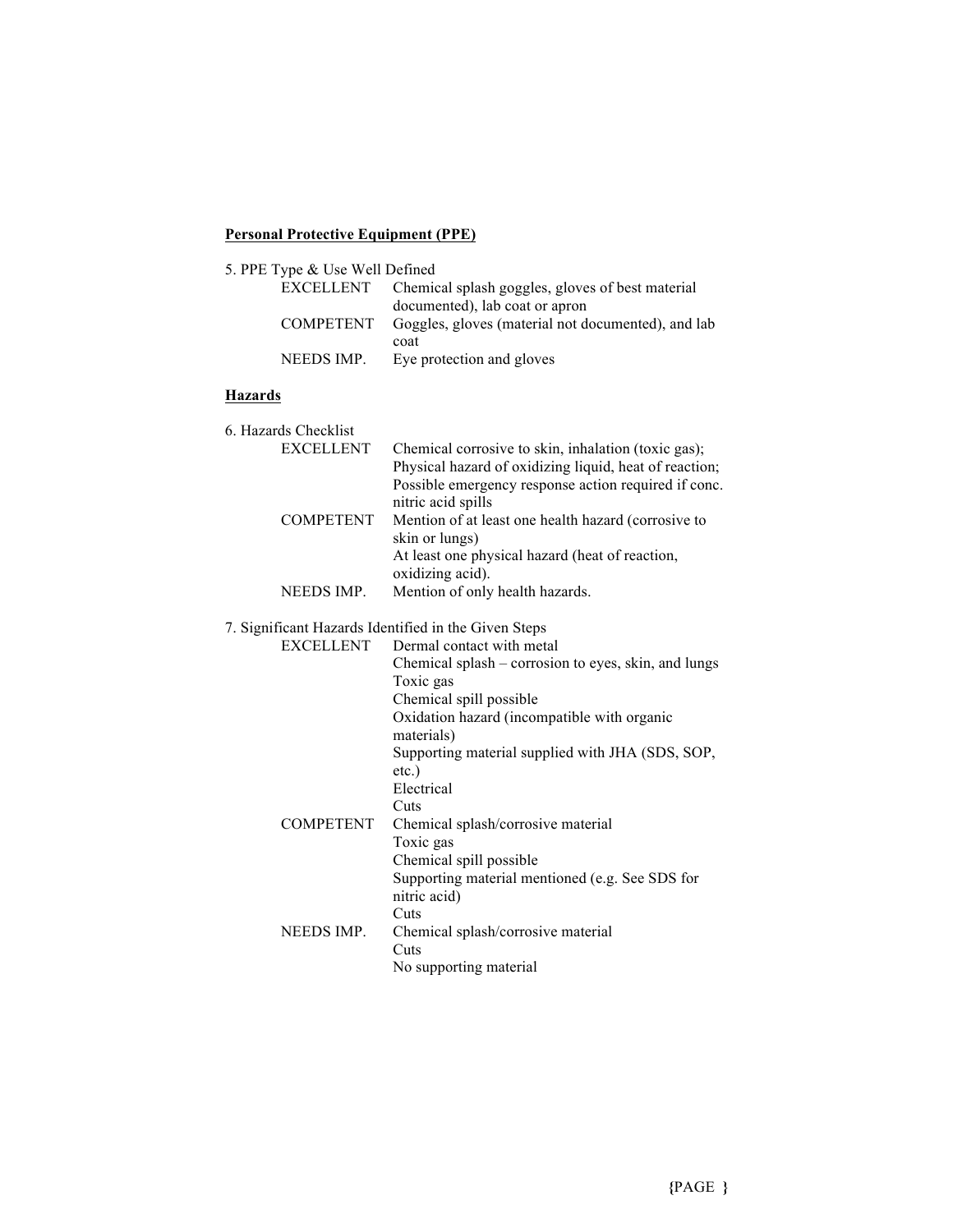#### **Risk**

8. Method of Risk Determination Stated

| EXCELLENT        | Method given and risk stated quantitatively $\&$                                 |
|------------------|----------------------------------------------------------------------------------|
|                  | qualitatively                                                                    |
| <b>COMPETENT</b> | Method given and risk stated qualitatively or                                    |
|                  | quantitatively                                                                   |
| NEEDS IMP.       | No method given – stated qualitatively                                           |
|                  |                                                                                  |
|                  | 9. Risk Description is Appropriately Assessed for Step (not too high or too low) |
| EXCELLENT        | Risk assignments are proportional to actual risk                                 |
|                  | All steps of high risk are noted as high risk                                    |

|                  | All steps of high risk are noted as high risk      |
|------------------|----------------------------------------------------|
|                  | Low risk steps are recognized                      |
| <b>COMPETENT</b> | Most high risk steps are identified                |
|                  | Most low risk steps are recognized                 |
| NEEDS IMP.       | High risk steps are not recognized                 |
|                  | Low risk steps are disproportionally assigned high |
|                  | risk values                                        |

#### **Risk Control**

10. Controls Sufficient to Lower Risk

EXCELLENT *Exposure Controls (*PPE): Worker will don chemical splash goggles, nitrile gloves add polyethylene gloves and a lab coat or apron. Add face shield if close inspection of reaction beaker is required – do not hold over body *Engineering Controls:* WORK IN FUME HOOD – lower sash; set up at least 6" inside, use spill tray *Administrative* Include and review SDS as a control in this JHA. Signed JHA. Information documented. *ER Controls:* Spill kit w/ non organic neutralizing material, review ER procedures and spill kit use *Reactivity:* Nitric acid is very reactive. Do not underestimate this hazard. Ensure no organic materials or solvents in wash sink or hood. *Environmental/Waste:* In addition to appropriate label elements (chemical name, date prepared, concentration) the storage bottle should have the words, "Contains Nitric Acid – do not mix with organic waste", Rinses can transfer from piece to piece and return to stock rinse solution to minimize neutralization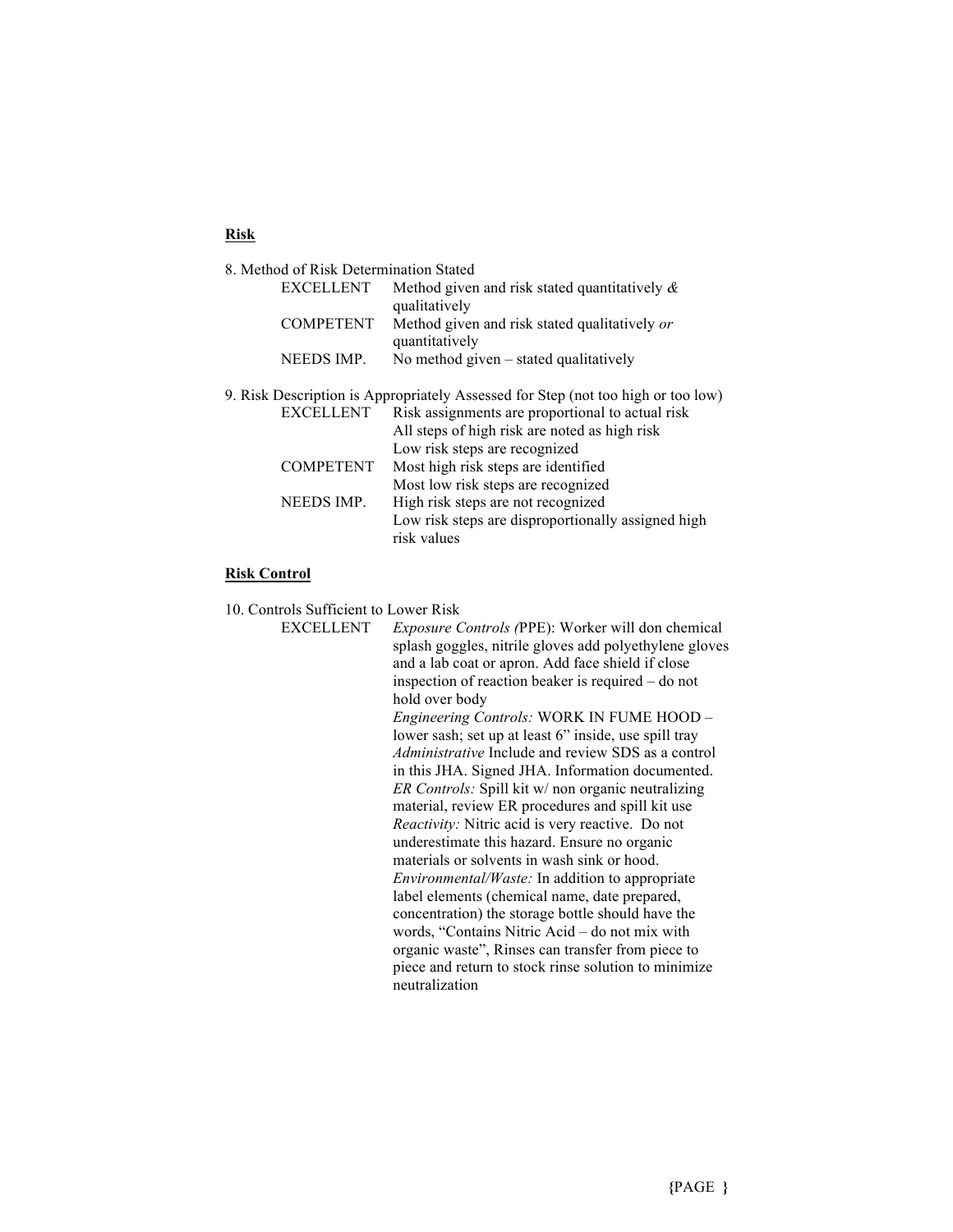| <b>COMPETENT</b> | <i>Exposure Controls (PPE):</i> Worker wears goggles,<br>gloves, and lab coat or apron.<br>Engineering Controls: WORK IN FUME HOOD |
|------------------|------------------------------------------------------------------------------------------------------------------------------------|
|                  | ER Controls: Spill kit w/ neutralizing material.                                                                                   |
|                  | <i>Reactivity:</i> Ensure no organic materials or solvents in                                                                      |
|                  | wash sink.                                                                                                                         |
|                  | <i>Environmental/Waste:</i> Collect waste and label.                                                                               |
| NEEDS IMP.       | Exposure Controls (PPE): Worker wears goggles,                                                                                     |
|                  | gloves, and lab coat or apron.                                                                                                     |
|                  | Engineering Controls: WORK IN FUME HOOD                                                                                            |
|                  | ER Controls: Spill kit w/ neutralizing material                                                                                    |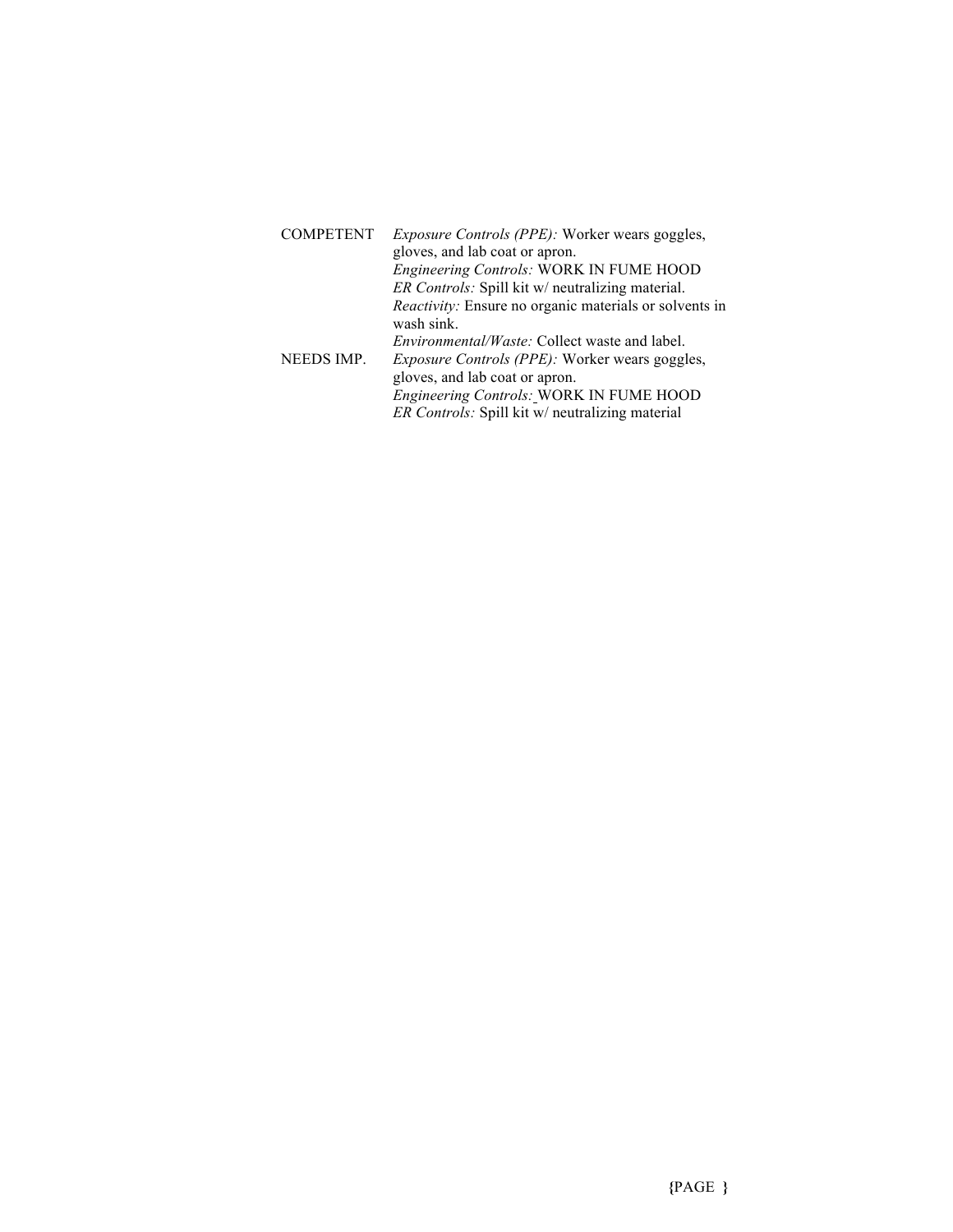#### **References**

- (1) Trager, R. UCLA chemist to stand trial for safety violations linked to Sheri Sangji death. *Chemistry World*, May 1, 2013. **{** HYPERLINK "http://www.rsc.org/chemistryworld/2013/05/ucla-chemist-trial-safetyviolations-linked-sheri-sangji-death" **}** (accessed Nov. 20, 2015).
- (2) Lippincolt, W.T. Safety and Health in Academic Laboratories. *J. Chem. Educ.* **1977**, *54, 719*. **{** HYPERLINK "http://pubs.acs.org/doi/abs/10.1021/ed054p719" **}** (accessed June 8, 2016).
- (3) Currano, J. N. Teaching Chemical Information for the Future: The More Things Change, the More They Stay the Same. *In The Future of the History of Chemical Information;* McEwen, L. R.; Buntrock, B. E., Eds.; ACS Symposium Series; American Chemical Society: Washington, DC, 2014; Vol. 1164, pp 169–196. Chapter DOI: 10.1021/bk-2014-1164.ch01.
- (4) Gallion, L. A., Samide, M. J., & Wilson, A. M. Demonstrating the importance of cleanliness and safety in an undergraduate teaching laboratory. *J. Chem. Health Saf.*, **2015**, *22, 28-31*. **{** HYPERLINK "http://www.sciencedirect.com/science/article/pii/S1871553215000031" **}** (accessed June 8, 2016).
- (5) Kemsley, J. Dow Chemical Teams Up With Universities On Laboratory Safety. *Chem. Eng. News.* **2012**, *90*, *21-23.* http://cen.acs.org/articles/90/i44/Dow-Chemical-Teams-Universities-Laboratory.html (accessed Nov. 20 2015).
- (6) Livingston, H. K. Safety Considerations in Research Proposals. *J. Chem. Educ.* **1964**, *41, A785-A789.*
- (7) *Job Hazard Analysis; OSHA 3071; revised 2002*. United States Department of Labor, Occupational Safety and Health Administration. https://www.osha.gov/Publications/osha3071.html (accessed Nov. 20, 2015).
- (8) American Chemical Society, Committee on Professional Training. Undergraduate Professional Education in Chemistry: *ACS Guidelines and Evaluation Procedures for Bachelor's Degree Programs*; American Chemical Society: Washington, DC, 2015. http://www.acs.org/content/dam/acsorg/about/governance/committees/traini ng/2015-acs-guidelines-for-bachelors-degree-programs.pdf (accessed Nov. 20, 2015).
- (9) Blanchard, P. N.; Thacker, J. W. *Effective Training Systems, Strategies, and Practices,* Custom Edition; Pearson Custom Publishing, Pearson: New York, NY, 2010; Chapters 1-5.
- (10) Sigmann, S. B. *Using traditional safety rules to teach more advanced concepts in chemical hygiene.* CHAS 17, presented at the 249<sup>th</sup> American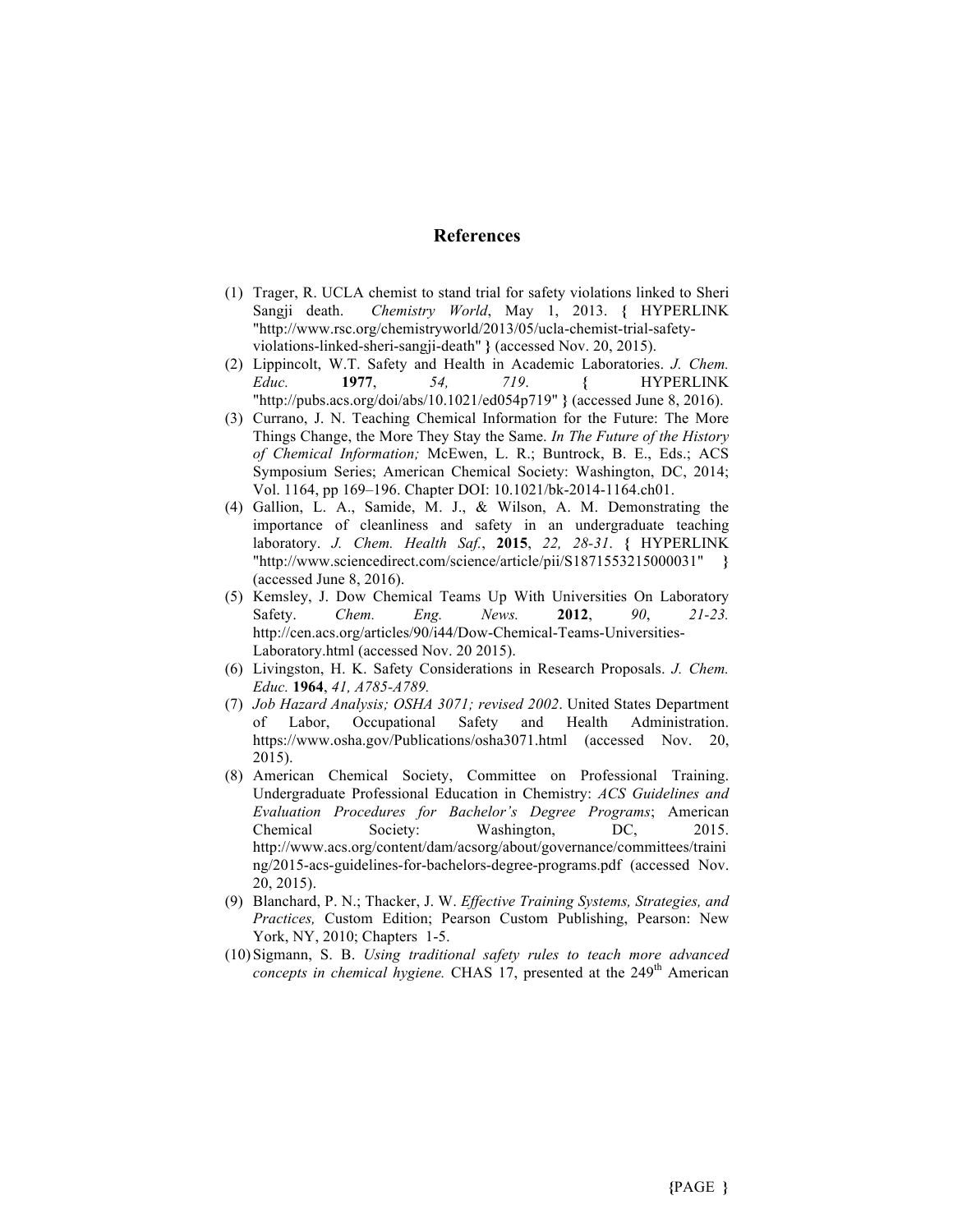Chemical Society National Meeting  $&$  Exposition, Denver, CO, March 24<sup>th</sup>, 2015.

- (11)American Chemical Society, Committee on Chemical Safety, Hazard Identification and Evaluation Task Force. *Identifying and Evaluating Hazards in Research Laboratories.* Washington, DC, 2015. **{** HYPERLINK "http://www.acs.org/content/dam/acsorg/about/governance/committees/che micalsafety/publications/identifying-and-evaluating-hazards-in-researchlaboratories.pdf" **}** (accessed Nov. 20, 2015).
- (12)American Chemical Society, Committee on Professional Training. *ACS Guidelines Supplement: Chemical Information Skills;* American Chemical Society: Washington, DC, 2015. **{** HYPERLINK "http://www.acs.org/content/dam/acsorg/about/governance/committees/train ing/acsapproved/degreeprogram/chemical-information-skills.pdf" **}** (accessed Nov. 20, 2015).
- (13)Alaimo, P.J.; Langenhan, J.M.; Tanner, M.; Ferrenberg, S.M. Safety teams: An approach to engage students in laboratory safety. *J. Chem. Educ.* **2010**, *87, 856-861*. **{** HYPERLINK "http://pubs.acs.org/doi/abs/10.1021/ed100207d" **}** (accessed June 8, 2016).
- (14)*Globally Harmonized System of Classification and Labelling of Chemicals.* United Nations, Committee of Experts on the Transport of Dangerous Goods and on the Globally Harmonized System of Classification and Labelling of Chemicals (UNCETDG/GHS). New York and Geneva, 2003. **{** HYPERLINK

"http://www.unece.org/trans/danger/publi/ghs/ghs\_welcome\_e.html" **}** (accessed Nov. 20, 2015).

- (15)National Institutes of Health, National Library of Medicine, Specialized Information Services. ChemIDPlus Advanced, Homepage. **{** HYPERLINK "http://chem.sis.nlm.nih.gov/chemidplus/" **}** (accessed Nov. 20, 2015).
- (16)*Prudent Practices in the Laboratory: Handling and Management of Chemical Hazards, Updated Version;* National Research Council. The National Academies Press: Washington, DC, 2011. **{** HYPERLINK "http://www.nap.edu/catalog/12654/prudent-practices-in-the-laboratoryhandling-and-management-of-chemical" **}** (accessed Nov. 20, 2015).
- (17)Kim, S.; McEwen, L.; Stuart, R.; Thiessen, P.; Gindulyte, A.; Zhang, J.; Bolton, E.; Bryant, S. PubChem Laboratory Chemical Safety Summary. American Chemical Society, Division of Chemical Education, Committee on Computers in Chemical Education, *ConfChem Newsletter Fall 2015*, November 5, 2015, **{** HYPERLINK "http://confchem.ccce.divched.org/2015FallCCCENLP3" **}{** HYPERLINK "http://confchem.ccce.divched.org/2015FallCCCENLP3" **}{** HYPERLINK "http://confchem.ccce.divched.org/2015FallCCCENLP3" **}** (accessed Nov. 20, 2015).